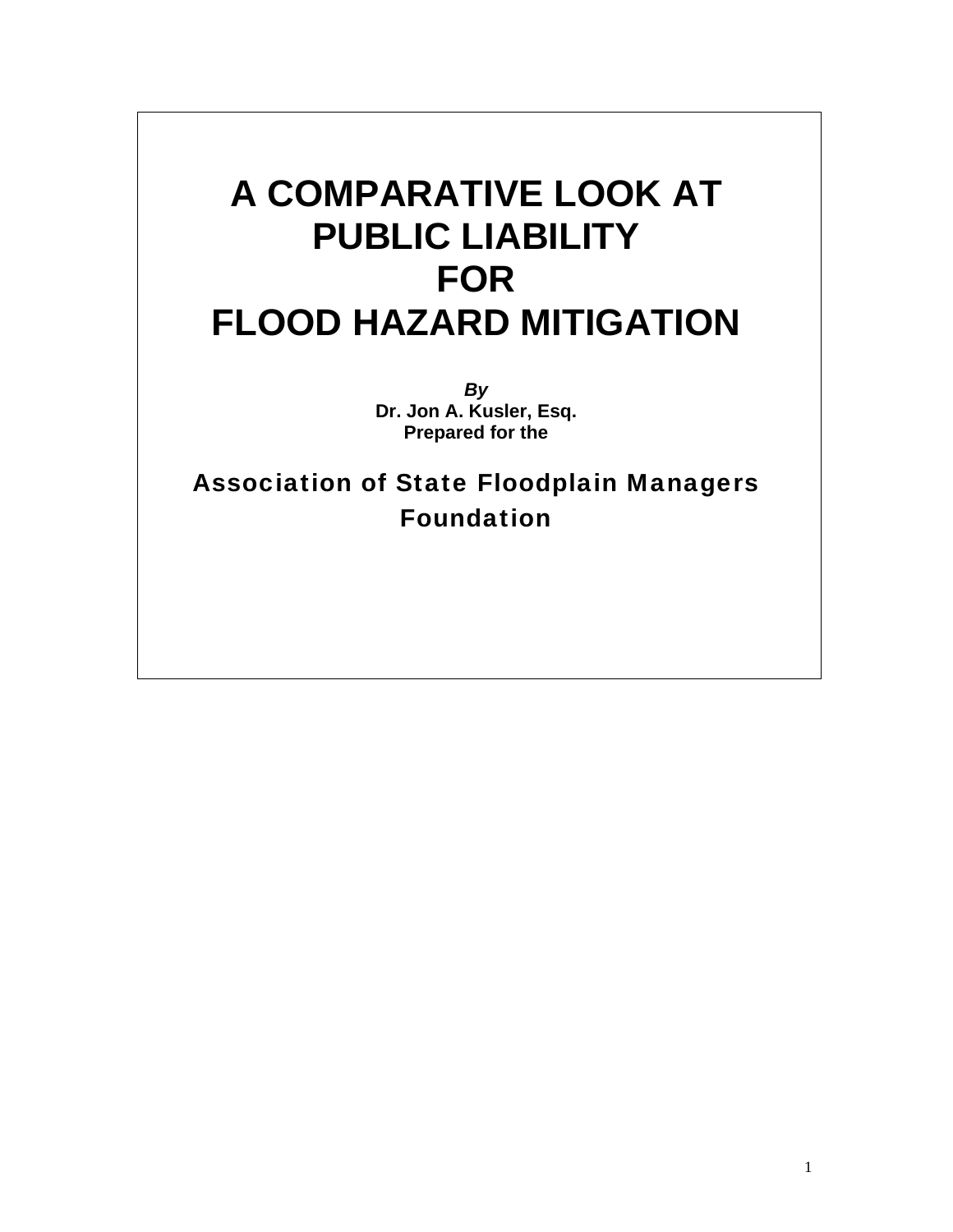## **FOREWORD**

This paper takes a comparative look at government liability for flood hazard "mitigation" measures. The term "mitigation" is broadly used in the paper to include hazard reduction measures such as dams, levees and other structures. Mitigation measures also include loss reduction efforts such as flood hazard mapping, warning systems, evacuation planning, and floodplain regulations such as zoning and building codes. The paper briefly considers, as well, suits against government to compel payment of disaster assistance and government flood insurance.

This paper is one of a series of papers concerning flood-related liability prepared by the author and Ed Thomas, Esq. with support from the Association of State Floodplain Managers Foundation. These also include papers dealing with "no adverse impact" floodplain management, liability for levees and dams, and professional liability for construction in flood hazard areas. See http://www.floods.org/home/default.asp.

This paper addresses topics not extensively covered by earlier papers. It begins with a comparison of liability for the full range of hazard reduction and loss reduction measures. It next considers various factors considered by the courts in determining whether a government is liable for flood or erosion losses. It then considers the liability implications of various steps or stages in government hazard and loss reduction. It next considers case law addressing individual hazard reduction and loss reduction measures. It concludes with recommendations for governments to avoid or reduce potential liability.

This paper attempts to simplify a complicated subject. An effort has been made to make the paper understandable by nonlawyers while, simultaneously, providing many footnotes to court cases for the lawyers.

## **DISCLAIMER**

The paper does not provide legal advice for your state. For legal advice including the status of statutory and case law in your jurisdiction consult a lawyer licensed in your state. The paper describes the general status of law throughout the nation and not that of a particular jurisdiction. It reflects our own opinions concerning the content of cases and trends in the law. It, should, therefore, be used with care.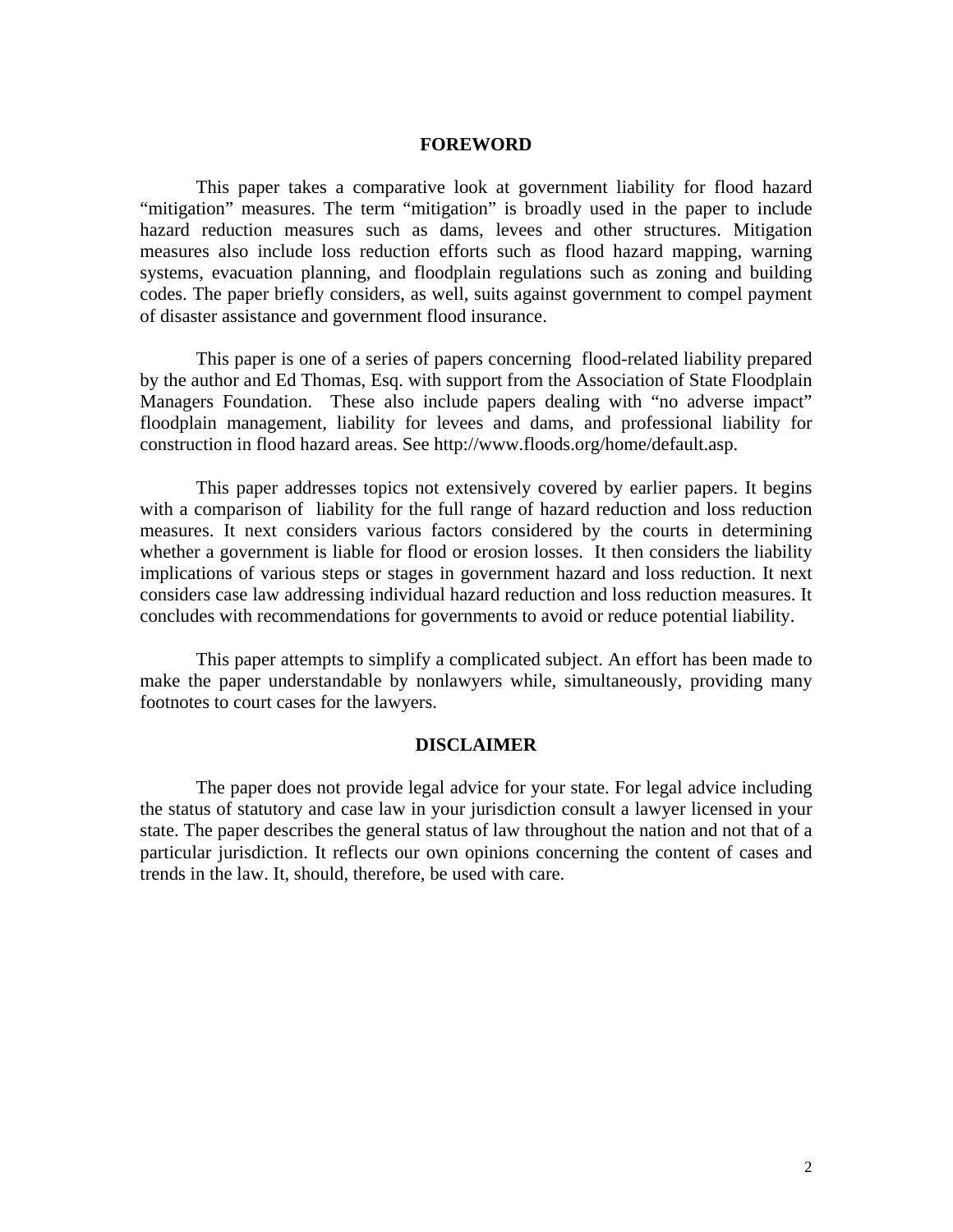## **ACKNOWLEDGEMENTS**

This paper has been prepared with funding support from the Association of State Floodplain Managers Foundation. It draws upon other studies by the author including a book to be published in 2009: Jon Kusler, Public Liability for Floods and Other Natural Hazards. This funding support from the Foundation for the following paper and two earlier papers by the author and Ed Thomas which are available on the Association of State Floodplain Managers web site, www.floods.org, is gratefully acknowledged. The encouragement and help of Ed Thomas and Larry Larson are particularly appreciated.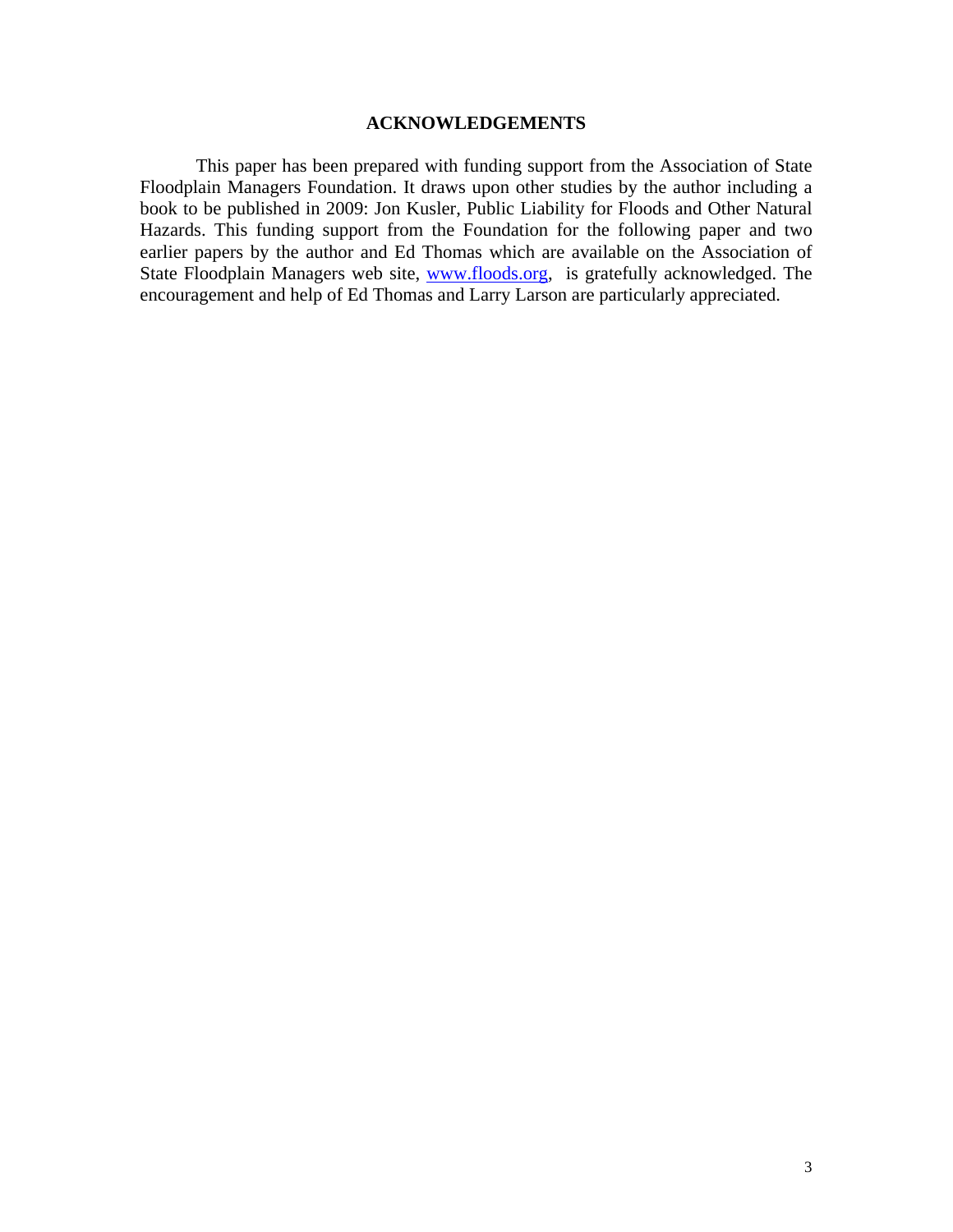## **SUMMARY**

Over the last four decades, governments have broadly adopted flood loss reduction measures including both structural measures (dikes, dams, levees, grounds, stormwater systems) and nonstructural measures (building codes, land use planning, flood predictions, warning systems, other). These measures have, to a greater or lesser extent, resulted in law suits when flood or erosion losses do occur. In addition, landowners have sued governments in some instances for floodplain regulations, claiming an unconstitutional taking of private property or that permits to build have increased flooding on their properties.

To what extent and in what contexts have governments been held liable for undertaking structural and nonstructural flood loss reduction measures under negligence, trespass, strict liability, nuisance, inverse condemnation or other legal theories? Are successful suits more common for some measures than others? Why? What factors contribute to successful and unsuccessful suits? How may governments reduce the potential for successful suits?

# **Comparative Overview of Liability**

**Liability for structural measures**: Courts have often held governments liable for increasing flood or erosion hazards on adjacent lands by grading or filling land or by constructing structural hazard reduction measures such as dikes, dams, and levees. Although often intended to reduce flood losses, structural measures increase flood losses in some circumstances, particularly when design frequencies are exceeded or measures are inadequately designed, constructed, operated, or maintained. When injuries occur, private landowners and other members of the public increasingly sue governments for economic flood damages and in some instances pain, and suffering. Many successful suits have targeted "ministerial" government actions during the construction or administration phases of structural projects such as failure to maintain ditches and storm water facilities.

With regard to liability for structural measures, courts have more specifically often found governments:

--Strictly liable for constructing dams which collapse due to inadequate design, construction, operation or maintenance. They have also found governments liable for negligence or a taking of property due to seepage caused by dams.

--Liable for negligence in the design (in some instances), construction, maintenance and operation of groins, sea walls, levees, bridges, and stormwater facilities which increase flooding or erosion on private properties.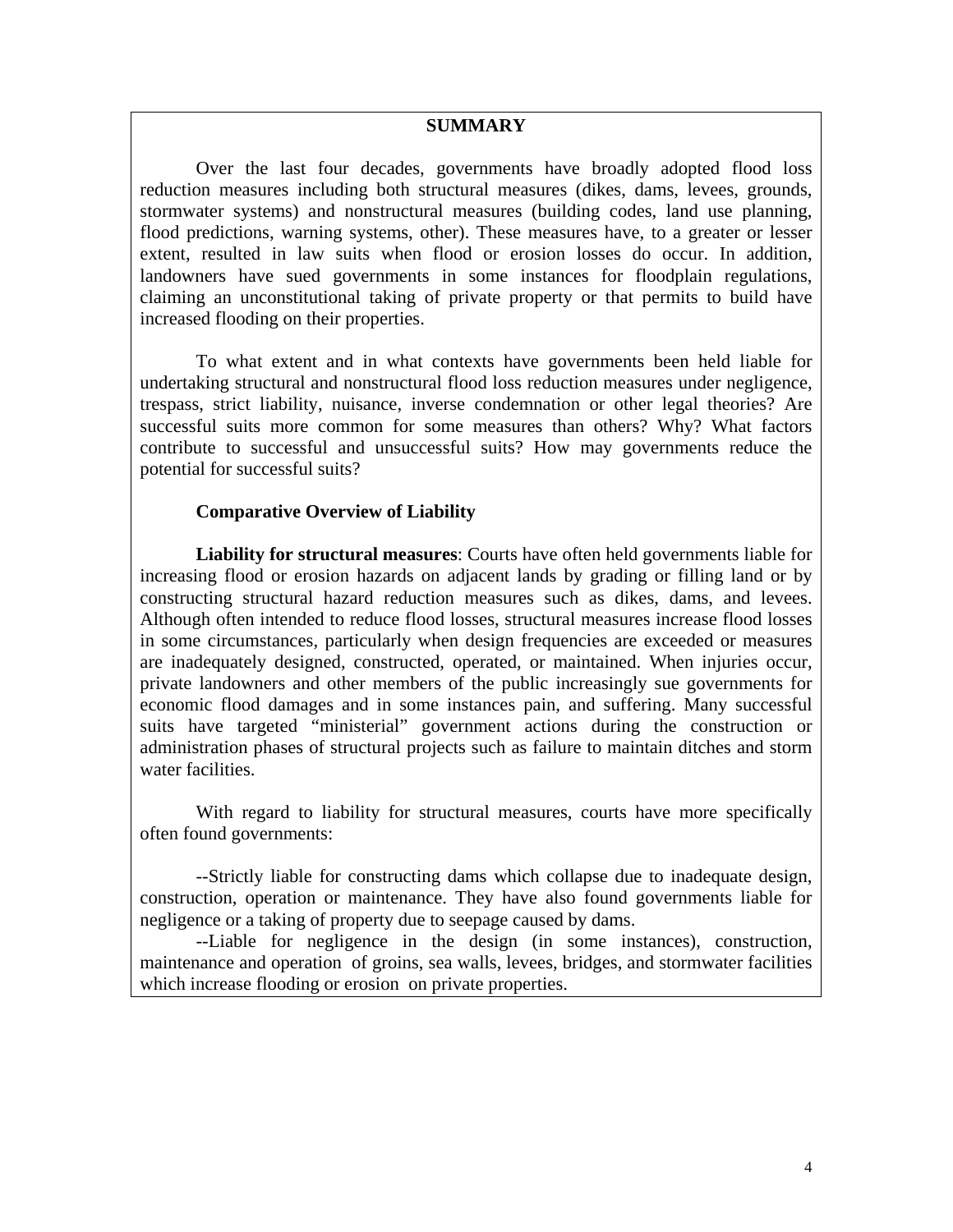**Liability for nonstructural measures (other than regulations)**. Courts have held governments liable in small number of cases for nonstructural loss reduction measures such as inadequate flood warnings, inadequate dissemination of flood information, and other nonstructural flood loss reduction measures. Few of these cases have succeeded due to explicit liability exemptions in state tort claim and emergency management statutes, because government has no duty to provide "benefits", and because many of these measures such as weather prediction involve a great deal of discretion.

With regard to liability for nonstructural measures, courts have more specifically:

--Not found governments liable for weather and flood forecasts because of the large amount of discretion involved in making such forecasts.

--In only a few cases found governments liable for inadequate dissemination of weather or flood forecast information.

--Not found governments liable for inadequate flood maps.

--In only a few cases found governments liable for inadequate emergency management activities.

**Liability for regulations**. Courts have held governments liable in even a smaller number of cases for "taking" private property without payment of just compensation through adoption, administration and enforcement of floodplain regulations or refusing to issue permits pursuant to regulations.

 However, some courts have also held governments liable for negligence or nuisances when governments issue regulatory permits for buildings, other structures, or subdivisions which cause increased flood hazards on other property. This is particularly true where governments not only approve but accept dedications of stormwater, flood control and other facilities.

More specifically, courts have:

--Strongly and universally supported performance-oriented floodplain regulations against takings claims.

--Broadly supported regulations which exceed minimum Federal Emergency Management Agency (FEMA) standards including flood protection elevations which exceed FEMA requirements, floodway designations (e.g., zero rise), and beach and river setbacks. Courts have only held highly restrictive floodplain regulations a taking in a few cases in which the regulations denied all economic use of entire parcels.

--In some jurisdictions, held governments liable for negligence or nuisances when governments issue regulatory permits for buildings, other structures, or subdivisions which cause increased flood hazards on other property or for inadequate inspections or monitoring.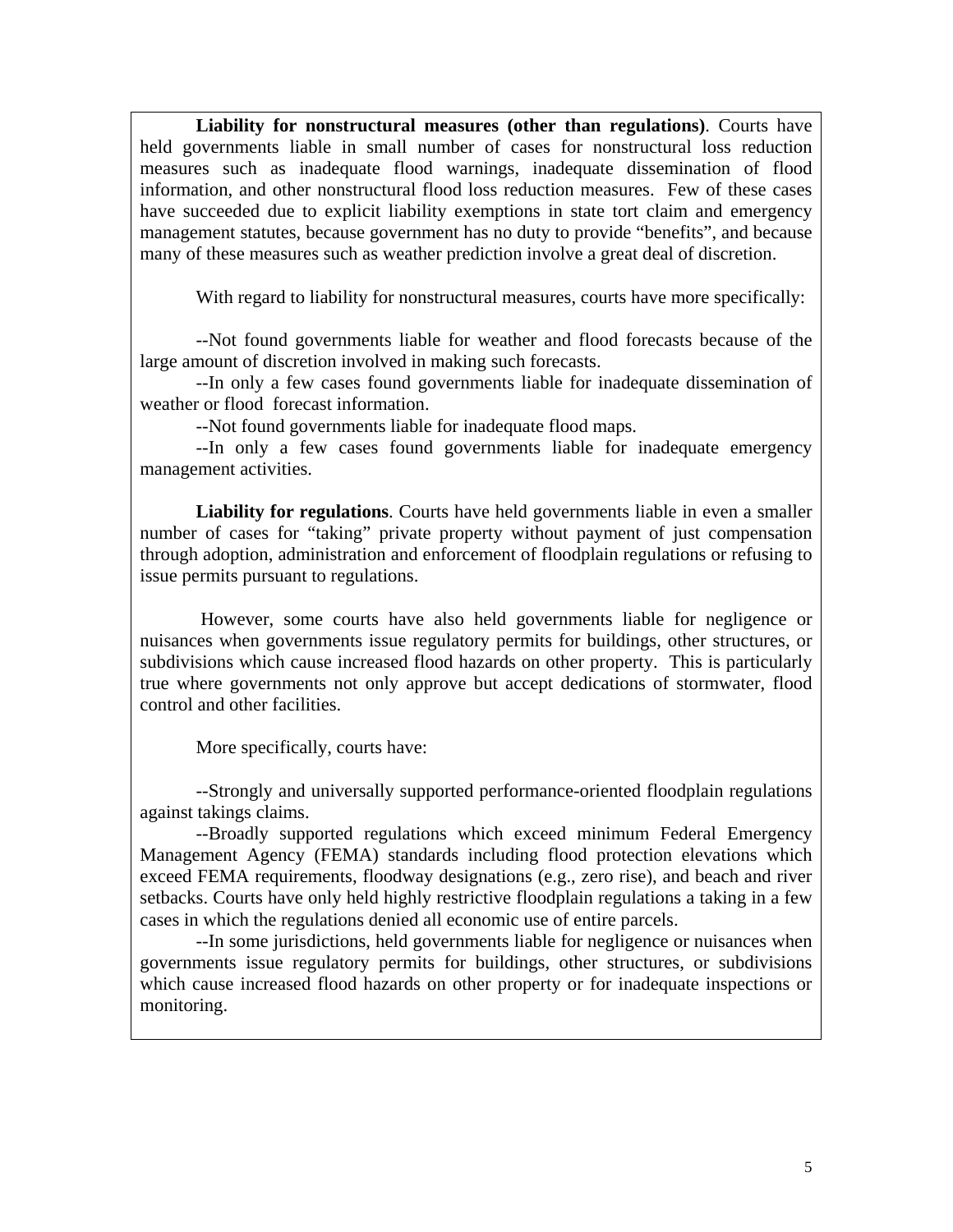# **Reducing Liability**

Because of the large number of successful liability suits concerning structural hazard reduction measures, governments should approach design, construction, operation and maintenance of such measures with particular care. Residual risks from floods exceeding design frequencies need to be evaluated and reflected in hazard management and communicated to floodplain occupants.

In light of the small number of successful suits with nonstructural measures, governments can have more confidence that nonstructural mitigation measures will not be subject to successful liability suites. However, despite the relatively small number of successful suits to date, governments need to take increasing care in flood mapping, design and implementation of warning systems and application of other nonstructural mitigation measures. The standard of care needed to avoid liability in the use of such measures will continually rise as technology and data bases improve.

Governments may also have confidence that floodplain regulations will be upheld against "takings" challenges, providing regulations do not deny all economic, nonnuisance use of entire parcels of floodplain lands. However, governments also need to exercise care in drafting and administering regulations. They need to be fair and evenhanded in administering regulations. In addition, they need to be increasingly careful in issuing building permits, approving subdivision plans, and accepting dedications of stormwater systems which may increase flooding on the property of other landowners. They need to apply a "no adverse impact" standard. They need to insure that dedication requirements (e.g., requiring that floodplains or floodways be dedicated as open space) are roughly proportional to the burdens imposed by proposed buildings, subdivisions and other activities in the floodplain.

Governments have available to them a variety of more specific strategies to avoid or reduce the potential for liability from floods and erosion hazards while, simultaneously, achieve sound land management objectives. See discussion at the end of this paper.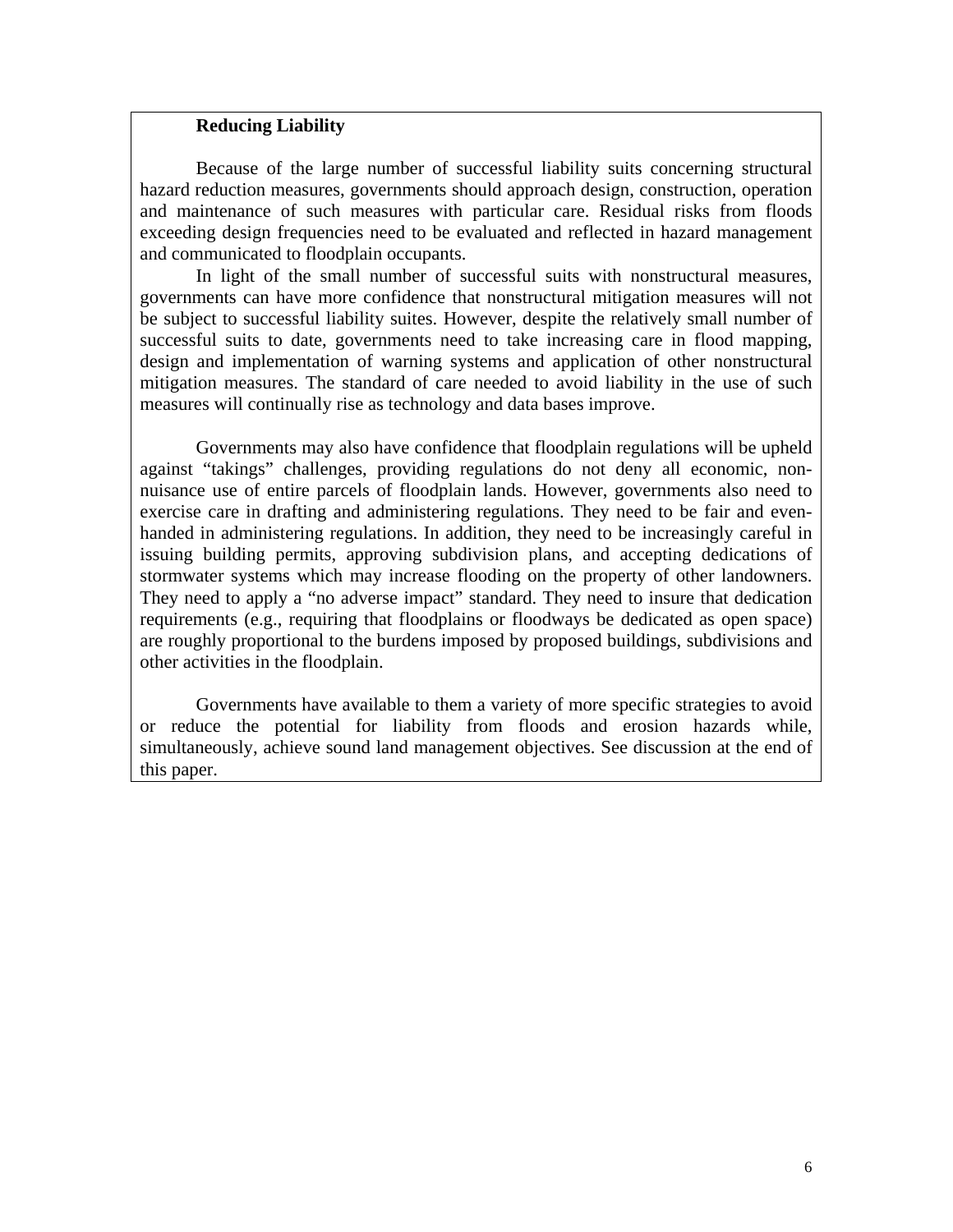# **TABLE OF CONTENTS**

| <b>LIABILITY CONTEXTS</b>                                                                               | $\bf{8}$         |
|---------------------------------------------------------------------------------------------------------|------------------|
| <b>OVERVIEW: LOSS REDUCTION MEASURES IN THE COURTS</b>                                                  | $\boldsymbol{9}$ |
| <b>FACTORS CONSIDERED RELEVANT BY COURTS IN DETERMINING WHETHER</b>                                     |                  |
|                                                                                                         | 12               |
|                                                                                                         | 13               |
|                                                                                                         |                  |
| Is the Conduct "Reasonable" Under the Circumstances? 13                                                 |                  |
| How Great Are the Risks?<br>$\sim$ 14                                                                   |                  |
|                                                                                                         |                  |
| How Much Discretion Is Exercised?                                                                       |                  |
| Does Public Policy Favor Liability? ______<br>$\frac{15}{2}$                                            |                  |
| LIABILITY AS RELATED TO VARIOUS STAGES OR PHASES ________________________________ 16                    |                  |
| Decision Whether or Not to Adopt a Protection or Mitigation Measure ________________________________ 16 |                  |
|                                                                                                         |                  |
|                                                                                                         |                  |
|                                                                                                         |                  |
|                                                                                                         | 21               |
| $\overline{22}$<br>Maintenance                                                                          |                  |
|                                                                                                         |                  |
| LIABILITY FOR NONSTRUCTURAL FLOOD LOSS REDUCTION MEASURES______                                         | 24               |
| Flood/Weather Prediction 24                                                                             |                  |
| Dissemination of Hazard Information 25                                                                  |                  |
| Warning Signs, Warning Systems, Other Warnings _________________________________                        | 25               |
|                                                                                                         | 29               |
| Hazard Mitigation Planning and Evacuation Planning _____________________________                        | 29               |
|                                                                                                         |                  |
| $\frac{1}{35}$<br>Training                                                                              |                  |
|                                                                                                         |                  |
| $\frac{1}{2}$ 36<br>Emergency Shelters                                                                  |                  |
| GOVERNMENT LIABILITY FOR REGULATING PRIVATE DEVELOPMENT __________ 36                                   |                  |
| "Taking" Without Payment of Just Compensation __________________________________                        | 36               |
| Factors Considered Be the Courts; Tests for Taking ______________________________                       | 37               |
| 38                                                                                                      |                  |
| TORT LIABILITY FOR FAILING TO ADEQUATELY REGULATE FLOOD PRONE                                           |                  |
| <b>AREAS</b>                                                                                            | 41               |
| <b>Failing to Regulate</b>                                                                              | 41               |
| Failing to Adequately Consider Natural Hazards in Permitting ________________________________ 42        |                  |
|                                                                                                         | 45               |
| <b>Inadequate Inspections</b>                                                                           | 46               |
| Inadequate Enforcement of Regulations _                                                                 | 47               |
| LIABILITY FOR MEASURES DESIGNED TO COMPENSATE INDIVIDUALS FOR                                           |                  |
|                                                                                                         | 47               |
|                                                                                                         | 48               |
|                                                                                                         | 49               |
| <b>CONCLUSIONS</b>                                                                                      | 49               |
| REDUCING POTENTIAL LIABILITY                                                                            | 50               |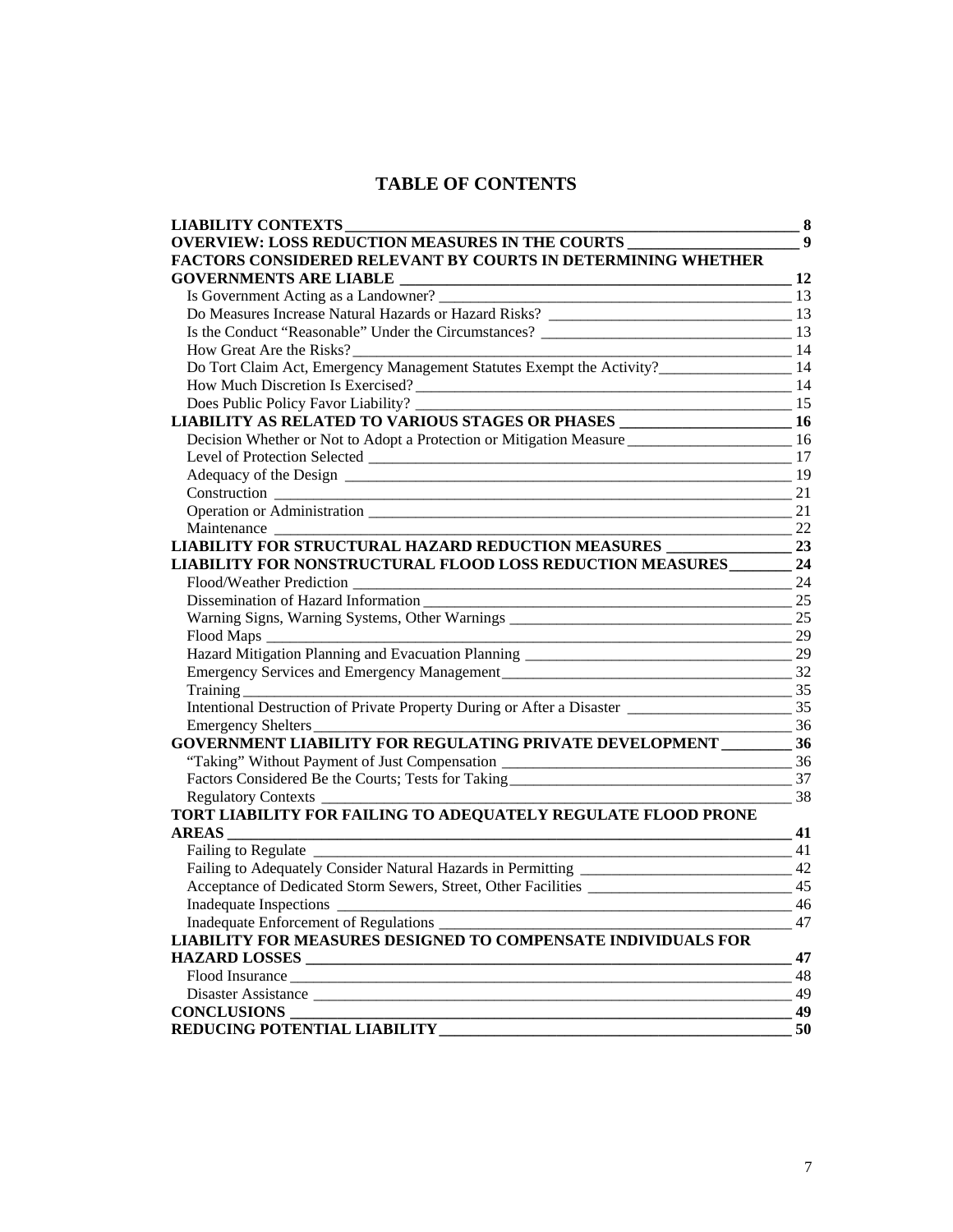## **LIABILITY CONTEXTS**

Despite the expenditure of more than 200 billion nationally for dams, dikes, levees, and other flood control structures, flood losses in the U.S. continue to rise. Rising losses are accompanied by increased "liability" suits. Private landowners who are damaged by floods increasingly file nuisance, trespass, negligence, or "taking" claims against governmental entities claiming that governments are responsible for flood or erosion losses. In one levee breach suit alone in California, 3000 landowners are recovering 464 million dollars from the state in damages for defective levees.  $\frac{1}{1}$  More than 250,000 claimants in New Orleans and along the Mississippi and Louisiana coasts have filed suites for more than 285 billion dollars against all levels of government for flood damages caused by Hurricane Katrina.<sup>2</sup>

 Most of the successful suits based upon flooding or erosion occur when governments interfere with flood flows or drainage by fills or grading or flood and erosion control structures (e.g., dikes, dams, levees, groins, seawalls, stormwater systems). Private landowners often sue governments for increasing hazards on private lands by the construction, operation, or improper maintenance of structures on adjacent lands. Structures may divert floodwaters onto other properties and increase natural hazards in some circumstances although they may decrease them in others. For example, dams and levees may burst or be overtopped when their design capacities are exceeded although they provide protection for smaller floods. Stormwater systems often flood streets and basements when improperly designed or maintained or their design frequencies are exceeded. Sea walls and groins often accelerate erosion on adjacent lands.

As will be discussed below, a much smaller number of successful suits have concerned nonstructural hazard loss reduction measures such as hazard predictions, flood mapping, flood warning systems, and evacuation plans.

Finally a small number of successful suits have concerned floodplain regulations where landowners have challenged regulations as a taking of private property without payment of just compensation.

Table 1 provides a list of flood-related government activities which may result in flood-related liability suits. These activities will be collectively and individually examined below.

<sup>1</sup> See Paterno vs. State of California, 113 Cal.App.4<sup>th</sup> 998 (Calif., 2003).

<sup>&</sup>lt;sup>2</sup> See E. Thomas, 2007, Recovery Following Hurricane Katrina: Will Litigation and Uncertainty Today Make for an Improved Tomorrow? Vol 29, no. 5, National Wetlands Newsletter, Environmental Law Institute, Washington, D.C.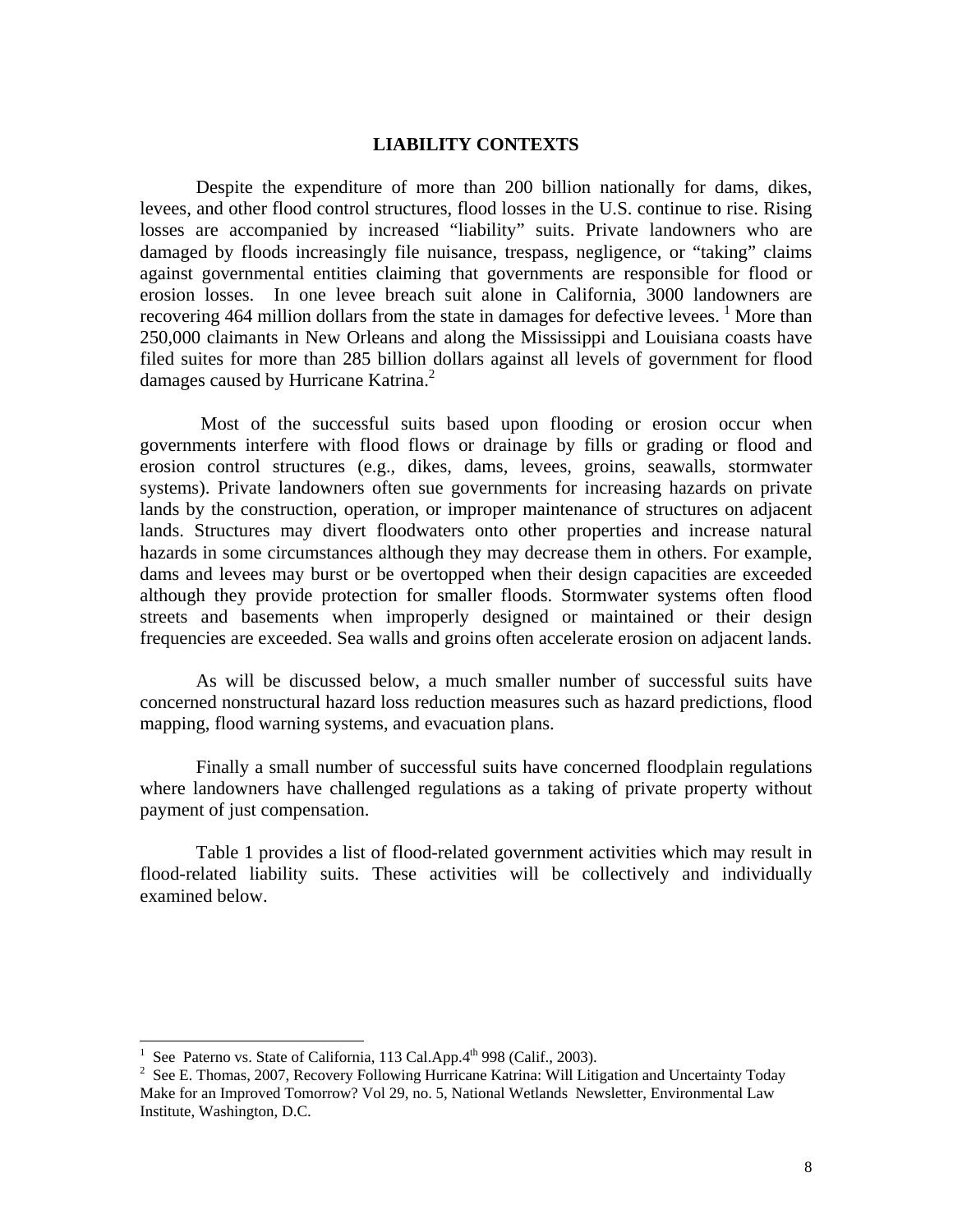# **Table 1 Liability Contexts**

Liability contexts include:

--Design, construction, operation, and maintenance of **structures** to reduce naturally occurring hazards on private or public lands such as dikes, dams, levees, stormwater facilities, groins, debris basins, and landslide control structures;

 --Issuance of **hazard predictions** (weather conditions, floods, earthquakes, volcanic eruptions, etc.);

--Construction and operation of **warning systems** (this includes not only predictions but dissemination of information) and erection of warning signs;

 --Preparation, issuance and distribution of **hazard maps** and their use in regulatory and nonregulatory contexts;

--**Hazard mitigation planning** and the implementation of these plans;

 --Performance of **emergency services** during or after a hazard event such as search and rescue, fire-fighting, and traffic control;

--Adoption, administration and enforcement of **regulations** including inspections, permit processing, etc.;

--Identification, construction, operation of **shelters** (tornado, hurricane, flood, etc.) for use during and immediately after a hazard event;

 --Administration of government **insurance** programs (e.g., the National Flood Insurance Program) including issuance of policies, rating, payment of claims, etc.; and

--Distribution of **disaster assistance** including food, clothing, housing, grants, and loans.

# **OVERVIEW: LOSS REDUCTION MEASURES IN THE COURTS**

 Both structural and nonstructural measures are designed to reduce or "mitigate" flood losses. Yet, there are huge differences in the number of successful liability suits pertaining to each.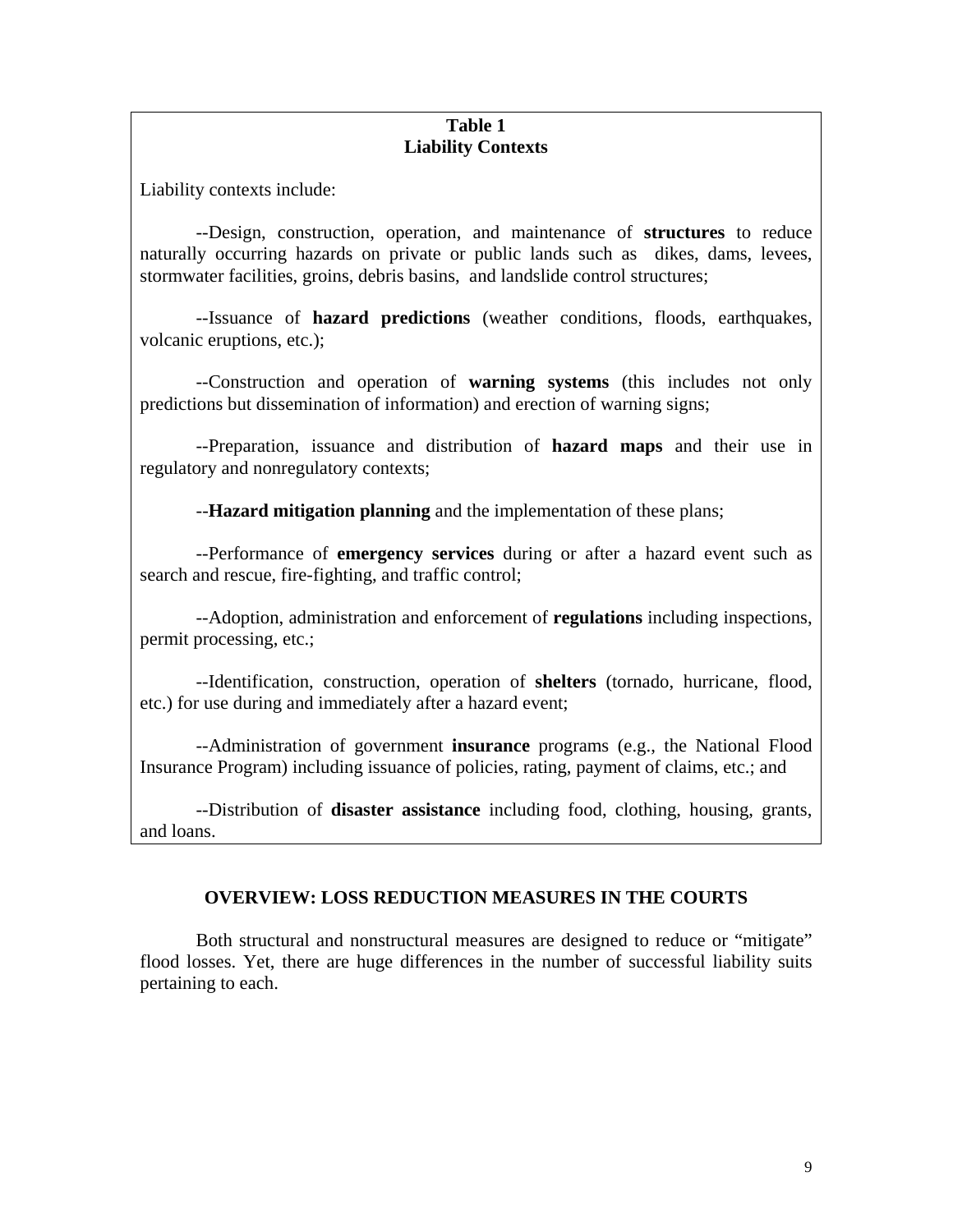# Why?

 $\overline{a}$ 

A number of reasons may be suggested:

- (1) **Flood and erosion control structures**. Structural measures are particularly susceptible to successful suits for a number of reasons:
- Government flood and stormwater control structures typically involve public ownership of land or public acquisition of easements. Courts tend to treat governments like private landowners when governments own and manage lands. Governments are then considered to be operating in a "proprietary" rather than "governmental" capacity and the defense of sovereign immunity does not apply.
- Governmental units have no duty to the public under most circumstances to reduce naturally occurring flooding. But, once they decide to act, they must act reasonably. Governments are often held liable for structures which increase flooding and flood/erosion in certain circumstances although they may reduce hazards in others.<sup>3</sup> Structures may increase the upstream or downstream total amount of flood waters, peak flows, flood depths, and flood velocities in some instances. They may change the point of flood discharge. Such increases and changes form basis for suits based upon "nuisance", "trespass", violation of "riparian" rights, and violation of "surface water" rights and duties. They may also constitute a "takings" without payment of just compensation or constitute negligence.
- Catastrophic damages may result if structural designs are exceeded. Structures are, therefore, "high risk" and governments must exercise particularly great care.
- In many states, governments may be held "strictly liable" for damages due to a collapse of a dam.<sup>4</sup> With strict liability, damaged individuals need not demonstrate the unreasonableness of conduct.
- Under common law and state tort claim acts, governments do not enjoy sovereign immunity and are therefore subject to suit when they create nuisances or physically "take" private property without payment of just compensation. Fills, drainage and structures often result in physical water and erosion damage to other properties and a resulting "taking".

<sup>&</sup>lt;sup>3</sup> See cases cited in notes 19-49 and accompanying text. See Kusler and Thomas, No Adverse Impact Floodplain Management and the Courts, http://www.floods.org/PDF/ASFPM\_NAI\_Legal\_Paper\_1107.pdf <sup>4</sup> See Thomas, Liability for Water Control Structure Failure Due to Flooding, http://www.floods.org/PDF/NAI\_Liability\_Failure\_Facilities\_0906.pdf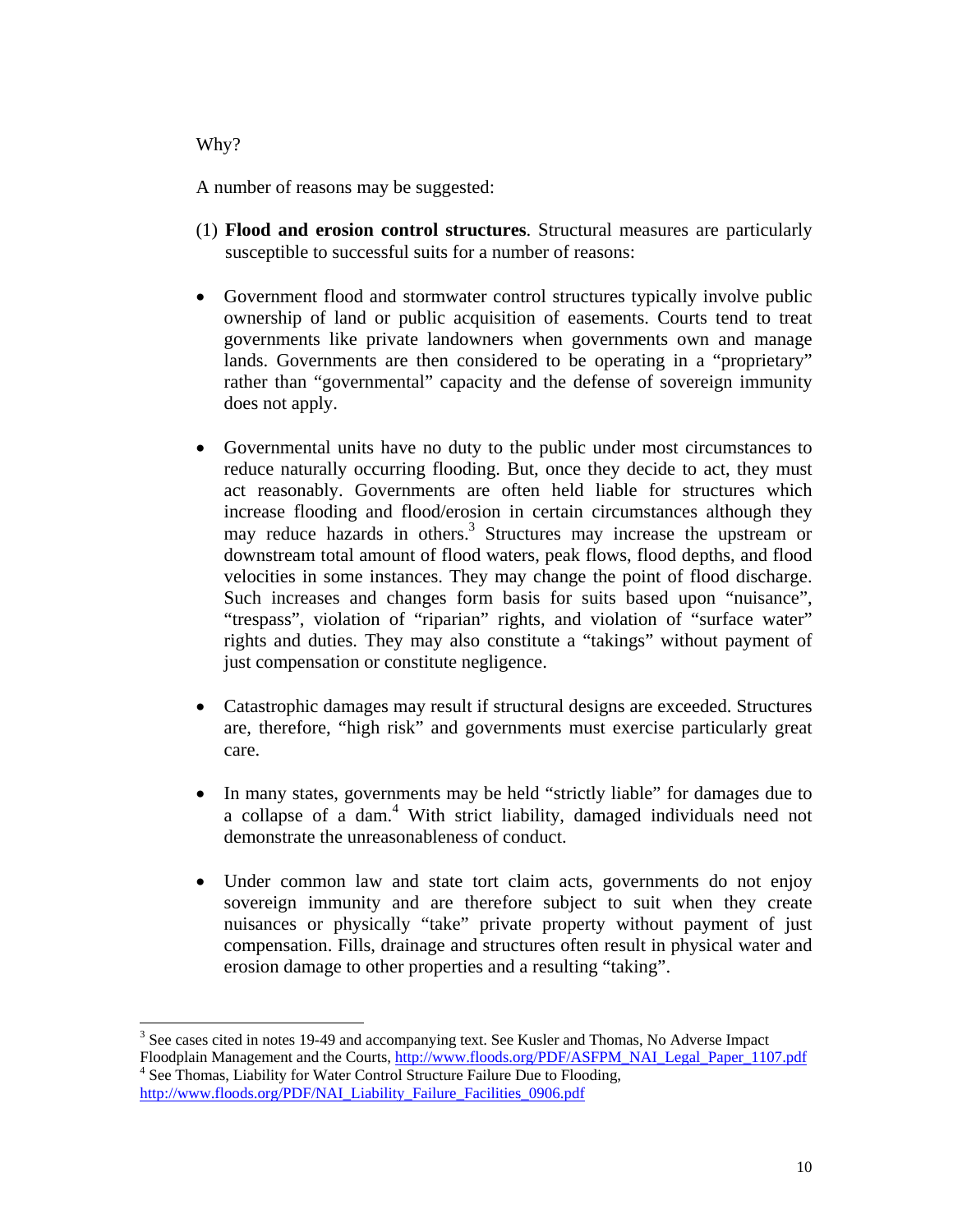**(2) Nonstructural loss reduction measures (other than regulations):**  Nonstructural flood loss reduction measures are less susceptible to successful suits for several reasons:

- Nonstructural measures do not typically involve public ownership and public management of land. See above. Consequently, most nonstructural measures are considered by the courts to be "governmental" rather than "proprietary" in nature and sovereign immunity applies.
- Nonstructural measures (e.g., flood warning systems) do not increase naturally occurring flood or erosion levels as do some structural measures (e.g., catastrophic damages from the burst of a dam). Therefore, nonstructural measures do not ordinarily form the basis for a suit based on trespass, nuisance, riparian rights, or the law of diffused surface water. Nonstructural measures may, however, form the basis for a suit based on negligence (lack of reasonable care) under certain circumstances.
- The design and implementation of nonstructural measures typically involve large amounts of discretion (e.g., flood forecasting) Courts generally do not hold governments liable for discretionary acts because sovereign immunity applies.<sup>5</sup>
- Nonstructural measures such emergency planning, flood warning systems, and issuance of permits are often exempted from liability by state emergency management and tort claim acts.<sup>6</sup> Sovereign immunity, therefore, applies. Structural measures are not similarly exempted.

 **(3) Regulations:** Only a very small number of landowner challenges to regulations as a taking of private property without payment of just compensation have succeeded for several reasons:<sup>7</sup>

- The burden is upon a landowner to show a taking. This is a difficult burden to meet because he or she must show compliance with a number of procedural requirements and typically must show that the regulations deny all economic use of entire parcels.
- A number of procedural legal defenses may apply:
	- o Statute of limitation has run.
	- o The landowner has not applied for a permit.
	- o The landowner has not applied for a variance.

 $5$  See cases and discussion accompanying note 19 below.

<sup>6</sup> See cases and discussion accompanying notes 88-103 below.

<sup>&</sup>lt;sup>7</sup> See cases and discussion accompanying notes 111-130 below.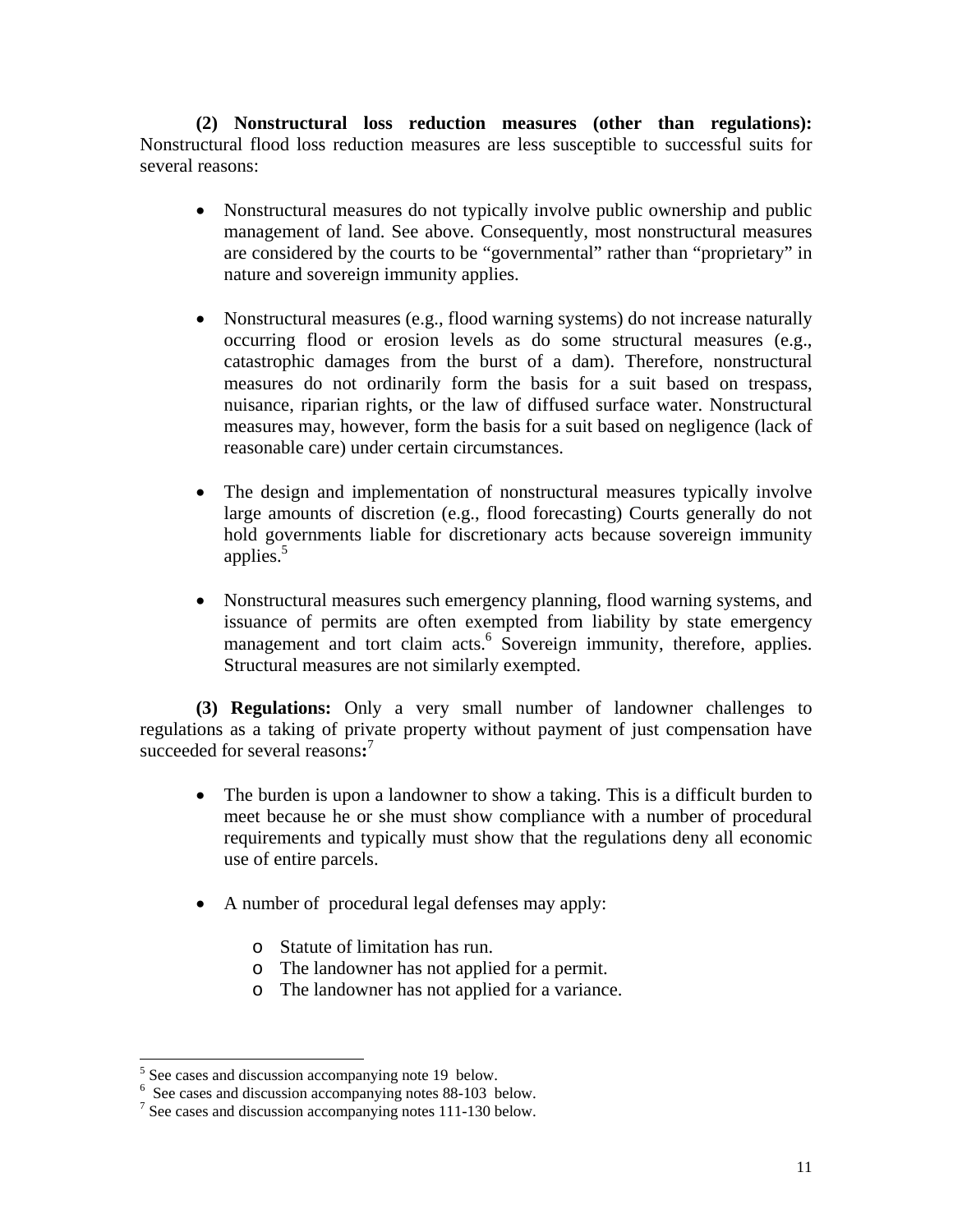- o The landowner has not first submitted his or her claim for damages first to the state or local government as required by the applicable tort claim act before filing suit.
- o The landowner has not litigated his or her taking claim in state court before filing suit in federal court.
- A landowner has no right at common law to make a nuisance of himself or herself or to threaten public safety. Often landowners propose uses such as fills or structures (e.g., levees) in floodways which increase flood heights and damage to adjacent lands.
- Courts give great weight to protection of public safety and prevention of nuisances in balancing public interests and private rights.
- Public rights (public trust, navigable servitude) often apply, particularly to lands below the high water mark of rivers, streams, lakes and the oceans. Private rights are subservient to public rights in such contexts and private activities may be tightly controlled without "taking" private property.
- A landowner is often aware of the floodplain regulations when he or she purchases floodplain property. Awareness of regulations does not prevent a constitutional challenge but it does reduce a landowner's "investment-backed expectations" and the likely success of such a challenge.
- Regulations are technically based. Courts tend to defer to regulations based on technical studies and generally defer to the decision-making of expert government agencies.
- Floodplain regulations are part of a national regulatory scheme involving federal, state, and local regulations. Courts have offered this as a reason for supporting regulations in several cases. $8$

# **FACTORS CONSIDERED RELEVANT BY COURTS IN DETERMINING WHETHER GOVERNMENTS ARE LIABLE**

A number of factors affect the success of liability suits applying to structural and nonstructural measures. These factors to some extent cut across the various legal theories which form the basis for suits—negligence, trespass, nuisance, riparian rights, surface water law, and inverse condemnation. Some of the more important include:

l

<sup>&</sup>lt;sup>8</sup> See generally North Carolina Supreme Court in Responsible Citizens in Opposition to Flood Plain Ordinance v. City of Asheville, 302 S.E.2d 204 (N.C., 1983; R&&, Inc. v. Municipality of Anchorage, 34 P.3d 289, 298 (Ala., 2001)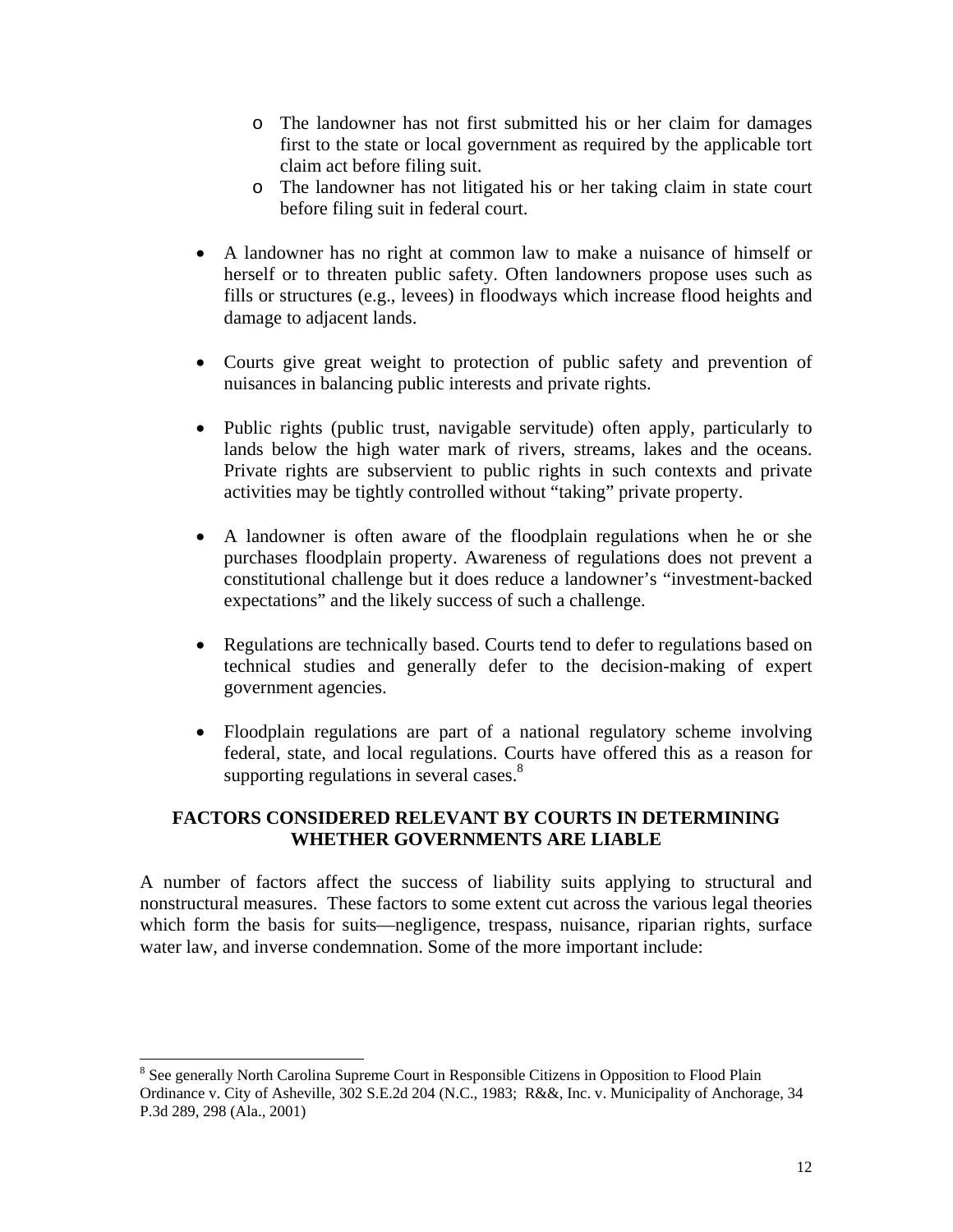## **Is Government Acting as a Landowner?**

 Governments are generally acting as "landowners" when they construct and operate structural measures (dams, levees, groins, etc). Courts therefore consider governments to be acting in a "proprietary" rather than a "governmental" capacity.<sup>9</sup> Sovereign immunity does not apply and adjacent landowners may sue governments, like adjacent private landowners, for nuisance, trespass, strict liability, and violation of riparian rights. Impacted landowners may also sue governments for "inverse condemnation."

 In contrast, governments are rarely acting as landowners when they implement nonstructural hazard loss mitigation measures. Governments are, instead, considered to be acting in a "governmental" capacity and sovereign immunity is usually a defense. They may be sued for negligence in some instances--"unreasonable" conduct—but are not strictly liable.

## **Do Measures Increase Natural Hazards or Hazard Risks?**

 Most of the successful flood-related suits against governments to date have involved situations in which government drainage ditches, fills, grading or structural flood hazard reduction measures have increased natural hazards or hazard risks. Such increases may form the grounds for suits based upon trespass, nuisance, negligence, strict liability, riparian rights or violation of the rules of surface water.  $^{10}$ 

In contrast, nonstructural loss reduction measures rarely increase natural hazards.

## **Is the Conduct "Reasonable" Under the Circumstances?**

 Governments are often liable for flood damages when the flood or erosion damages are caused by what courts or juries consider "unreasonable" government conduct.<sup>11</sup> This is true for both structural and nonstructural measures.

 A broad range of factors are relevant to the reasonableness of government conduct in a particular instance such as whether government staff have knowledge of potential flood problems, the foreseeability of floods and resulting damage to individuals, the degree of risk involved, , the norms of the profession, applicable regulations, and the amount of discretion involved. There are many agreed upon and specific standards in the literature and in the engineering profession for design of dams, dikes, levees, stormwater systems and other structures. This facilitates proof of a "norm" and "unreasonableness" in design, construction, operation, or maintenance. In contrast, there are no bright lines for the determining the unreasonableness of government decisions pertaining to

 9 See, e.g., Heffner v. Montgomery County, 545 A.2d 67 (Md., 1988).

<sup>10</sup> See, e.g., Hernier v. Mongomery Councy, Councy, Council of American Council Council See generally cases and discussion below. See also Kusler and Thomas, No Adverse Impact Floodplain Management and the Courts, http://www.floods.org/PDF/ASFPM\_NAI\_Legal\_Paper\_1107.pdf <sup>11</sup> See, e.g., Scully v. Middleton, 751 S.W.2d 5 (Ark., 1988).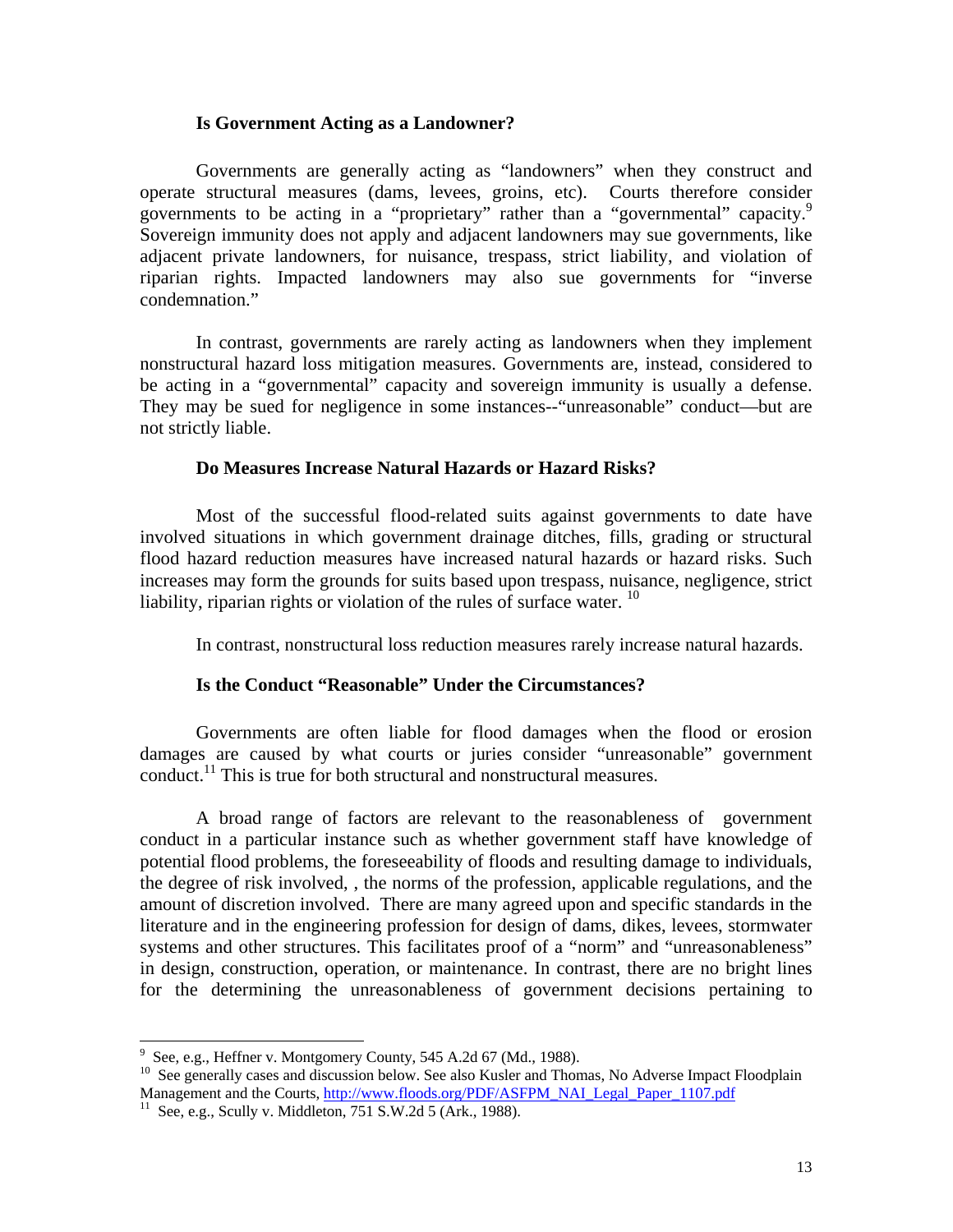nonstructural measures (e.g., flood predictions or warnings) and this results in less successful suits.

## **How Great Are the Risks?**

 The amount of care which a governmental unit must exercise in carrying out a flood-related activity depends upon the magnitude of the risk. Governmental units must be very careful in dealing with high risk situations where loss of life and severe economic losses may occur such as the design, construction, operation and maintenance of a dam or levee. Because of the high risks involved, courts in many states have held public and private owners or dams and levees "strictly" liable for damages resulting from their design, construction, operation, and maintenance.  $^{12}$ 

 Nonstructural measures usually pose lesser risk; a "reasonableness" rather than strict liability standard is applied.

## **Do Tort Claim Act, Emergency Management Statutes Exempt the Activity?**

 All states and the federal government have adopted tort claim and emergency management statutes.<sup>13</sup> These statutes limit the types of activities for which governmental units may be held liable. State statutes typically exempt a variety of nonstructural measures from suit such as emergency evacuations and certain fire and police activities.<sup>14</sup> However, structural flood loss reduction activities are not exempted at state or local levels.

 The Federal Flood Control Act of 1936 (Section 402(c)) exempts the federal government from liability for negligence in constructing and operating flood control works.<sup>15</sup> This is an extremely important exemption and has substantially limited floodrelated suits against the federal government. It does not, however, apply to state or local government activities.

### **How Much Discretion Is Exercised?**

With some exceptions, courts do not hold governments liable for "discretionary" acts which result in flood damages.<sup>16</sup> Courts do hold governments liable for "ministerial" acts. As will be discussed shortly, courts generally consider certain aspects of project design and implementation for both structural and nonstructural flood loss reduction measures to be discretionary such as the level of flood protection afforded and overall project design. On the other hand, courts consider actual construction, operation and maintenance, to a greater or lesser extent, ministerial and subject to liability.

 $12$  See Thomas, Liability for Water Control Structure Failure Due to Flooding, http://www.floods.org/PDF/NAI\_Liability\_Failure\_Facilities\_0906.pdf<br><sup>13</sup> See cases and discussion accompanying notes 99-104 below.

<sup>&</sup>lt;sup>14</sup> See, for example, Youngblood v. Village of Cazenovia, 462 N.Y.S.2d 526 (N.Y., 1982); Oahe

Conservancy Sub-District v. Alexander, 493 F. Supp. 1294 (D.S.D., 1980).<br><sup>15</sup> See discussion and cases accompanying notes 48-50 below.

 $16$  See cases and discussion accompanying notes 19-26 below.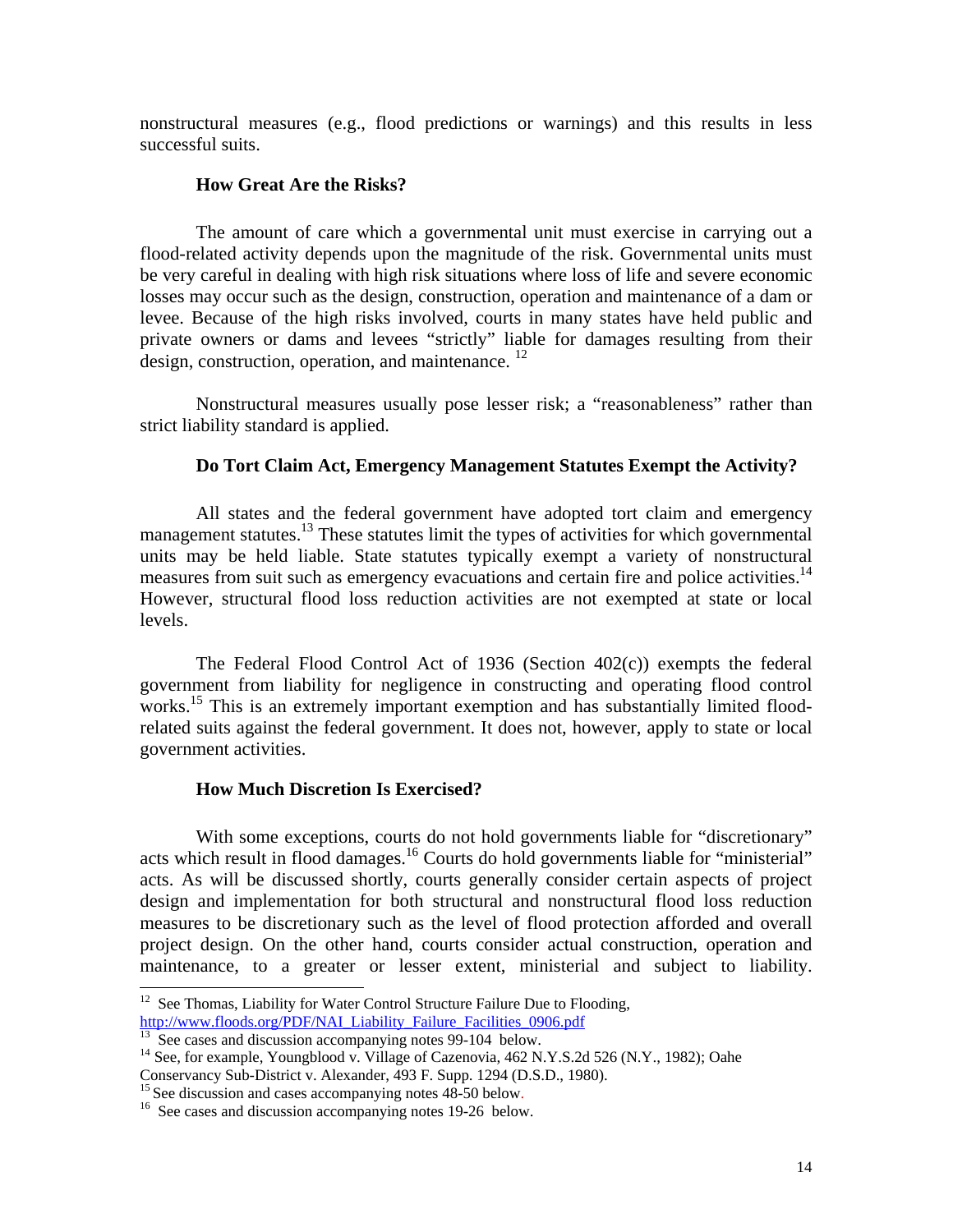Governments are particularly vulnerable to suite for inadequate maintenance of flood and stormwater control structures because maintenance is a "ministerial" activity.

# **Does Public Policy Favor Liability?**

 Courts consider public policy in deciding whether to hold governments or others liable for flood damages in some circumstances. For example, courts in the West have often refused to hold governments and landowners maintaining irrigation canals liable for the drowning of children based upon public policy considerations favoring irrigation.<sup>17</sup> Similarly, a Wisconsin court refused to hold private contractors and a municipality liable for flood damages for their failed efforts to remedy "naturally" occurring flooding due to fluctuating levels of a lake because holding them liable would be against sound public policy.<sup>18</sup>

In deciding whether to impose liability upon governments which provide assistance to those who occupy hazard areas where there is no underlying duty to do so, courts and juries are faced with a dilemma. Courts and juries must apply broad rules of negligence and other theories applicable to society as a whole including situations in which it is desirable to encourage rather than discourage government assistance to hazard area occupants. Holding governments liable for assistance may discourage future government efforts to provide such assistance. On the other hand, failing to hold governments liable for negligence or other theories in such contexts leaves victims of government carelessness without a remedy and may encourage carelessness.

## **Table 2 Defenses**

Governments may raise a variety of legal defenses in natural hazard damage related suits. Defenses vary depending upon the facts and theories or grounds for action. Defenses may include (depending upon the circumstances):

--No affirmative duty to provide protection from natural hazards,

--"Public duty" but no duty to individuals,

- --Limited duty consistent with class of user on public land (e.g., trespasser versus licensee),
- --Inadequate proof of causation (i.e., showing of proximate cause),
- --Inadequate proof of damage,

--Sovereign immunity,

- --"Governmental" rather than "proprietary" act,
- --Discretionary act,

 $17$  See, e.g., Golding v. Ashley Cent. Irr. Co., 902 P.2d 142, 146 (Utah, 1995).

<sup>&</sup>lt;sup>18</sup> See, e.g., Butler v. Ads, 717 N.W.2d 760 (Wisc., 2006) (Wisconsin Supreme court held as a matter of public policy that the City of Shell Lake was not liable for gradually rising waters in Shell Lake and resulting flood damage.)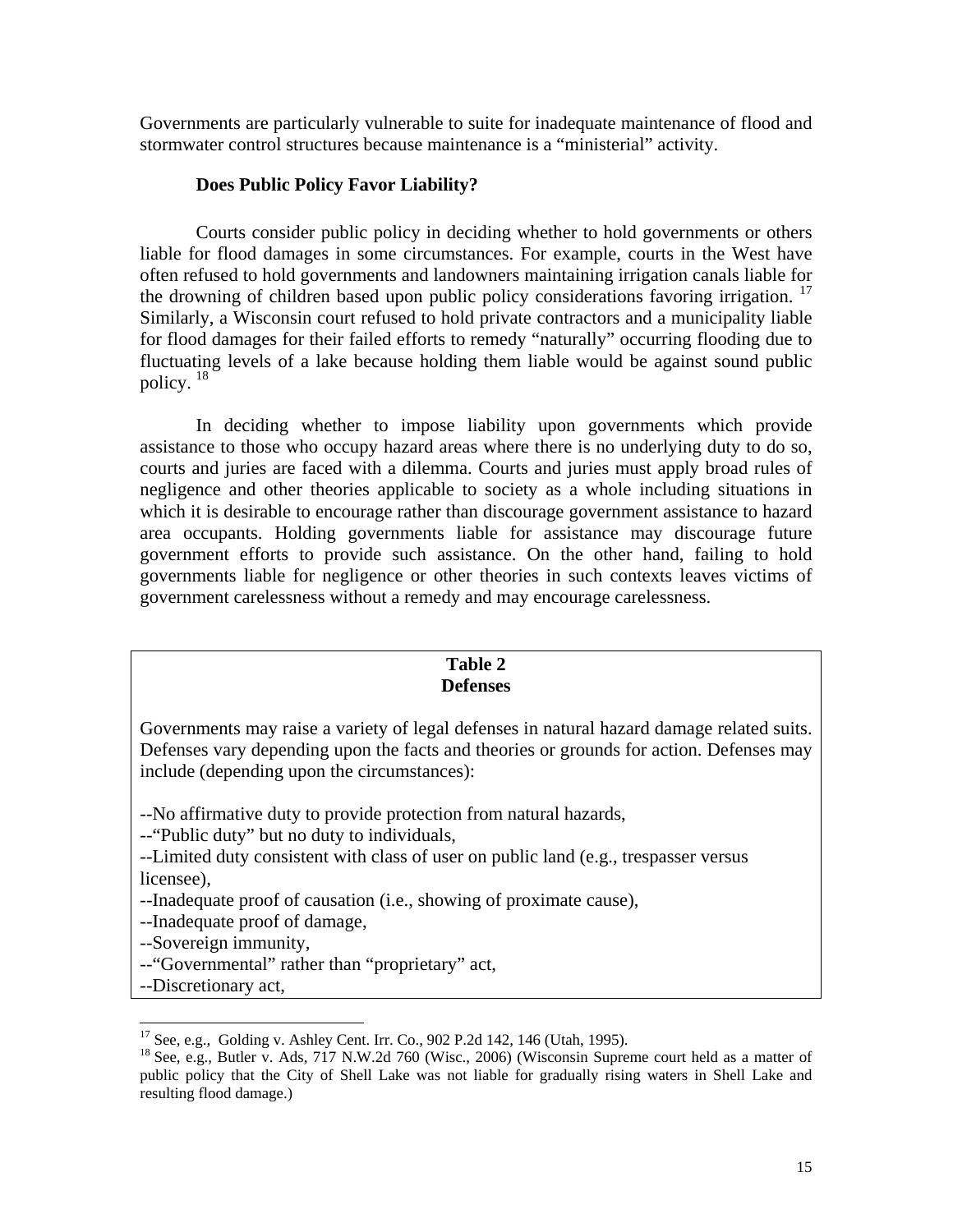--Activity or class of government official exempted from liability by state or federal tort claims act, emergency management act,

--Action is "reasonable" in circumstances,

--Danger obvious (e.g. river in flood stage),

- --Government had no knowledge of danger and should not have known,
- --Waiver or assumption of liability (implied or explicit),

--Contributory negligence,

--Strict liability does not apply,

--Act of God.

 $\overline{a}$ 

# **LIABILITY AS RELATED TO VARIOUS STAGES OR PHASES**

 Liability for structural and nonstructural hazard mitigation measures (which are listed in table 1 and will be individually discussed below) may be analyzed in terms of six steps or phases of activity required for implementation of such measures. All six are not present in every implementation effort and often the steps overlap. Government actions in each of the steps have somewhat different liability implications.

These steps include: (1) the initial decision to initiate or not to initiate a mitigation measure; (2) selection of the level of protection to be afforded; (3) project design in carrying out project goals; (4) project construction; (5) project operation and/or administration; and, finally, (6) project maintenance. Each will be briefly discussed:

# **Decision Whether or Not to Adopt a Protection or Mitigation Measure**

Courts at all levels of government have held, with few exceptions, that legislative or agency decisions **whether or not to mitigate hazards or adopt loss reduction measures** are "legislative", "discretionary", or "policy" decisions which are not in themselves subject to liability unless there is a specific statutory or regulatory requirement for specific actions. Courts have reasoned that discretionary functions do not create a duty; and, therefore, no liability follows. Governments usually have no affirmative duty to undertake reduction of naturally occurring hazards unless a special relationship exists between government and a particular individual or class of individuals (e.g., government is landowner and injured individual was invitee on public land) or a legislature has specifically mandated such protection.

Many examples can be provided where courts have held that the basic decision to protect or not protect is not subject to liability under theories of either no duty or discretionary function.  $19$ 

<sup>&</sup>lt;sup>19</sup> See, for example, Tri-Chem Inc. v. Los Angeles County Flood Control District, 132 Cal. Rptr. 142 (Calif., 1976) (County has no duty to construct flood control system adequate to handle infrequent floods for area that acts as natural sump.); Goldstein v. County of Monroe, 432 N.Y.S.2d 966 (1980) (Municipal corporation is not liable for failing to restrain waters between banks of creek or keep channel free from obstruction it did not cause.); Louisville v. Louisville Seed Co., 433 S.W.2d 638 (Ky., 1968) (City not liable for failure to place floodgate due to public duty doctrine. However, this decision was overruled in part by Gas Service Co., Inc. v. City of London, 687 S.W.2d 144 (Ky. 1985).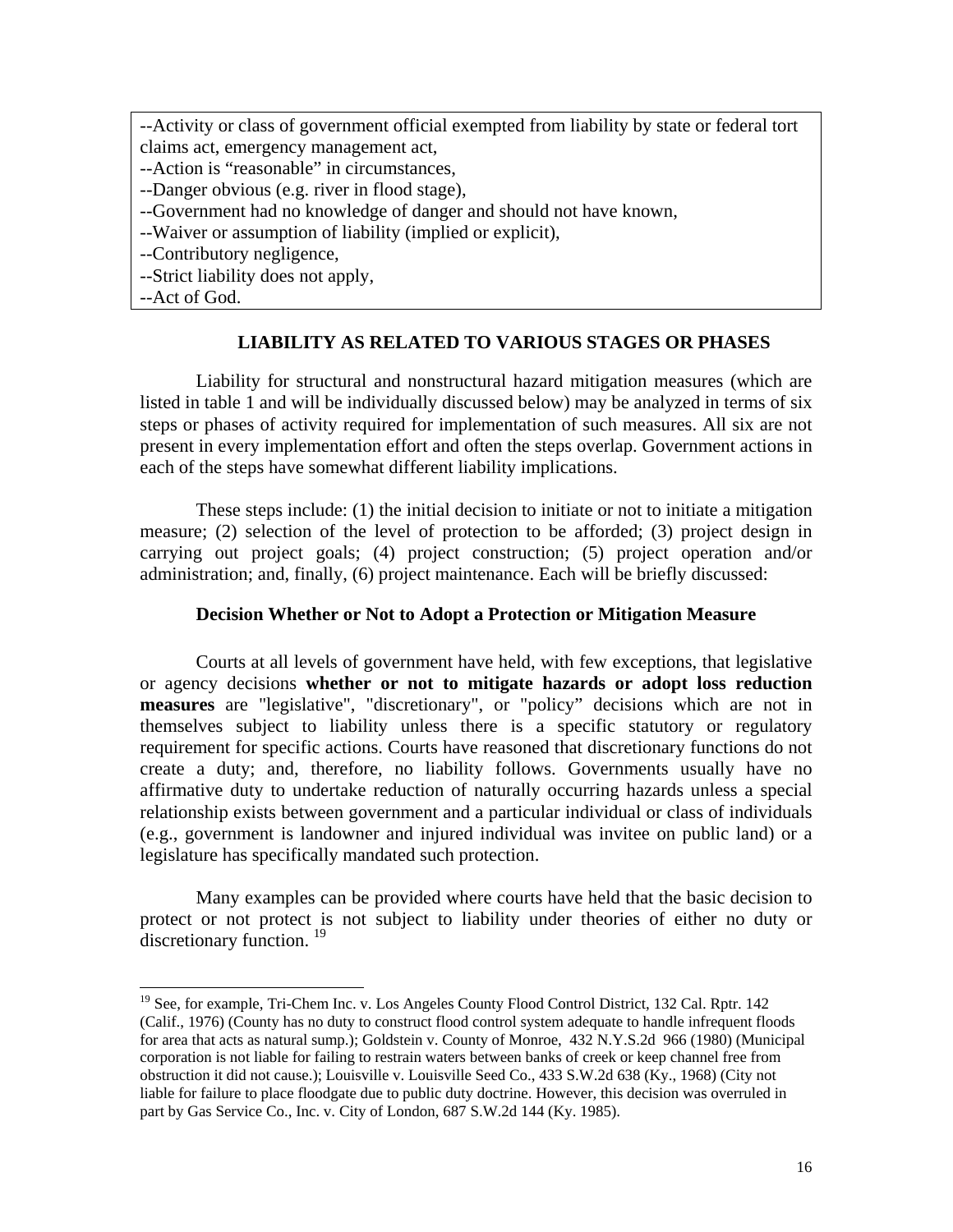A more difficult issue arises where a legislature directs agencies or municipalities to provide certain types of services or protection from hazards, creating a general duty. Even here, however, governments may be partially protected by the "public duty" doctrine (no special duty owed to particular individuals). Courts have also generally held that an agency or municipal decision to provide those services in a particular circumstance and the nature of these services is a discretionary or policy decision, also not subject to liability.20

 Where courts have held that a specific duty is mandated (nondiscretionary), they have usually narrowly interpreted such a duty. For example, an Oklahoma court  $21$  held that although city must maintain streets it has no legally enforceable duty to regulate traffic or provide police.

## **Level of Protection Selected**

Courts have also held, with some exceptions, once a decision has been made to undertake a hazard reduction or a hazard loss reduction action, the degree or level of protection afforded is also a discretionary question and not subject to liability unless a particular level of protection is mandated by legislation or an agency's own guidelines. This assumes that the level of protection selected does not increase naturally occurring hazards. A detailed discussion of factors determining whether a decision would be discretionary versus operational was provided by the Supreme Court of Hawaii in Julius Rothschild & Co. v. State  $^{22}$ . This decision is worth examining in some detail because it involves an interesting mitigation design question common to many mitigation contexts including both initial level of protection and retrofitting or upgrading facilities.

 In this case, the court held that the state decision not to reconstruct or replace a two-span concrete bridge with the capacity to convey a 25-year storm with one which could convey a 50-year storm was a discretionary decision subject to sovereign immunity pursuant to the Hawaii State Tort Liability Act. Therefore, owners and operators of a warehouse damaged by a flash flood with a larger estimated reoccurrence interval when the bridge acted as a dam could not maintain a suit against the state. The warehouse owners did not argue that the original bridge which was constructed in 1954 to the 25 year design standard was inadequate but argued that the replacement span was inadequate in light of a hydraulic design report prepared by a firm contracted by the state prior to the reconstruction. This report had recommended replacement of the bridge deck consistent with a 50-year design frequency.

l

 $20$  See, for example Commonwealth of Pennsylvania v. National Association of Flood Insurers, 520 F.2d 11 (3rd Cir. 1975), on remand, 420 F. Supp. 221 (D.M.D. Pa. 1976) where the court held that Federal Insurance Administration (FIA) had discretion in deciding how to carry out mandate of National Flood Insurance Program enabling act that FIA publicize the program. The agency had, in fact, distributed brochures and carried out other public information activities.) For non hazard cases, see Trujillo v. City of Albuquerque, 603 P.2d 303 (N.M. App., 1979) (Municipality not liable for failing to provide police protection in park because police protection is a governmental function.)<br>
<sup>21</sup> See Ochoa v. Taylor, 635 P.2d 604 (Okla., 1981)<br>
<sup>22</sup> 655 P.2d 877 (Haw., 1982)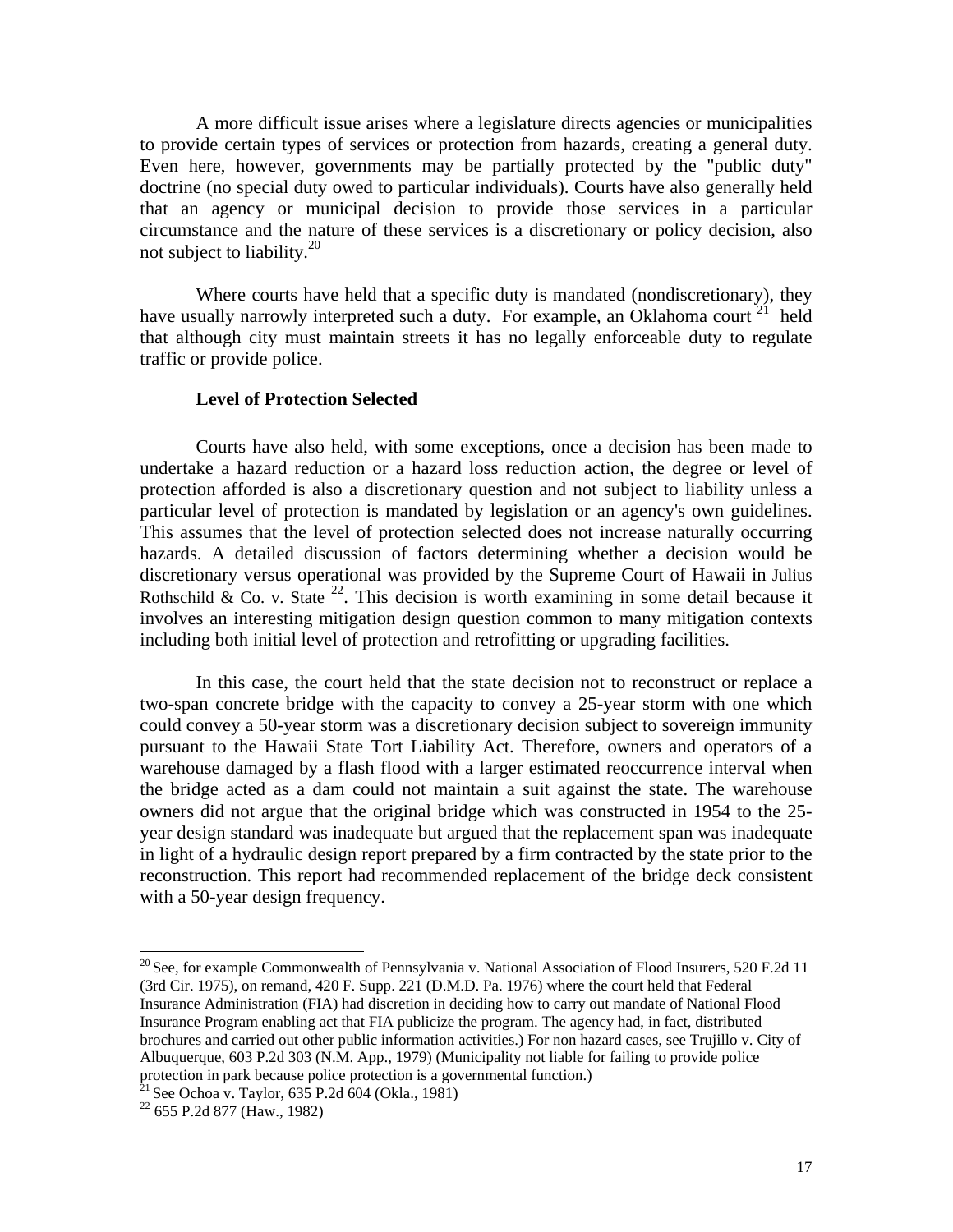In its analysis, the court distinguished discretionary from operational level decisions. Operational level decisions not within the discretionary function exception and subject to suit were defined by the court to "generally mean those which concern routine, every day matters, not requiring evaluation of broad policy matters".<sup>23</sup> In contrast, discretionary decisions were defined as those in which "the decision to act or not to act involves the evaluation of broad policy factors. Such an evaluation would include a consideration of the financial, political, economic, and social effects of a given plan or policy."<sup>24</sup> In holding that the decision to rebuild or not rebuild to a particular design frequency was a discretionary decision, the court noted that "We are not here dealing with a project of relatively minor dimensions or importance...What the plaintiffsappellants propose is the costly reconstruction or replacement of a two-span permanent concrete structure which is presently an integrated part of a heavily-traveled highway...It (such a project) would require a weighing of priorities at the higher levels of government, and would surely entail evaluations based on financial, political, and economic considerations. The Governor, for example, must decide its order of priority. The legislature must decide whether to fund the project. These would be policy decisions immune from judicial review." <sup>25</sup>

 Other cases have generally held the level of protection afforded by particular mitigation actions to be discretionary.  $26$ 

 On the other hand, once a governmental unit decides to provide protection from hazards, some courts have held that the governmental unit must anticipate the negative impacts of this protection in the level of protection selected. For example, in Barr v. Game, Fish and Parks Commission  $27$  the Colorado Supreme Court held that the Colorado Department of Fish and Game should have anticipated flooding from a "maximum probable flood" in designing the spillway of a reservoir.

<sup>&</sup>lt;sup>23</sup> Id. at 880.<br><sup>24</sup> Id. at 881.<br><sup>25</sup> Id. at 881.<br><sup>25</sup> See, e.g., Valley Cattle Co. v. United States, 258 F. Supp. 12 (D. Haw., 1966). (Decision to construct culverts capable of accommodating only the waters of 2-year storms held to be a discretionary act.); United States v. Sponenbarger, 308 U.S. 256 (S.Ct.,1939) (Supreme Court held that when the government attempts to protect an area from a flood hazard, landowners whom the attempt fails to or cannot protect are not entitled to compensation under the Fifth Amendment.); Wright v. United States, 568 F.2d 153 (10th Cir., 1977) (Court held that design of highway bridge designed for a 25-year flood was a discretionary function and there was no liability when the bridge washed out in a 42-55 year storm and two occupants of a car attempting to pass over the bridge were killed.); PDTC Owners Ass'n v. Coachella Valley Cty Water Dist., 443 F. Supp. 338 (D. Cal., 1978). (Court held that owners of land damaged by floods could not recover compensation from a county water district under the Fifth and Fourteenth Amendments for failure to construct a levee large enough to protect landowners from a 50-year flood. The levee which had been constructed was made of sand, was not riprapped, and provided protection only from a 30-year flood.); Chabot v. City of Sauk Rapids, 422 N.W.2d 708 (Minn., 1988) (City not responsible for failing to hold back water in natural holding pond to protect landowner's property despite city's engineering report that suggested the pond be increased in size.); City of Watauga v. Taylor, 752 S.W.2d 199 (Tex., 1988) (City undertaking storm sewer has no duty to provide facilities adequate for all floods that may be reasonably anticipated but can be held liable for negligently constructed or maintained facilities.). 27 497 P.2d 340 (Colo., 1972).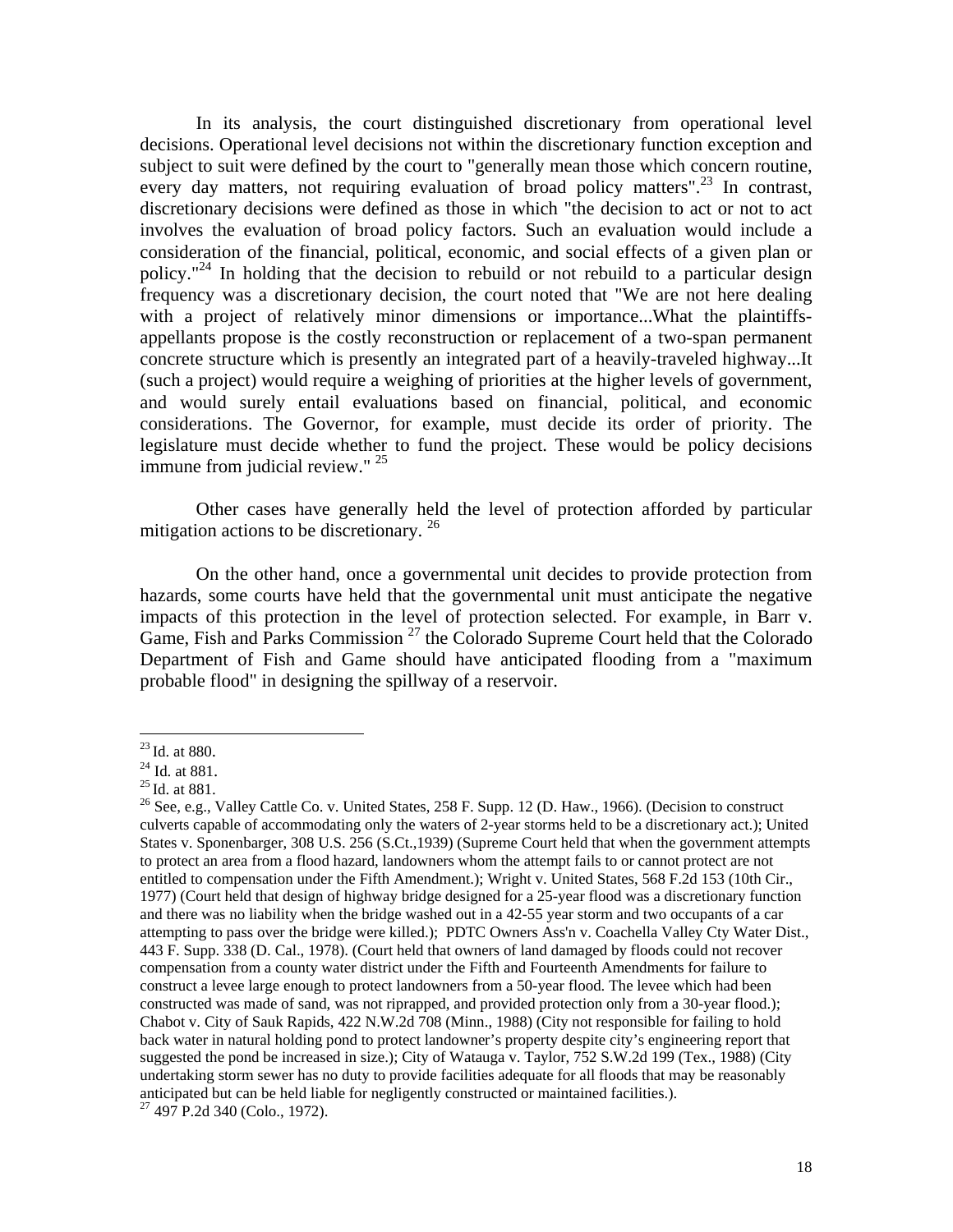## **Adequacy of the Design**

Certain aspects of project design such as precise location of a structure on a parcel of land are typically considered discretionary by the courts.28 But other aspects of design such as the actual specifications and the materials used for a flood control structure may be "operational" or "ministerial" decisions and subject to suit if unreasonable. See, for example, Stewart v. State<sup>29</sup> in which the Supreme Court of Washington held that the decision to install lighting and a sign warning of narrow passage on a bridge was not a discretionary design decision but a ministerial act. The court observed that the government's decision to build the bridge, locate the bridge across the river, and designate the number of lanes might be considered discretionary but that later more detailed design was not.

 Often actual design for a government mitigation measure is undertaken by a consultant engineer or engineering firm. In such circumstances, the issue is not simply the negligence of the government but the extent to which negligence of an independent contractor can be attributed to government.<sup>30</sup>

 When sued for negligence or breach of professional contract, engineers and architects and their government employers or contractors are generally held, at a minimum, to a standard of "reasonable care" applicable to engineers or architects in the profession. The elements of a plaintiff's action for negligence and breach of implied warranty are often the same. $31$  However, engineers and architects are not held strictly liable for any damage that may result from their work. As the Minnesota Supreme Court expressed in City of Mounds View v. Walijarvi  $32$ :

 $^{28}$  See generally Gleason v. U.S. on Behalf of Dept. of Army Corps of Engineers, 857 F.2d 1208 (D. Ark., 1988); In re Ohio River Disaster Litigation, 862 F.2d 1237 (6th Cir., 1988).

 $^{29}$  597 P.2d 101 (Wash., 1979). See also Japan Air Lines Co. Ltd., v. State, 628 P.2d 934 (Alaska, 1981) (Design of airport runway "operational" and state liable.); Andrus v. State, 541 P.2d 1117 (Utah, 1975) (Preparation of plans and specifications for highway and supervising work nondiscretionary where highway caused flooding.); Annot., Government Liability--Design of Highway, 45 A.L.R.3d 875 (1972).

<sup>&</sup>lt;sup>30</sup> See Japan Air Lines Co. Ltd., v. State, 628 P.2d 934 (Alaska, 1981) (Design of airport runway "operational" and state liable.); Andrus v. State, 541 P.2d 1117 (Utah, 1975) (Preparation of plans and specifications for highway and supervising work nondiscretionary where highway caused flooding.); Annot., Government Liability--Design of Highway, 45 A.L.R.3d 875 (1972).<br><sup>31</sup> Klein v. Catalano, 437 N.E.2d 514 (Mass, 1982).

<sup>32 263</sup> N.W.2d 420, 424 (Minn., 1978).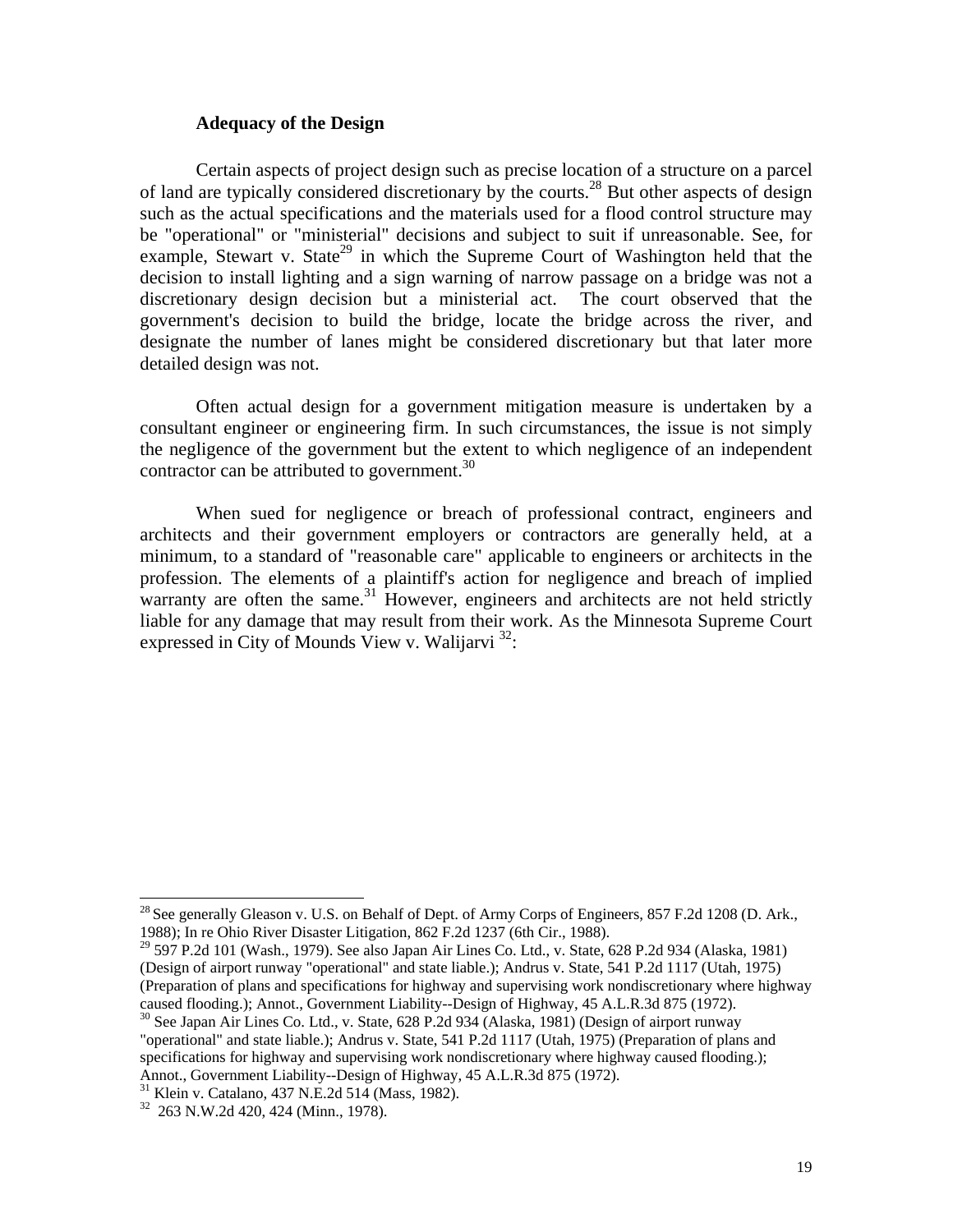Architects...engineers, and others deal in somewhat inexact sciences and are continually called upon to exercise their skilled judgment in order to anticipate and provide for random factors which are incapable of precise measurement. The indeterminate nature of these factors makes it impossible for professional service people to gauge them with complete accuracy in every instance. Thus...an architect cannot be certain that a structural design will interact with natural forces as anticipated. Because of the inescapable possibility of error which inheres in these services, the law has traditionally required not perfect results, but rather the exercise of skill and judgment which can be reasonably expected from similarly situated professionals.

 Although not ordinarily the guarantor of a safe or successful project, architects and engineers must consider a variety of factual matters in specific design including the severity of the threats to health and safety which may result from the failure of a project. In addition, the design must conform with all applicable regulations.

 Courts have, in most jurisdictions, held governments "strictly liable" for the failure of dams. So, the lack of negligence for the design of a dam on the part of an engineer or architect is no defense. However, strict liability has only been applied to dams and, to a lesser extent, levees. There has been a trend in the courts away from strict liability even for dams.  $33$ 

One of the most troubling issues is to what extent governments must use "state of the art" technology in various hazard mitigation measures (e.g., warning systems) as opposed to commonly used technologies. Often state of the art designs and technologies are expensive although they may decrease risks and losses. To what extent can a government balance cost with risks in the application of technologies?

 In general, courts have held that selection of appropriate technology is discretionary. But some courts have held that a very high level of technology must be applied when the risks are great and improved technologies are available even though they may not be generally applied in the profession or area. For example, in The T.J. Hooper <sup>34</sup> a federal court of appeals held that the owner of a tug company was liable to the owner of two barges lost in a storm for failure to equip the tug boats with radios (which would have provided timely warnings of the approaching storm) although such radios were not in 1928 a common practice on tugs. The court observed that the radios could have been provided at small cost and would have been of great value. See also Riley v. Burlington Northern,  $Inc^{35}$  in which the court held that the decision of Yakima County not to install a more sophisticated warning system than a non-mechanical railroad approach warning sign at a railroad crossing was nondiscretionary and subject to potential suit for negligence.

l

<sup>&</sup>lt;sup>33</sup> See, e.g., Gutierrez v. Rio Rancho Estates, Inc., 607 P.2d 622 (N.M., 1979).<br><sup>34</sup> 60 F.2d 737 (2d Cir., 1932).

<sup>35 615</sup> P.2d 516 (Wash., 1980).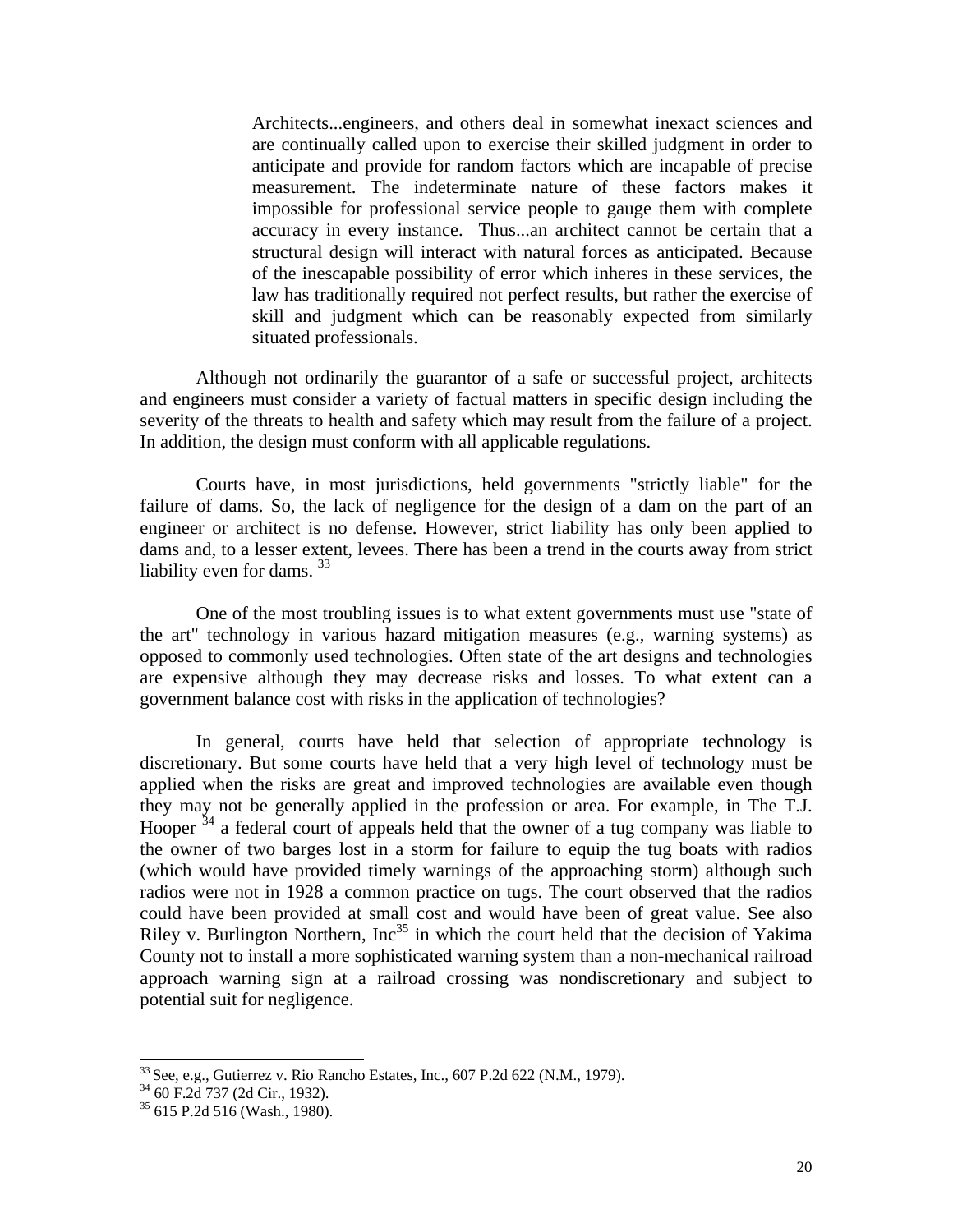Some states have adopted statutes partially or wholly exempting government design decisions from liability under certain circumstances. For example, Cal. Govt. C. Sec. 830.6 provides that damages from design features of public improvements are not the basis for legal action if the design feature was approved in advance by the public entity exercising its discretionary authority in some explicit manner, and the choice of the design feature is supported by "substantial evidence." However, the California courts have created an exception to design immunity where "changed conditions" subsequent to the original design approval creates a dangerous condition and the public entity has constructive or actual notice of the condition.  $36$  For a case more broadly interpreting a design immunity statute to provide perpetual immunity (changed conditions are not considered) see Leliefeld v. Johnson.<sup>3</sup>

#### **Construction**

Construction is usually considered a ministerial, nondiscretionary task and governments may be held liable for negligence of employees in actual construction or the negligence of contractors who have not been properly supervised.  $38$  See, for example, Price v. United States <sup>39</sup> in which a federal district court held the Corps of Engineers liable for negligence of contractor who dredged an area subject to hurricane damage, created deep hole, and failed to provide warnings.

Courts have also held municipalities liable for flood damages resulting from improperly designed storm sewer systems constructed by landowners, dedicated to the cities, and accepted by the cities. See discussion and cites below.

## **Operation or Administration**

In general, operation or administration of a hazard mitigation measure is considered ministerial and governments are responsible for negligence. See, for example, Valley Cattle Co. v. United States <sup>40</sup> in which a district court allowed recovery against the United States for flood damage caused by the Government's negligent maintenance of a stream and culverts. However, certain operational decisions such as releases from dams have also been considered discretionary, depending upon the circumstances. For example, in Oahe Conservancy Sub-District v. Alexander <sup>41</sup> a federal court held that landowners downstream of a federal dam had no right to operation of a dam in a manner to maximize benefits to them:

 $36$  See Baldwin v. State, 491 P.2d 1121 (Cal., 1972).<br> $37$  659 P.2d 111 (Ida., 1983).

 $38$  See generally cases cited in Annot., Municipalities Liability Arising from Negligence or Other Wrongful Act in Carrying Out Construction or Repair of Sewers and Drains, 61 A.L.R.2d 874 (1958); Galluzzi v. Beverly, 34 N.E.2d 492 (Mass., 1941) (City liable for water damage due to inadequate construction procedures for sewer.); McNeill v. A. Teichert and Son, Inc., 289 P.2d 595 (Cal., 1955) (City liable for inadequate construction procedures for storm water system.).

 $39\,$  530 F. Supp. 1010 (S.D. Miss., 1981).

<sup>40 258</sup> F. Supp. 12 (D. Hawaii, 1966).

 $41$  493 F. Supp. 1294, 1297 (D. S.D., 1980)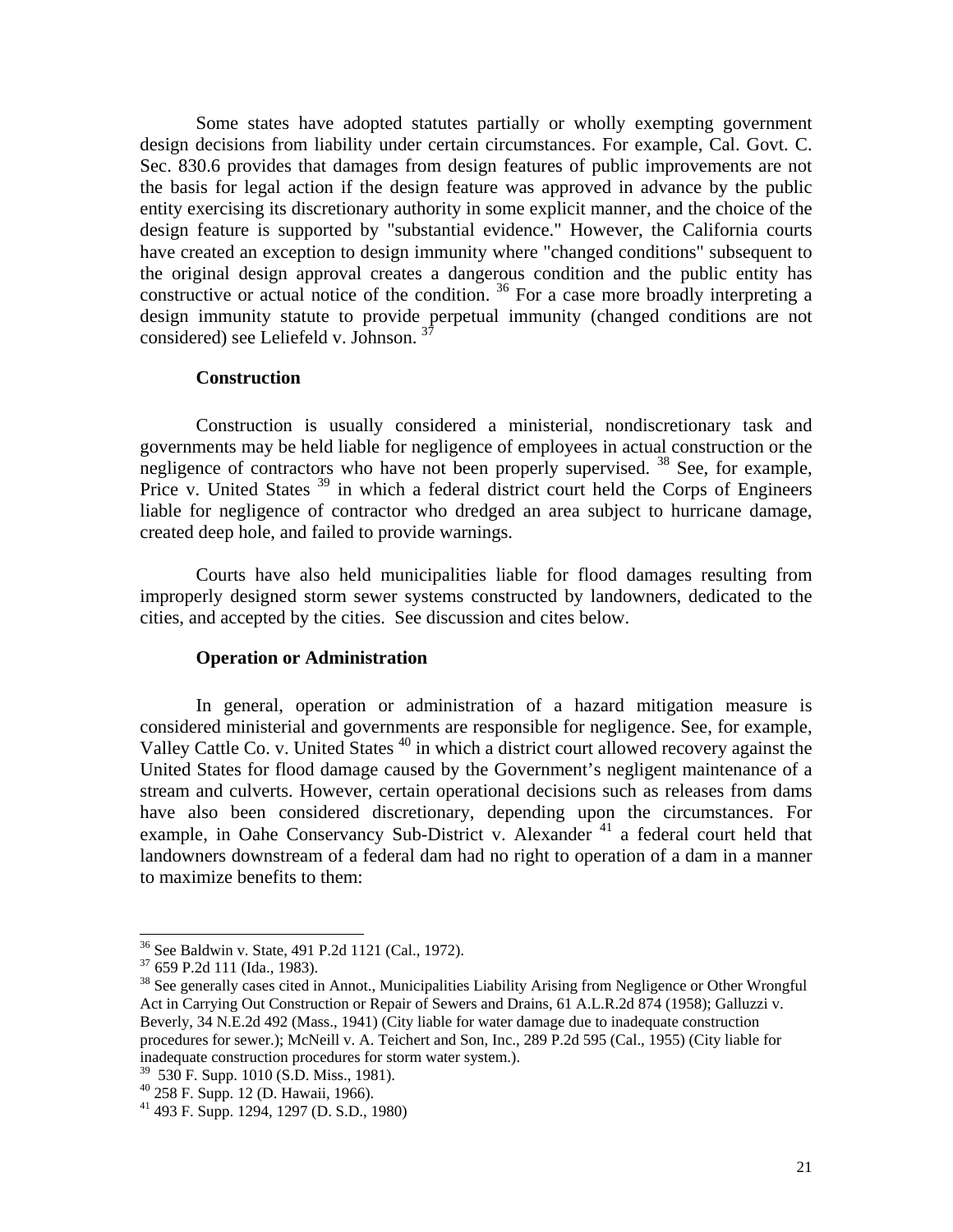Plaintiffs contend that they have a legal right under this statute to receive flood control benefits from these two dams, but that defendants have failed to formulate rules for the regulation of the dams for the maximum benefit possible for the plaintiffs.

…..

Plaintiffs have suggested other procedures by which these dams could be operated. It is possible that the dams could be better regulated, and that defendant's plan of operation is not the best that could possibly be designed. But under the standard of review to which this Court is limited, such possibilities have no place. A court cannot substitute its judgment for that of the agency. The standard is only whether there is a "rational connection between the facts found and the choice made". Taking all the evidence into consideration, this Court finds that rational connection exists here.

Similarly, a federal court of appeals in In re Ohio River Disaster Litigation  $42$  held that a decision of Corps of Engineers to manage water levels and releases in reservoirs to prevent build-up of ice was a discretionary function.

Other examples of operational decisions which have often been considered discretionary include weather and flood prediction, issuance of permits, inspections, and enforcement of regulations which are discussed below.

## **Maintenance**

 $\overline{a}$ 

In general, maintenance of a mitigation measure is considered ministerial and governmental units are responsible for negligence. For example, in Carlotto Ltd v. County of Ventura  $43$  a California court held a county liable for an inadequate maintenance of a debris basin. The county had failed to maintain the debris basin behind a dam with the result that only 2.5 acre feet of its entire 12.7 acre feet of water storage remained. See also City of Prichard v. Lasner<sup>44</sup> in which an Alabama court held the city liable for failure to maintain a drainage ditch resulting in flooding of leased premises. The court observed that: "One who volunteers to act, though under no duty to do so, is

<sup>42</sup> 862 F.2d 1237 (6th Cir., 1988). See also Amelchenko v. Borough of Freehold, 201 A.2d 726 (N.J., 1964) (Decisions as to when, where, and in what priority snow-removing personnel and equipment are to be used are governmental in nature and not subject to review in court.)

<sup>&</sup>lt;sup>43</sup> 121 Cal. Rptr. 171 (Cal., 1975). See also Wilson v. Texas Parks and Wildlife Department, 8 S.W.3d 634 (Tex., 1999) in which the Texas Supreme Court held the Parks and Wildlife Department potentially liable for in adequately functioning "flood early warning" system which resulted in deaths although the Department did not own the river.

<sup>44 406</sup> So. 2d 990, 992 (Ala., 1981). See also Central Nat. Ins. Co. v. City of Kansas City, Mo., 546 F. Supp. 1237 (W.D., Miss., 1982) (City could be held liable for failure to maintain natural watercourse which the city adopts as part of its drainage system.); True v. Mayor & Commissioners of Westernport, 76 A.2d 135 (Md., 1950). (City liable for negligence in failing to keep sewer in proper repair.); Lott v. City of Daphne, 539 So. 2d 241 (Ala., 1989) (If city begins to use natural gully as part of stormwater drainage system, city must exercise due care in preventing erosion damage to adjoining properties.)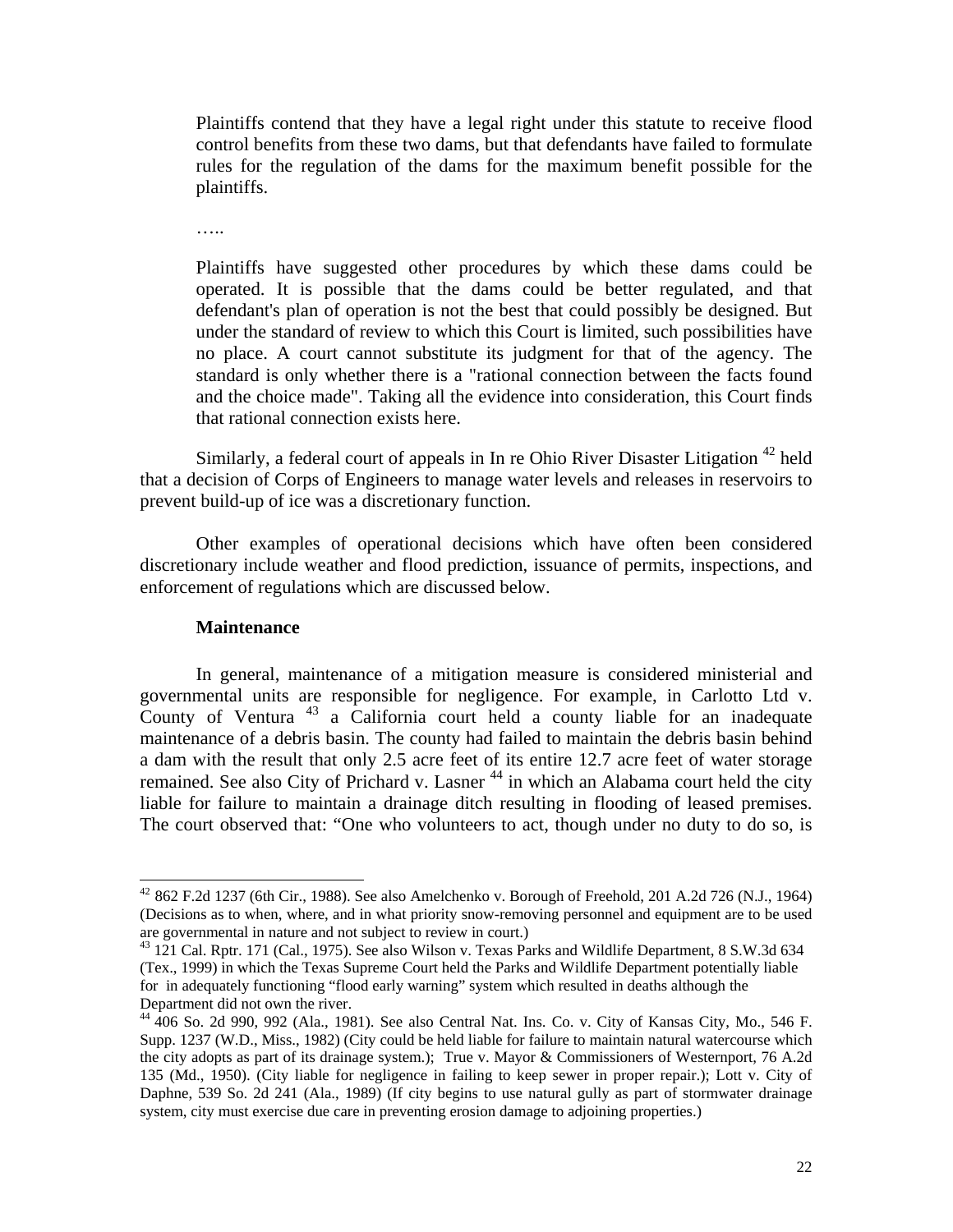thereafter charged with the duty of acting with due care and is liable for negligence in connection therewith."

On the other hand, in some instances, courts have held that governmental units are not liable for inadequate maintenance because it is a "discretionary" or governmental function. See, for example, Slemp v. City of North Miami<sup>45</sup> in which a Florida court held that the city was not liable for flooding caused by failure to maintain stormwater pumps because this was held to be a discretionary function and subject to sovereign immunity. Courts have also refused to hold governments liable for failure to maintain facilities where there is an inadequate showing of negligence or causation.<sup>46</sup>

# **LIABILITY FOR STRUCTURAL HAZARD REDUCTION MEASURES**

We will now consider government liability for individual types of structural and nonstructural hazard reduction and loss reduction measures. We will begin with a discussion of structural hazard reduction measures.

 As already discussed above, many successful liability suits for government "mitigation" measures have involved blockage of flood flows or drainage by roads, bridges, grading or fills or the design, operation, or maintenance of structural hazard reduction measures such as dikes, dams, levees, ditches, stormwater management facilities, groins, and sea walls. These measures may increase hazards on some lands while reducing it on others, particularly when design frequencies are exceeded or structures are not adequately maintained. Landowners damaged by increased hazards may sue governments based upon nuisance, trespass, violation of riparian rights, strict liability, and inverse condemnation theories. The large number of successful suits pertaining to structural measures reflects the high residual risks associated with flood and erosion control measures.

 As noted above, governmental units have not generally been held liable for failing to provide structural hazard mitigation altogether or for selecting one level of protection rather than another. They have been held liable for inadequate design, construction, operation, and (especially) maintenance of structures which increase natural hazard damages on private property. This is particularly true for high risk structures such as dams. Even where there is a trend away from strict liability for construction and maintenance of dams, courts often hold governmental units to a very high standard of care due to the high risks.

 Most the cases cited above dealing with design, construction, operation and maintenance address structural flood loss reduction measures. Although many successful suits deal with state or local liability for flood control structures, it is to be noted again that the federal government is, in general, not responsible for damages for federal flood control works due to the section 702c exemption contained in the Flood Control Act of

<sup>45 515</sup> So. 2d 353 (Fla., 1987).

<sup>46</sup> See, e.g., E.B. Metal and Rubber Industries, Inc. v. County of Washington, 513 N.Y.S.2d 293 (N.Y., 1987) (Plaintiff proved negligence in maintenance of town dike but failed to show that such negligence was the proximate cause of flood damages.)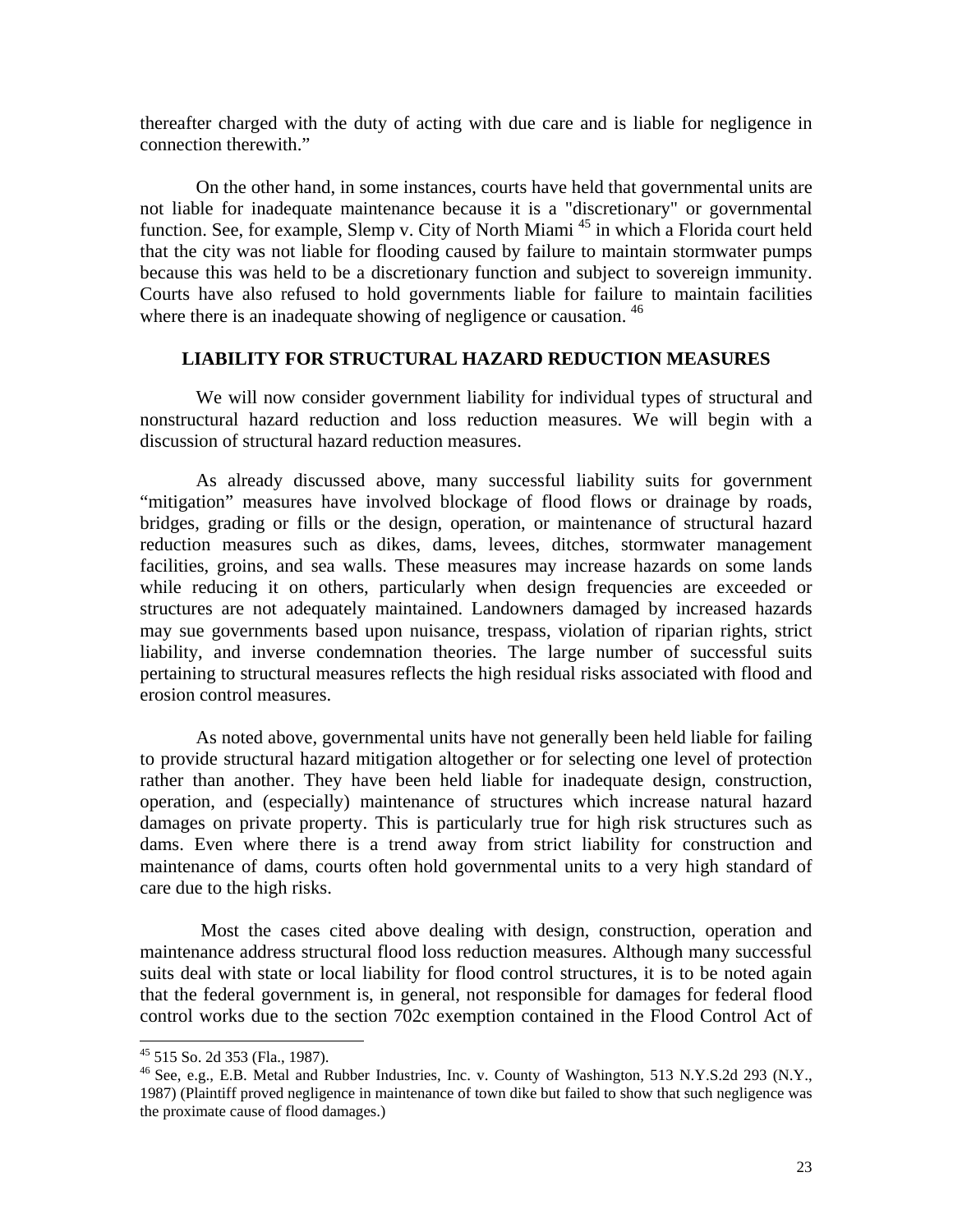1936. Since many flood control structures are cooperative efforts between the federal government and states or local governments, it is not surprising that states and local governments often argue that federal immunity extends to them when they are sued for negligence. Such arguments have prevailed in some but not all instances. See, e.g., Florida East Coast Railway Company v. U.S<sup>47</sup> in which a federal court of appeals court held that a flood control district was liable for damages to railroad due to improper maintenance of federal flood control levee. The flood control district had worked with the Corps in planning the project, reviewed the plans, was responsible for the alignment of the project, and provided advice and assistance to the Corps in construction including a 15 percent cost share. Contractors who construct flood control structures for the federal government may also claim "shared" immunity in some circumstances. <sup>48</sup>

Although the federal government is not in general responsible for flood losses, federal agencies may be liable in a specific case for structures which have incidental flood control benefits but are designed and operated primarily for navigation, recreation, or other purposes. 49

# **LIABILITY FOR NONSTRUCTURAL FLOOD LOSS REDUCTION MEASURES**

 There have been far fewer successful suits with nonstructural flood loss reduction measures. We will first discuss nonregulatory nonstructural measures and then regulatory measures.

## **Flood/Weather Prediction**

 A small number of cases have dealt with government liability for various types of flood hazard predictions. Most of these cases have involved weather or flood forecasts, as discussed below. Apparently, no court to date has held a governmental unit liable for errors in prediction, per se, due in part discretionary exceptions to negligence in the federal Tort Claims act and similar state tort claim acts and to the large amount of discretion which must be exercised in making predictions. Examples of cases addressing predictions include National Manufacturing Co. v. United States  $50$  in which a court of appeals held that the National Weather Bureau could not be sued for inadequate predictions and for disseminating erroneous flood and weather information. The court based its rejection of the claim upon a variety of grounds including the "discretionary" function exemption, the "misrepresentation" exemption, and 702c of the Flood Control Act of 1928. See also Brown v. United States  $51$  in which another federal court of appeals

<sup>47 519</sup> F.2d 1184 (5th Cir., 1975)

<sup>48</sup> See, e.g., Portis v. Folk Const. Co., Inc., 694 F.2d 520 (8th Cir., 1982) (Contractor constructing a flood control structure for the Corps shared federal government immunity when flood damages resulted from that structure.)

 $^{49}$  Denham v. United States, 646 F. Supp. 1021 (D. Tex., 1986) (Immunity does not apply to management of recreational facilities in a park.); Arkansas River Corp. v. U.S. (D. Miss., 1996) (Immunity does not apply to operation of lock and dam for navigation purposes.)

<sup>50 210</sup> F.2d 263 (8th Cir., 1954) cert. denied, 347 U.S. 967 (S.Ct., 1954)

<sup>51</sup> 790 F.2d 199 (1st Cir., 1986). See also Chanon v. United States, 350 F. Supp. 1039, 1041 (S.D. Tex. 1972) (Court concluded that "(w)eather predictions cannot be given the character of established facts" and held that there was no liability for inadequate predictions.)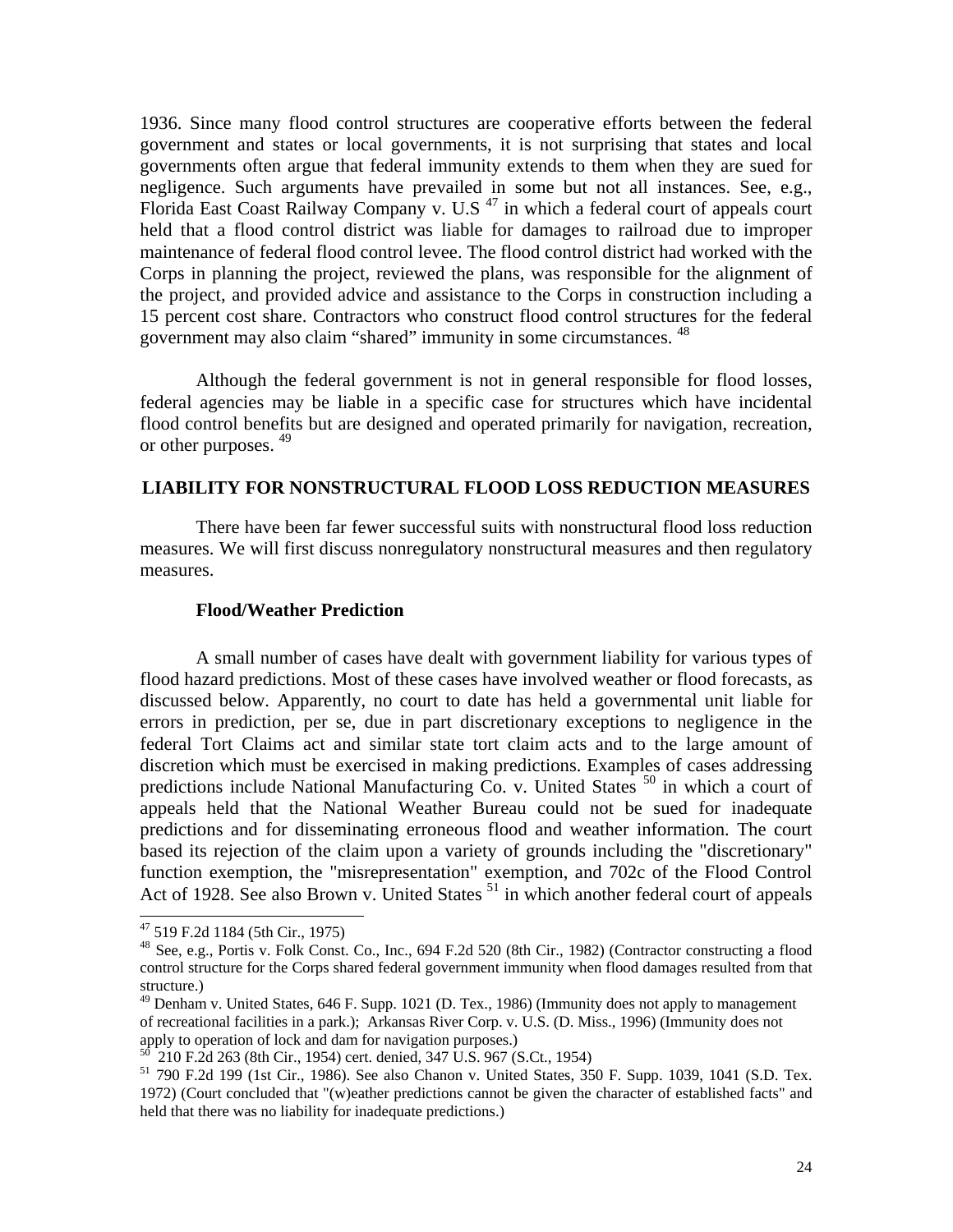held that the National Oceanic and Atmospheric Administration's (NOAA) could not be sued for failure to predict a hurricane on the Outer Banks with resulting loss of life where the lack of an operating weather buoy may have contributed to this lack of predictive capability. The Court relied on the "discretionary" exemption with the rationale that predicting storms requires a great deal of discretion and interpretation and that plaintiff had not shown that the prediction would have been any different had the buoy been operating.

## **Dissemination of Hazard Information**

 Although courts have not held governments liable for inaccurate predictions of hazard events, courts in several cases have held governmental units responsible for inadequate dissemination of hazard information. Dissemination is more of a ministerial act than prediction. See, for example, Pierce v. United States <sup>52</sup> in which a court of appeals court held that "(s)ince the FAA has undertaken to advise requesting pilots of weather conditions, thus engendering reliance…it is under a duty to see that the information which it furnishes is accurate and complete." See also Weese v. Village of Medina 53 in which a New York court held that the city was liable for giving out misinformation concerning existence of sewer next to building.

 However, other courts have held that dissemination of information falls within the discretionary exception. See, for example, Channon v. United States <sup>54</sup> in which a federal district court held that the Weather Service was not liable for failing to predict hurricane or distribute warnings. See also City of Tarpon Springs v. Garrigan <sup>55</sup> in which a Florida court held that a city not liable as the result of building inspector furnishing homeowner incorrect information regarding federal flood insurance since this was discretionary function.

## **Warning Signs, Warning Systems, Other Warnings**

 Warnings may or may not be part of a formal warning system. Warnings concerning floods may take a number of different forms including posting of warning signs, distribution of booklets and other printed materials, word of mouth direct warnings, warnings via radio or television, and the use of sirens. It is difficult to generalize concerning public liability for inadequate warnings because liability depends upon whether public or private land is involved, the status of the entrant on the land, the

<sup>52 679</sup> F.2d 617, 621 (6th Cir., 1982). See also Connelly v. State, 84 Cal. Rptr. 257, 263 (Cal., 1970) in which a California Court of Appeals held that the State of California Department of Water Resources might be liable for alleged negligence in calculating and disseminating information concerning flood heights.

<sup>53 443</sup> N.Y.S.2d 529 (N.Y., 1981). See also Brown v. MacPherson's, Inc., 545 P.2d. 13 (Wash., 1975) (Cause of action existed against the State of Washington where an avalanche expert told a state employee that cabins located in a development project were in a high risk avalanche area, that the employee led the expert to believe that the state would warn residents in the area, that the expert refrained from warning residents based upon this representation, and the state employee did not convey avalanche danger information to the resident.)

<sup>54 350</sup> F. Supp. 1039 (D. Texas, 1972).

<sup>55 510</sup> So. 2d 1198 (Fla., 1987).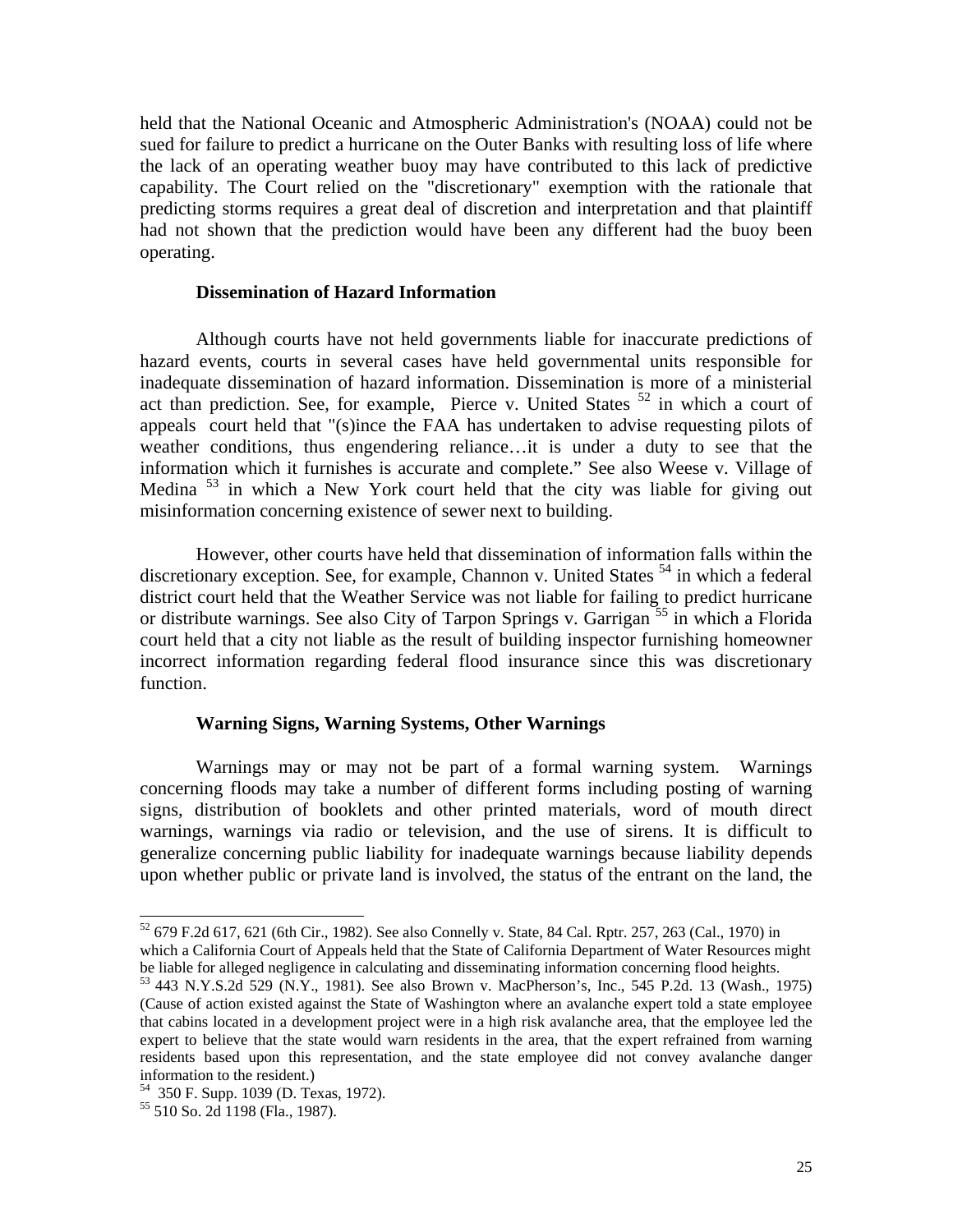relationship between the government entity and the injured party, whether government has helped create or increase the hazard, and other factors. Liability for warnings will also depend upon a state's tort claim or emergency management statute. For example, a Hawaii court in Dyniewicz v. County of Hawaii <sup>56</sup> held that the County of Hawaii was not subject to a suit for inadequate flood warnings and resulting deaths pursuant to an emergency management statute (Hawaii Revised Statutes, #128-18) which relieved the state and political subdivisions for liability for disaster relief functions.

 Absent a statute mandating warnings or a special relationship creating a duty, governments have no general duty to warn private landowners or members of the public using private hazard prone lands. But governments do have a duty, in some instances, to warn employees and members of the public using hazardous public lands. Governments have, in general, a duty to avoid willful and wanton conduct which will injure a trespasser and a limited duty to warn trespassers on public lands of known hazards. Governments have a stronger duty to "licensees" to warn of known dangers. Government has a duty to "invitees" to actively investigate (in some instances) and provide warnings for hidden hazards or to remedy the hazards. Government must use ordinary and reasonable care to keep premises safe.

 Although a governmental unit ordinarily has no general duty to warn, conduct by an official which creates a special relationship with an individual may create such a duty. See, for example, Brown v. MacPherson's  $57$  in which a Washington court held that a state employee who agreed to warn others of avalanche danger but failed to do so was liable.) In addition, a government may be liable if it decides to warn but fails to adequately do so. See, for example, Wilson v. Texas Parks and Wildlife Department  $^{58}$ . in which a Texas court held that the Parks and Wildlife Department was potentially liable for inadequately functioning "flood early warning" system which resulted in deaths.

 The issue of duty to warn depends upon the courts characterization of the government's actions as discretionary versus ministerial in a particular instance. How a court will characterize a specific action is not easy to predict. See, for example, Judd v. U.S.<sup>59</sup> in which a federal district court held that the Forest Service's decision not to post warning signs at waterfall in national forest ¼ mile from campground and not accessible was discretionary. But see Mandel v. United States  $60$  in which a federal court of appeals held that the Park Service was liable for failure to warn of hidden rocks in stream used for swimming and diving.

<sup>56 733</sup> P.2d 1224 (Haw., 1987).

<sup>57 545</sup> P.2d 13 (Wash., 1975.).

<sup>58 8</sup> S.W.3d 634 (Tex., 1999).

<sup>59 650</sup> F. Supp. 1503 (S.D. Cal., 1987).

 $60$  793 F.2d 964 (8<sup>th</sup> Cir., 1986).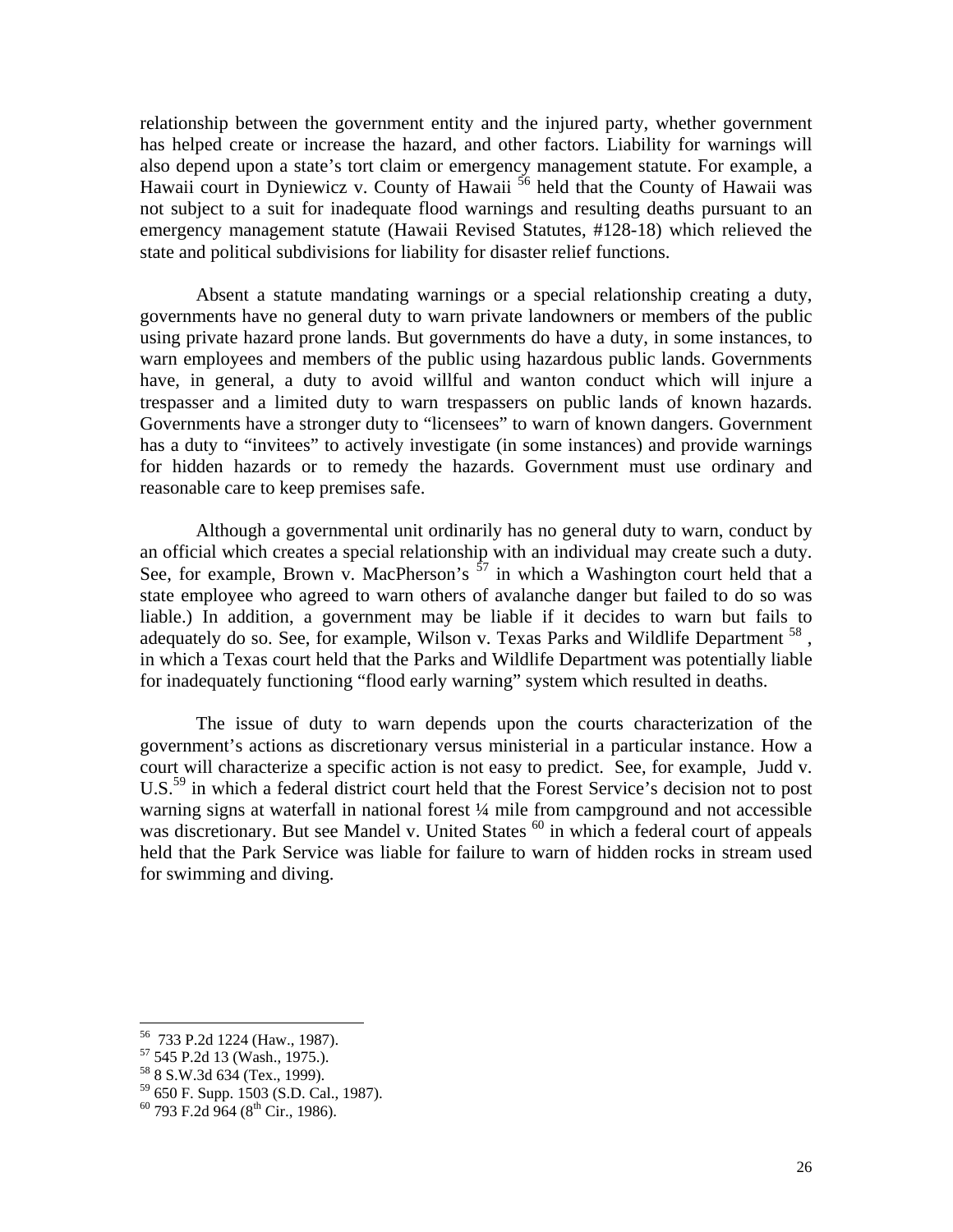Courts have held that a "storm in progress" doctrine applies to warnings for snow or ice whereby a public or private landowner has no duty to warn or to take reasonable measures to remedy a storm-created snow or ice condition until a reasonable time after a storm has ceased.<sup>61</sup>

 Courts are particularly likely to find a government has a duty to warn where a government has created or increased a hazard by a government act or omission.  $62$  Where the defendant has created the dangerous situation, the failure to warn may be considered actionable negligence. $63$ 

 Where hazards are obvious on public lands, courts have generally held that governments have no duty to warn.<sup>64</sup>

 Whether or not a governmental unit has a duty to warn in a specific instance, courts have overall held that once governmental units have decided to warn, they must exercise reasonable care in doing so.<sup>65</sup>

 This duty to use care in warnings has been extended to the prediction process in a few cases. See, e.g., Pierce v. United States <sup>66</sup> in which a court of appeals held that "(s)ince the FAA has undertaken to advise requesting pilots of weather conditions, thus engendering reliance…it is under a duty to see that information which it furnishes is accurate and complete." See also Brown v. United States  $67$  in which a federal district court held that the National Oceanographic and Atmospheric Administration could be sued for failure to predict a hurricane on the Outer Banks with resulting loss of life where the lack of maintenance of a weather buoy may have contributed to this lack of predictive capability. This decision was reversed on appeal because the appellate court found that there was insufficient evidence that lack of the weather buoy would have changed the

<sup>&</sup>lt;sup>61</sup> See e.g., Wheeler v. Grande' Vie Senior Living Community, 819 N.Y.S.2d 188 (N.Y., 2006); Brierley v. Great Lakes Motor Corp., 837 N.Y.S.2d 451 (N.Y., 2007).<br><sup>62</sup> See Annot., Liability of United States for Failure to Warn of Danger or Hazard Resulting From

Governmental Act or Omission as Affected by 'Discretionary Function or Duty' Exception to Federal Tort Claims Act, 65 A.L.R. Fed 358 (1983).

<sup>63</sup> See, Price v. United States, 530 F. Supp. 1010 (S.D. Miss., 1981) (Court held the federal government liable for drowning caused by dredging in area filled by sediment by a hurricane.)<br><sup>64</sup> See, for example, Hall v Lemieux, 378 So. 2d 130 (La., 1979) (Board of commissioners had no duty to

warn of dangers of swimming in bayou next to recreation area although board (allegedly) had knowledge of prior drownings in the bayou.); Gemp v. U.S., 684 F.2d 404 (6th Cir., 1982) (Decision to post warnings around dam was discretionary with Corps; also, Corps had no duty to warn of open and obvious danger.); Hall v. United States, 647 F. Supp. 53 (C.D. Ill., 1986) (Federal government not liable for failure to provide warning of danger of waterfall since danger was open and apparent.); Henretig v. United States, 490 F. Supp. 398 (S.D. Fla., 1980) (Federal government not liable for undeveloped national park trail and failure to post warning signs; the dangers of steepness and loose ground were obvious.)

 $^{65}$  See Anello v. Town of Bablyon, 533 N.Y.S.2d 284 (N.Y., 1988) (Posting of "diving in diving area only sign" and posting of depths were sufficient warnings.). They must use care in hazard prediction, the content of the warning, and the methods used to deliver the warning (e.g. flashing lights, sirens, etc.) including maintenance of equipment.<br> $^{66}$ 679 F.2d 617, 621 (6<sup>th</sup> Cir., 1982).

 $67$  615 F. Supp. 391 (D. Mass., 1984).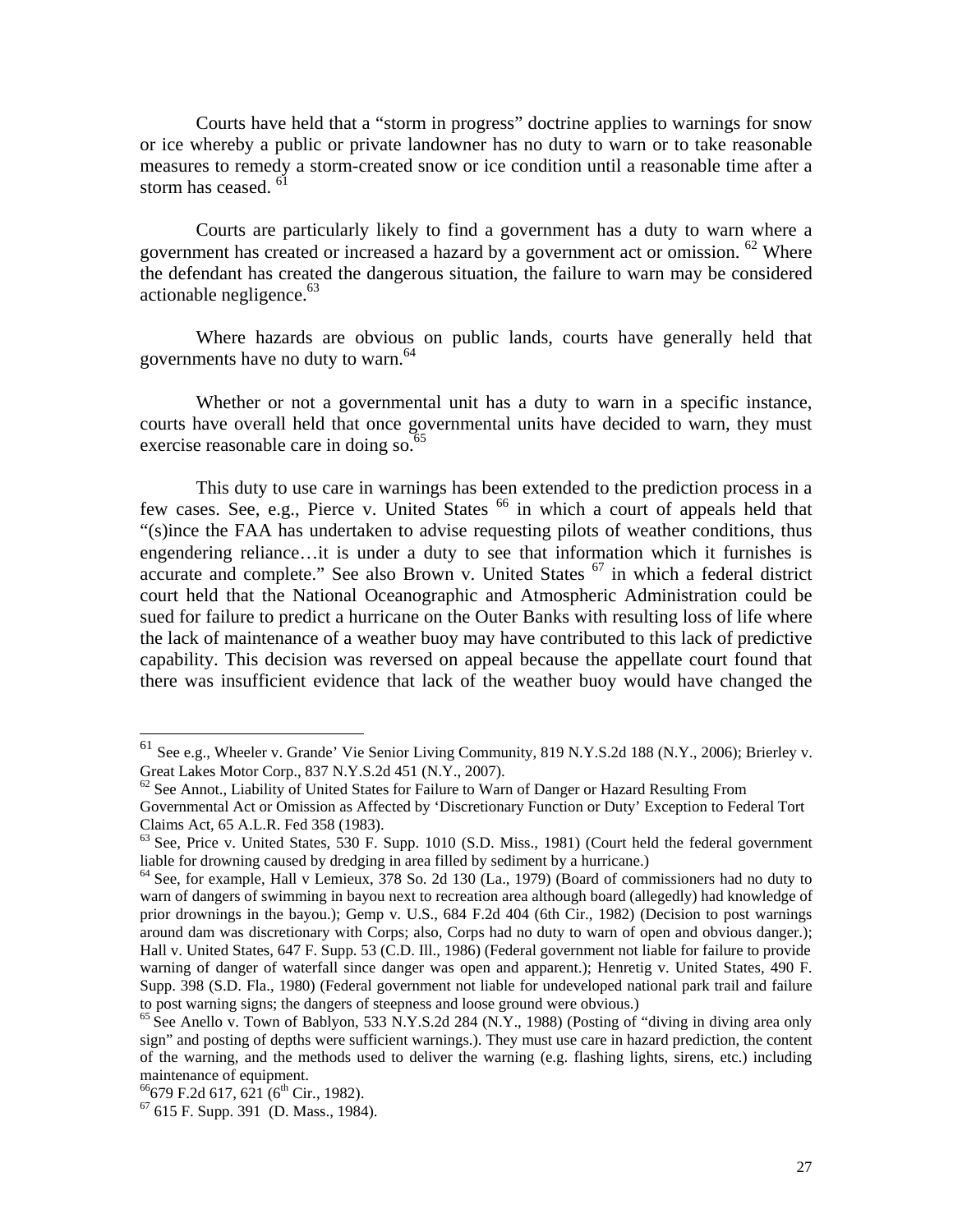weather prediction which was based upon a broad range of sources of information.<sup>68</sup> But, had this broader information base not existed in the case, the appellate court might well have sustained the lower court decision.

 In many situations, hazard warnings are not based upon predictions of specific events such as approaching storms but rather records of historical hazard events or more general knowledge concerning hazards. The issue, then, in such contexts, is whether the government unit received actual knowledge of a dangerous condition or should have carried out investigations to discover the dangerous condition and then provided warnings.

 The adequacy of the content and type of warning is also at issue in some cases. The nature of the warning needed in a particular instance depends, in particular circumstances, upon the type of hazard, the seriousness of the hazard, the type of users of the area (e.g., children versus adults) and other factors. See, for example, Coates v. United States <sup>69</sup> in which a federal district court held that the Park Service could be held liable for death of camper at Rocky Mountain National Park due to flooding from a dam despite warnings from a Park Service employee. The court held that the warnings did not convey an adequate sense of urgency concerning the situation. See also Piggott v. United States<sup>70</sup> in which a federal court of appeals held that the federal government was potentially liable for drowning of two children at historical beach park despite two signs warning that swimming was dangerous due to strong undercurrents and deep holes but there was no lifeguard, tow line, depth marker, safety line or other safety equipment. But see Rubenstein v. United States  $7<sup>T</sup>$  in which a federal district court that there was no federal liability for bear attack in national park where tourists were provided with brochures containing warnings, signs were posted with warnings and there were also direct warnings. The court observed that "Warnings as to known physical dangers such as those in various thermal areas are, of course, required. But warnings as to unanticipated earthquakes, lava flows, and landslides should not be."

 Courts have also held governments liable in a few cases for failure to maintain warning devices. In the best known of these cases, Indian Towing Co. v. United States,  $^{72}$ the U.S. Supreme Court held that the Government was liable to the owner of a vessel which was grounded and damaged as the result of the failure of a light negligently maintained by the Coast Guard. The Court held that the Coast Guard did not need to undertake the lighthouse service:

<sup>&</sup>lt;sup>68</sup> See Brown v. United States, 790 F.2d 199 (1<sup>st</sup> Cir., 1986). <sup>69</sup> 612 F. Supp. 592 (D. Ill., 1985).

 $^{69}$  612 F. Supp. 592 (D. Ill., 1985).<br>  $^{70}$  480 F.2d 138 (4<sup>th</sup> Cir., 1973).<br>
<sup>71</sup> 338 F. Supp. 654, 657 (D. Cal., 1976).

 $72$  350 U.S. 61, 69 (S.Ct., 1955).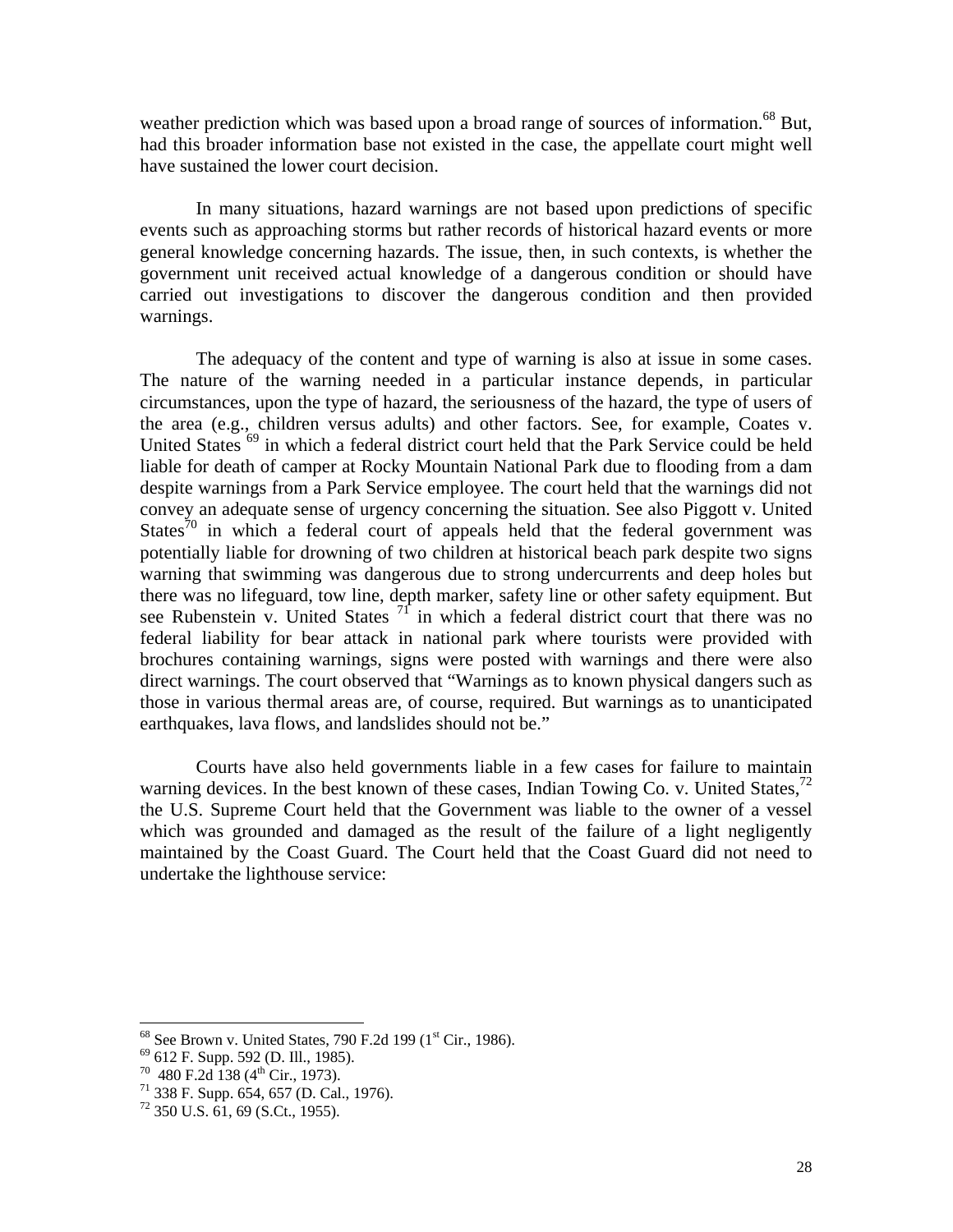But, once it exercised its discretion to operate a light…and engendered reliance on the guidance afforded by the light, it was obligated to use due care to make certain that the light was kept in good working order; and, if the light did become extinguished, then the Coast Guard was further obligated to use due care to discover this fact and to repair the light or give warning that it was not functioning. If the Coast Guard failed in its duty and damage was thereby caused to petitioners, the United States is liable under the Tort Claims Act.

See also Bevilaqua v. United States  $^{73}$  in which a federal district court held that failure of federal employee to light seven kerosene lanterns at navigational lock was nondiscretionary and subjected federal government to liability where two drownings occurred due to a boat colliding with and plunging over 18 foot dam late at night.)

## **Flood Maps**

 Government hazard maps may, if inaccurate, mislead landowners and banks and encourage them to make unsound investment decisions. On the other hand, hazard maps are useful in warning public and private landowners of potential hazards even if they do contain inaccuracies. Maps are also useful to define areas subject to regulatory jurisdiction. Even if carefully prepared, maps like warnings are somewhat speculative and inaccurate because they often must be based upon limited historical information and model output. Tradeoffs are also necessary between accuracy and scale and the costs of mapping. Because of the inherent inaccuracies and the tradeoffs which must be made in mapping, courts have been reluctant to hold governmental units liable for map inaccuracies. Examples of cases in which no liability was found include State ex rel. Pitz v. City of Columbus  $^{74}$  in which an Ohio court held that zoning restrictions precluding property owner from building on his property based on erroneous floodway map did not constitute a taking. See also Britt v. United States  $^{75}$  in which a Federal district court held that property owners had no claim of negligence against the U.S. for preparing and disseminating inaccurate flood maps due to "flood control" exemption in Federal Tort Claims Act.

## **Hazard Mitigation Planning and Evacuation Planning**

<sup>73 22</sup> F. Supp. 493 (D. Pa., 1954).

<sup>74 564</sup> N.E.2d 1081 (Ohio, 1988).

<sup>&</sup>lt;sup>75</sup> 515 F. Supp. 1159 (D. Ala., 1981). See also; Baroni v. U.S., 662 F. 2d 287 (5<sup>th</sup> Cir., 1981). (Court held that FHA was not liable to purchasers of subdivision housing units for miscalculation of 50 year flood height in approving plans for a subdivision due to the "flood control" exemption); Ravalese v. Town of East Hartford, 608 F. Supp. 575 (D. Conn., 1985) (Landowner did not have a Constitutionally protected right to have his property excluded from floodplain zone where FEMA map excluded property but town zoning map included property in floodplain); Ahern v. Fuss & O'Neill, Inc., 78 Conn. App. 202 (Conn., 203) (Court dismissed a Section 1983 due process claim when a town employee provided incorrect 100 year flood elevation to a developer. The flood elevation had changed because FEMA had revised its flood map because the map had erroneously listed a lower elevation due to a technical error in preparing the map.)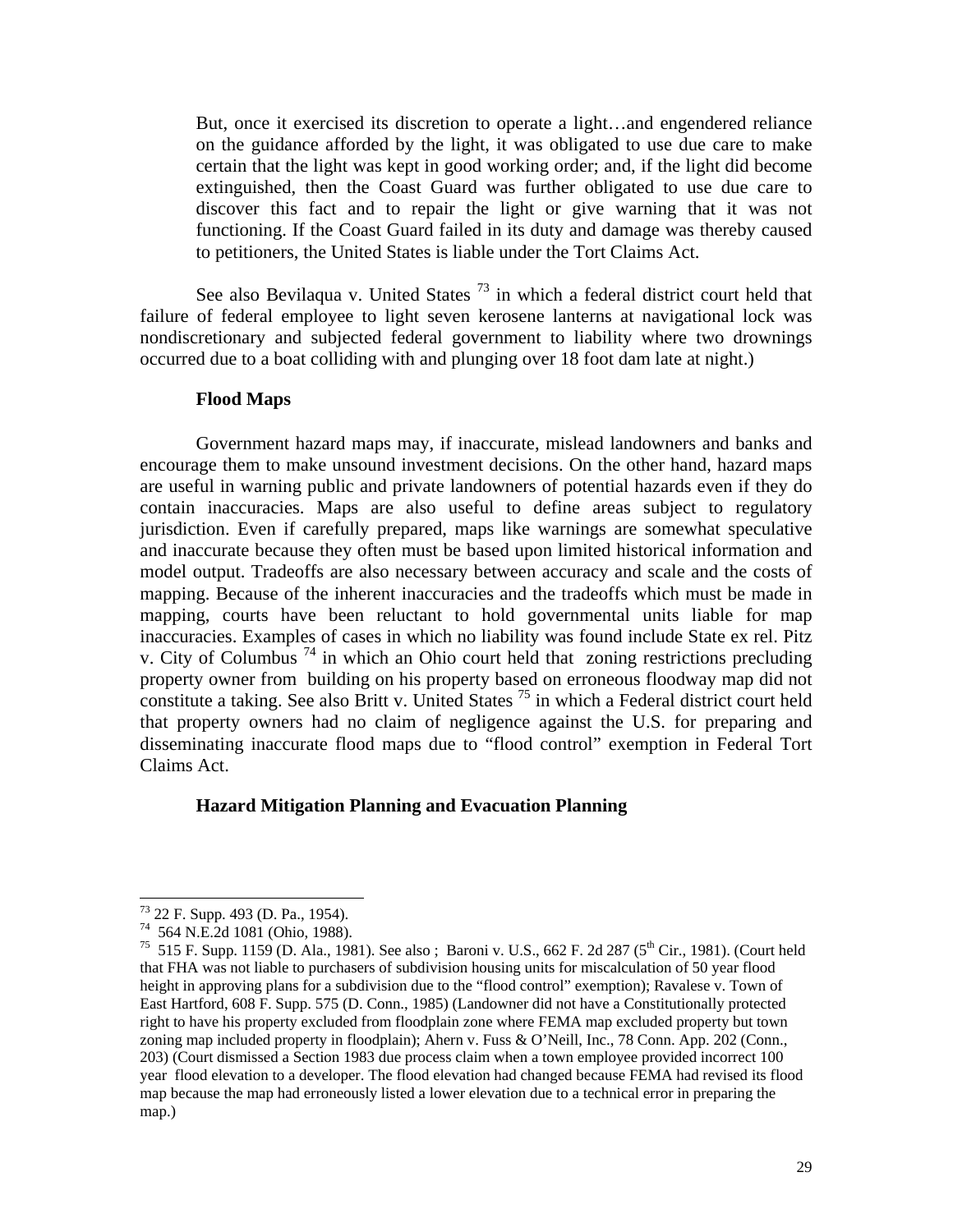Government liability predicated upon the absence of a hazard mitigation plan or the inadequacy of such a plan has been litigated in some cases. In Coates v. United States<sup>76</sup> a federal district court held the National Park Service was liable for providing inadequate warnings in the 1982 flash flood at Estes Park. It also held that the Service had failed to develop an adequate plan for warning and evacuating people in the Park in the event a crisis arose." The court stated:<sup>77</sup>

Because these national parks are outdoors and, therefore, subject to extreme and sometimes unexpected weather changes, structural failures such as the one at issue here, other flash floods, and major fires which occur, changes may be sudden and dramatic (because of acts of God or foibles of man). Therefore, the Government, in creating this relationship with citizens, also creates a duty to itself to develop orderly procedures for dealing with emergencies. It is imperative to have a plan in place because in such situations there is little time for reflection. Priorities should be established before an emergency arises; otherwise personnel are unprepared to deal with them.

See also Ducey v. United States in which a federal court of appeals held that the  $^{78}$ Park Service was possibly liable for failing to warn of or guard against flash flooding.

 Courts have, in some instances, required planning to alleviate known hazardous highway conditions. For example, in New York it has long been held that a municipality "owes to the public the absolute duty of keeping its streets in a reasonably safe condition." See Friedman v. State of New York <sup>79</sup> in which the court addressed the role of transportation planning. The court observed that  $80$ 

In the field of traffic design engineering, the State is accorded a qualified immunity from liability arising out of a highway planning decision…

….

Under this doctrine of qualified immunity, a government body may be held liable when its study of a traffic condition is plainly inadequate or there is no reasonable basis for its traffic plan…Once the State is made aware of a dangerous traffic condition it must undertake reasonable study thereof with an eye toward alleviating the danger. Moreover, after the State implements a traffic plan it is "under a continuing duty to revise its plan in the light of actual operation"…

….

When…analysis of a hazardous condition by the municipality results in the formulation of a remedial plan, an unjustifiable delay in implementing the plan constitute a municipality's duty to the public just as surely as if it had totally failed to study the known condition in the first place.

<sup>76 612</sup> F. Supp. 592 (D. Ill, 1985).

 $^{77}$  Id. at 596.<br><sup>78</sup> 713 F.2d 504 (9<sup>th</sup> Cir., 1983).

 $79\,67\,\mathrm{N.Y}.2d\,271, 283\,\mathrm{(N.Y.,\,1986)}.$ 

<sup>80</sup> Id. at 283-286, case citations omitted.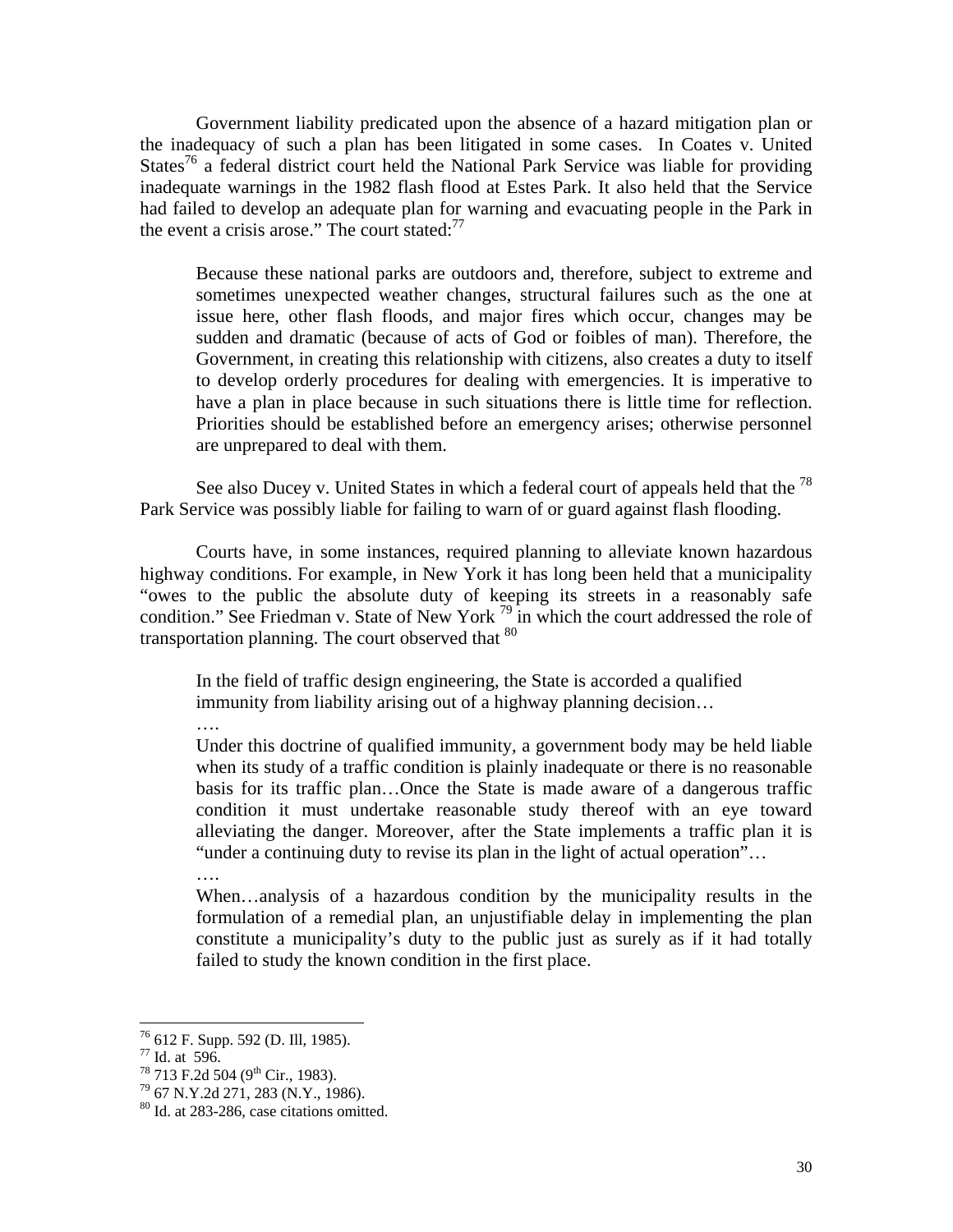See also Dubacs v. State <sup>81</sup> in which a New York court held that the State was liable for failing to correct an icy road condition on a bridge and that this was a recurrent and unusually severe condition of which the state had notice. The court held that: "It was shown that the State did not adopt and implement a reasonable plan for dealing with that specific hazard...." On the other hand a municipality may defend itself if it adopts a traffic plan which is reasonable and based on adequate study. <sup>82</sup>

 Some states such as Texas require that communities prepare hazard mitigation plans "for its area providing for disaster mitigation, preparedness, response, and recovery." See Texas Code Annot., Gov't Code Ch. 418.106 It may be argued that these statutes create a duty to prepare such plans although an individual injured by a natural hazard would need to show that the statute was intended to benefit his or her particular class of individuals and that he or she qualified as a member of that class.<sup>83</sup> Whether the content of the plans would be subject to suit is another matter since most planning decisions are discretionary. See, for example, Dalehite v. United States <sup>84</sup> in which the U.S. Supreme Court held that discretionary functions include "determinations made by executives or administrators in establishing plans, specifications, or schedules of operations. Where there is room for policy judgment and decision there is discretion."

 Evacuation from an area prior to or during a disaster pursuant to an emergency management plan might, potentially, lead to liability if an evacuation plan was seriously flawed and injuries resulted or, more likely, if injuries resulted from inadequate implementation of a plan. However, the content of evacuation plans would, presumably, enjoy "discretionary" function immunity like other hazard mitigation plans. For example, in Cougar Business Owners Association v. State <sup>85</sup> the Washington Supreme Court held that the Washington State governor's evacuation planning and decision to evacuate the area around Mt. St. Helens were immune from suit.

 Implementation of an evacuation plan may result in injuries not only due to the natural hazards but traffic accidents caused by government emergency vehicles. On the other hand, courts have held that government action in an emergency is subject to a lower standard of care than if no emergency exists. See discussion and cases cited below. Some states statutorily exempt emergency management activities from liability. See, for example, Cubit v. Mahaska County  $\frac{86}{6}$  in which the court a held suit by a police officer seeking damages for county negligence resulting in an automobile accident was barred by Iowa's emergency response statute.

 $81$  529 N.Y.S.2d 643 (N.Y., 1988).

<sup>&</sup>lt;sup>82</sup> See Lifson v. City of Syracuse, 838 N.Y.S.2d 323 (N.Y., 2007).<br><sup>83</sup> See generally Trujillo v. City of Albuquerque, 603 P.2d 303 (N.M., 1979).

 $84$  346 U.S. 15, 36, 37 (S.Ct., 1953).

<sup>85 647</sup> P.2d 481 (Wash., 1982) cert. denied 459 U.S. 971 (S. Ct., 1982).

<sup>86 677</sup> N.W.2d 777 (Iowa, 2004).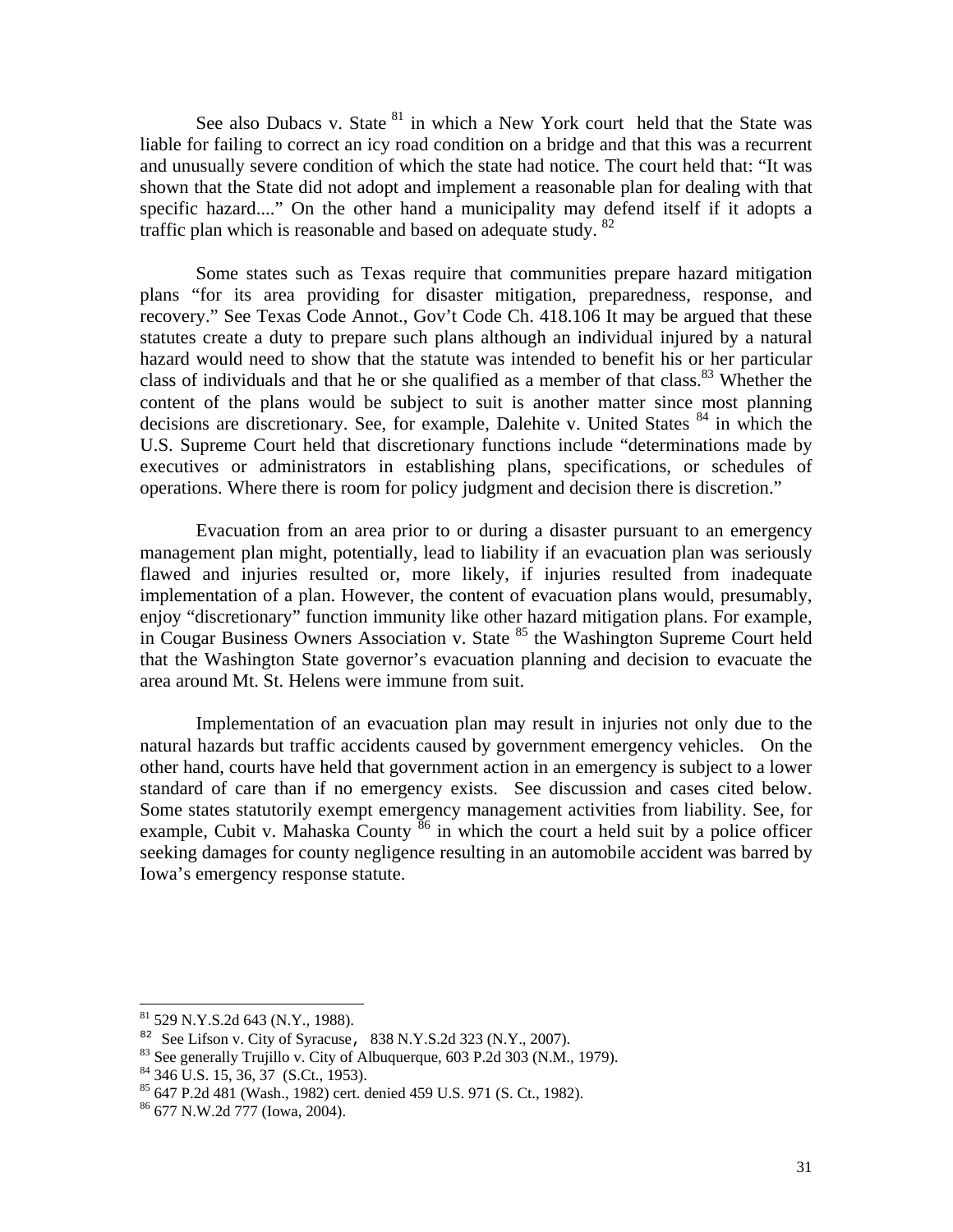## **Emergency Services and Emergency Management**

 Governments provide a broad range of emergency services during and immediately after a natural disaster. These may include helicopter or boat rescue, traffic control, medical services, ambulance services, clearing roads of debris, fire-fighting, and emergency shelter and food.

 Governments, in general, have no duty to provide emergency services unless they are required to do so by statute. However, if governments attempt to provide assistance, they are, in general, held to the same standard of "reasonable" conduct (absent an emergency services state tort claim exemption) as private individuals. The Washington Supreme Court in Brown v. MacPerson's,  $Inc<sup>87</sup>$  stated the general rule with regard to rendering aid in emergency contexts: <sup>88</sup>

One who undertakes, albeit gratuitously, to render aid to or warn a person in danger is required by our law to exercise reasonable care in his efforts, however commendable…If a rescuer fails to exercise such care and consequently increases the risk of harm to those he is trying to assist, he is liable for any physical damage he causes.

 The care which governments and individuals must exercise in an "emergency" is less than when no emergency exists since government employees must make decisions quickly in the face of emergency and the standard for "reasonableness" is the action of a hypothetical individual performing in an actual emergency situation. See, Jones v. Munn<sup>89</sup> in which an Arizona court held that the "sudden emergency" doctrine applies where individual is "suddenly confronted with imminent peril." Governmental units are not responsible for foreseeing or acting to avoid highly speculative dangers.  $90$ 

 Courts have quite often refused to hold governmental units liable for failing to provide effective emergency services based upon a variety of theories: government actions were exempted by tort claim or emergency management acts; actions were "governmental" in nature and therefore subject to a sovereign immunity defense, or, the government acted reasonably under the "emergency" conditions. For examples of cases in which courts have refused to hold government units liable see Valevais v. City of New Bern  $91$  in which a North Carolina court held that a municipality was immune from suit for injuries resulting from its negligence or nonfeasance in fire fighting because this function is essentially "governmental" in scope. See also Westbrooks v. State  $92$  in which a California court held that a county was not liable for a death which occurred when heavy rains and flooding caused a highway bridge to collapse and the county sheriff set up a traffic control point 1.3 miles from the bridge but the deceased drove through the

 $87$  545 P.2d 13 (Wash., 1975).

<sup>88</sup> Id. at 18.

<sup>89 681</sup> P.2d 368 (Ariz., 1984).

 $90$  See City of Sarasota v. Eppard, 455 So. 2d 623 (Fla., 1984) (City not liable for failing to foresee "highly" unusual, extraordinary, or bizarre consequences".)<br><sup>91</sup> 178 S.E.2d 109 (N.C., 1970).

<sup>&</sup>lt;sup>92</sup> 219 Cal. Rptr. 674 (Cal., 1985).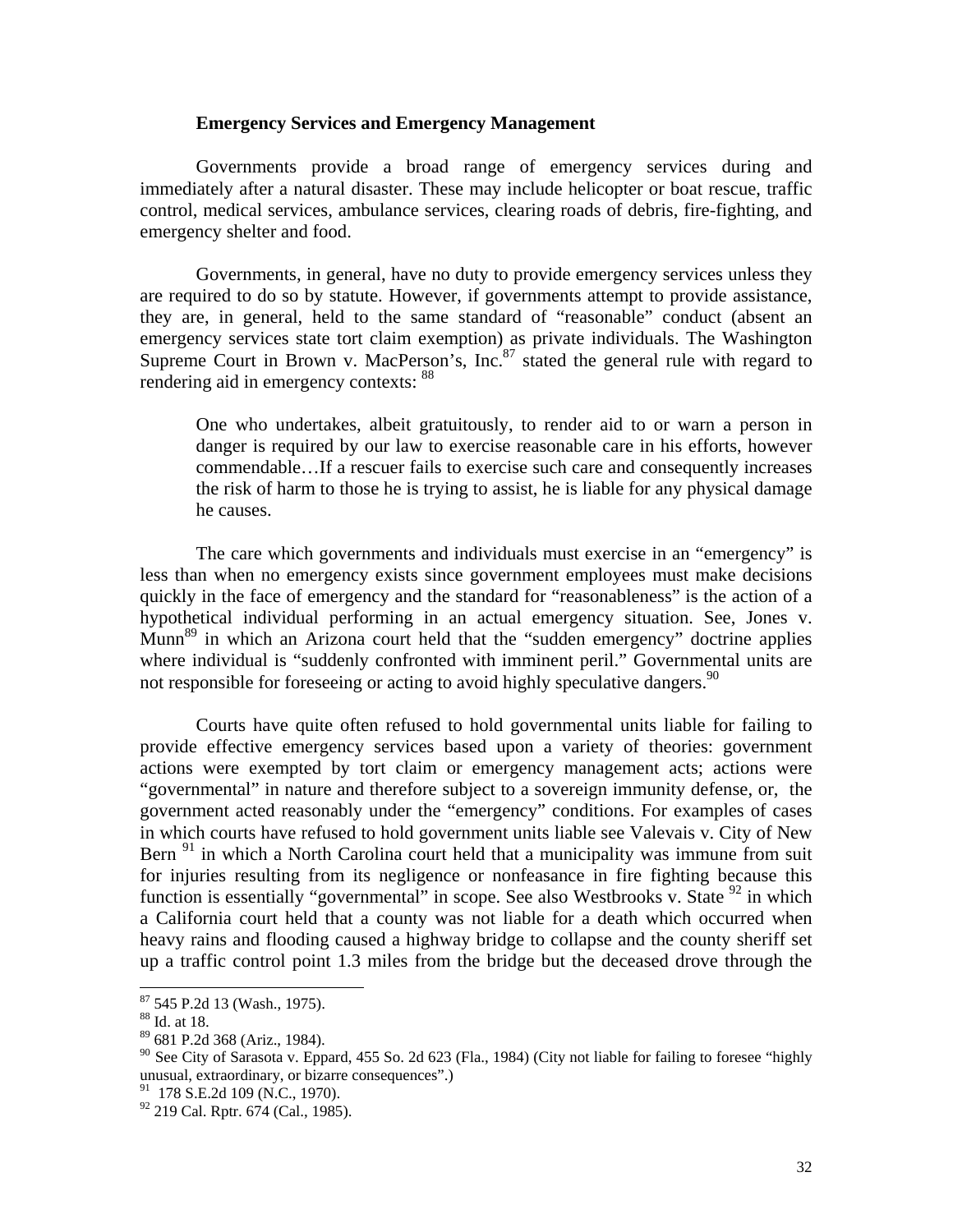control point and plunged into the river. The court held that there was no proof that the county's action had increased the actual risk of harm or the deceased had relied on the county's action, creating a "special relationship".

 In general, governments have no duty to rescue and one rescuer has no duty to another rescuer except to avoid affirmative misconduct. <sup>93</sup> See, for example, Decher v. City of Imperial Beach  $94$  in which a California court held that a city was not grossly negligent in rescue attempts for surfer although rescue workers used disfavored surf rescue methods. However, when a governmental official requests assistance of a private citizen in performance of his duties, he or she owes the citizen due care.  $95$ 

 In some instances private citizens are injured as a result of ambulance/car crashes, or fire-fighting in disaster contexts. The general tort rule is that, in the absence of an emergency (or a specific tort claim exemption), a police officer or other government worker is subject to the same standard of due care as any other driver. <sup>96</sup> However, normal speed limits do not apply to emergency vehicles, provided the drivers of the vehicles sound their sirens and use their flashing lights.  $97$ 

 Most states have adopted statutes specifically exempting municipalities and its agencies for certain types of liability claims based upon emergency services. For example, Alaska Stat. Sec. 09.65.070(d)(5) immunizes municipalities and its agents from claims "based upon the exercise or performance of a duty or function upon the request of, or by the terms of an agreement or contract with the state to meet emergency public safety requirements." See also Cal. Civ. Code. #1714.5 which immunizes disaster service workers for services ordered by lawful authorities during a state or emergency. Utah Stat. #63-30d-201 retains government immunity for any injury or damage resulting from the implementation or the failure to implement measures to "respond to a national, state, or local emergency…." Nevada Revised Statutes #414.110) provides:

All functions under this chapter and all activities relating to emergency management are hereby declared to be governmental functions. Neither the State nor any political subdivision thereof nor other agencies of the state or political subdivision thereof…is liable for the death of or injury of persons, or for damage to property, as a result of any such activity.

 The Nevada Supreme Court considered the scope of this statute as applied to predisaster activities in a series of flood cases which illustrate the difficulties courts are having in deciding what is in an "emergency" and when protected activities begin. The

 $93$  See Sawicki v. Village of Ottawa Hills, 525 N.E.2d 468 (Oh., 1988).

<sup>&</sup>lt;sup>94</sup> 257 Cal., Rptr. 356 (Cal., 1989).

<sup>&</sup>lt;sup>95</sup> See, e.g., Walker v. Los Angeles County, 238 Cal. Rpt. 146 (Cal., 1987).<br><sup>96</sup> See Romero v. Richfield, 253 N.W.2d 152 (Minn., 1977).

 $97$  But see Fiser v. City of Ann Arbor, 339 N.W.2d 413 (Mich., 1983). (Police officers have a duty to drive in a reasonable manner even if it is determined that a statute provides general immunity from tort liability for operation of emergency vehicles) However this case was partially overruled on other grounds by Robinson v. City of Detroit, 613 N.W.2d 307 (Mich., 2000)).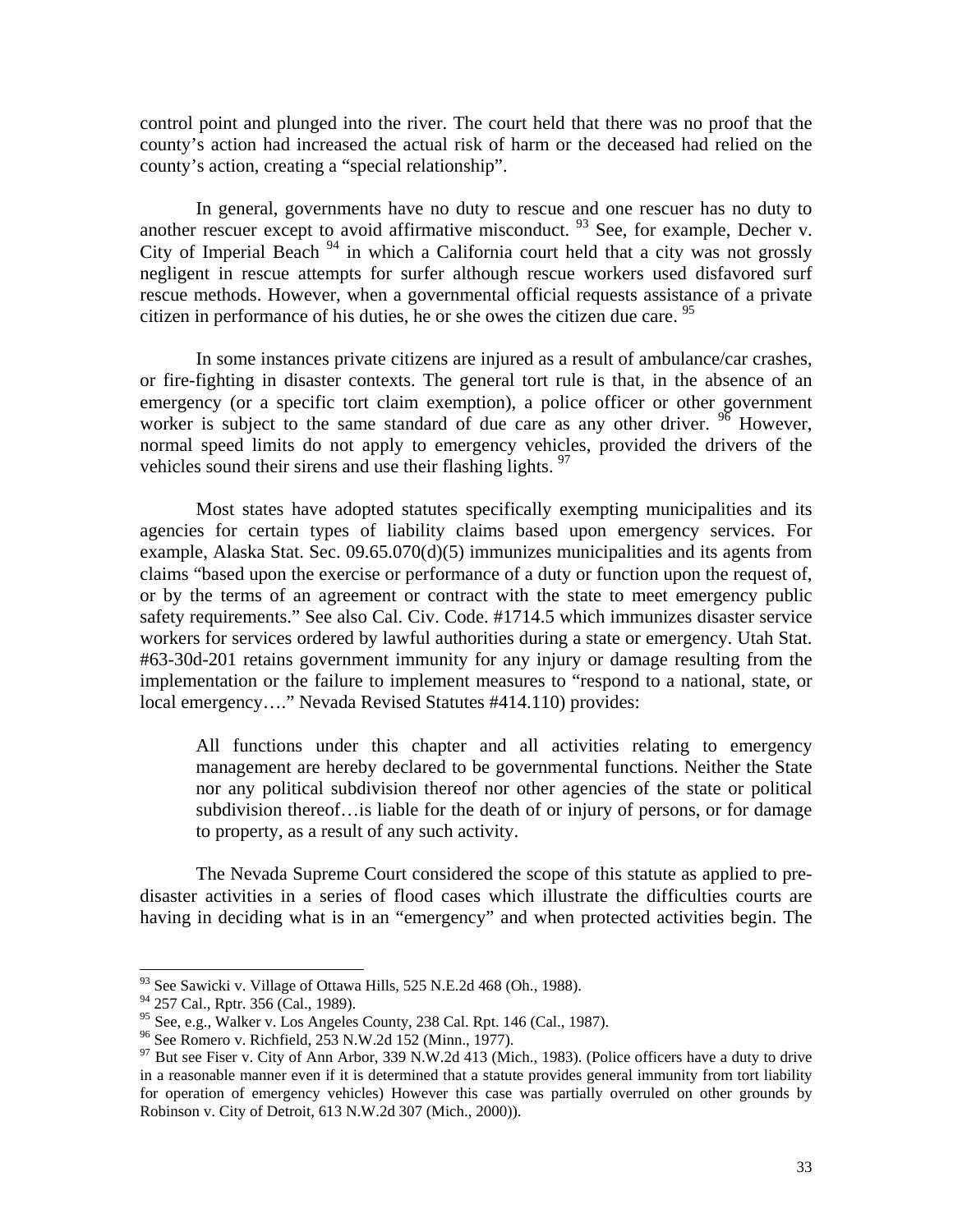court first interpreted this statute in Nylund v. Carson City<sup>98</sup>. In this case, flooding had damaged the plaintiff's condominium during the winter of 1996-1997. The landowner claimed that Carson City was liable for this flood damage because the city had routed flood waters down a street. The city claimed that it was not liable because its activities were exempted from liability by the state emergency management statute. The court agreed with the city and held that the emergency management statute covered "not only negligent emergency management, but also any previous negligence that contributed to the damage caused by the emergency management activities." The Court held that the city was not liable because flooding of the condominium was due to emergency measures involving the channelization of flood waters down a street and not due to design defects in the storm drainage system. In a later flood case, the court attempted to clarify the preemergency activities covered by the emergency management statute and held in Vermef v. City of Boulder City <sup>99</sup> that a government entity "is not immune from liability for its pre-emergency negligence that is not intertwined with damage caused by later negligent emergency management activities." With this reasoning, the court held that the city might be held liable for flood damages due to faulty construction of a drainage channel, constructed before the emergency existed but contributing to the flooding. Finally, in ASAP Storage v. City of Sparks, 100 the court partially overruled these two earlier cases and broadly held that whether a pre-emergency negligence is immune "turns solely on whether it was undertaken by the government in preparing for an emergency." But the court also held that the city of Sparks was potentially liable for "gross negligence, willful misconduct, or bad faith." In this case the City had prevented a landowner from entering an area prior to a flood. The landowner was, therefore, unable to remove materials which were damaged by flooding.

The Hawaii court of appeals held in Dyniewicz v. County of Hawaii  $^{101}$  that an emergency management statute (Hawaii Revised Stat. ##127-7) immunized the state and any political subdivision from personal injury claims arising during performance of civil defense functions whenever the state or political subdivision was engaged in disaster relief functions whether or not the governor has issued a disaster proclamation. The court held that pursuant to this statute the county could not be sued for (allegedly) inadequate flood warning signs.

Similarly, in Castile v. Lafayette City  $102$  a Louisiana court held that the immunity provision in the Louisiana Homeland Security and Emergency Assistance and Disaster Act (See La. R.S. 29:735) in some depth and absolved Lafayette City of legal responsibility for damages and injuries caused when employees put hurricane debris from Hurricane Lili at a road intersection and a traffic accident resulted. The court concluded that the Act covered not only preparedness but "response to and recovery from emergencies or disasters". However, another Louisiana court held the immunity

<sup>&</sup>lt;sup>98</sup> 34 P.3d 578, 581 (Nev., 2001).<br><sup>99</sup> 80 P.3d 445, 447 (Nev., 2003).

<sup>&</sup>lt;sup>100</sup> 173 P.3d 734, 744 (Nev., 2007).<br><sup>101</sup> 733 P.2d 1224 (Haw., 1987).<br><sup>102</sup> 896 So.2d 1261 (La., 2005), writ denied 05-0860, 902 So.2d 1029 (La., 2005).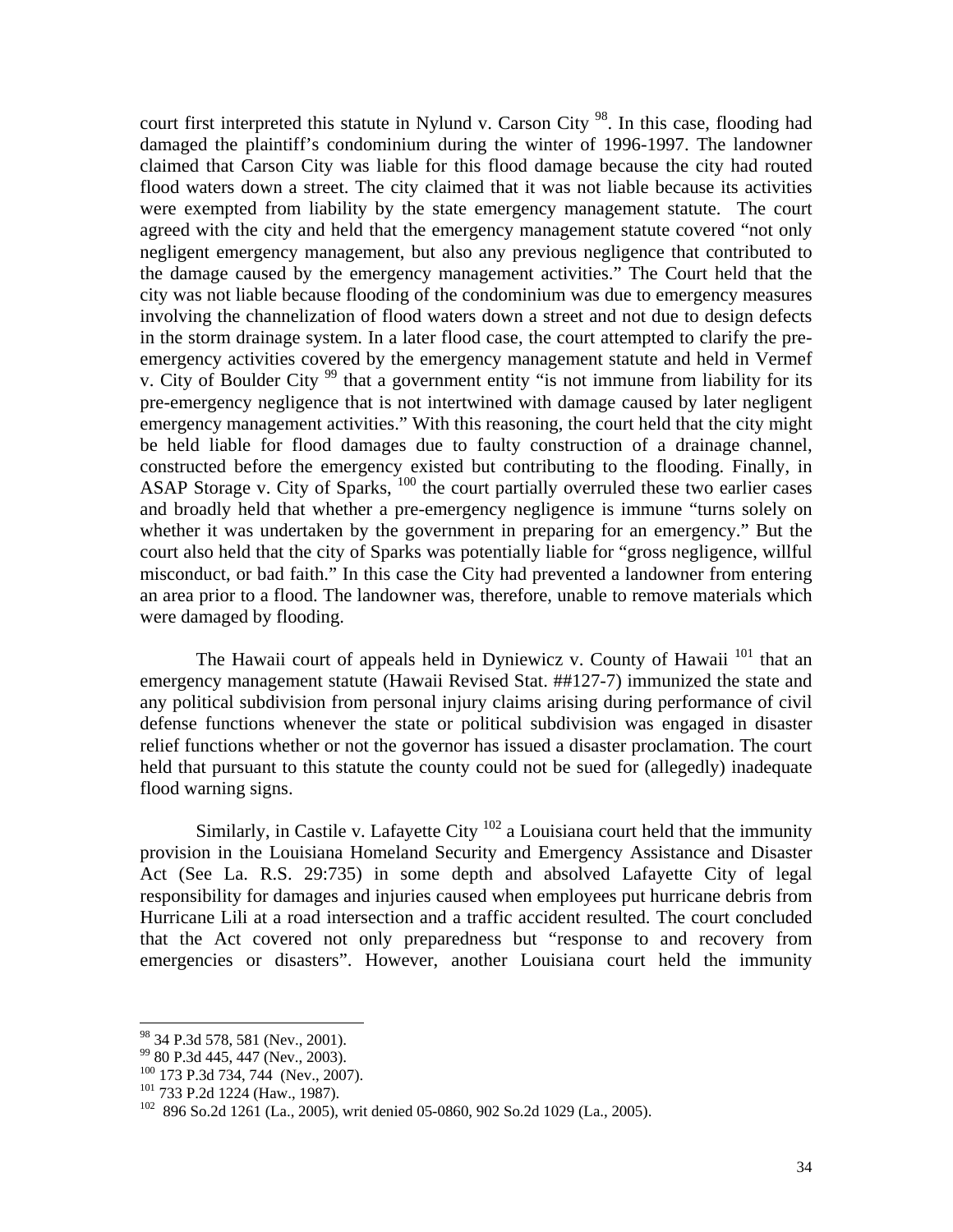provisions of this Act did not extend in time beyond the Governor's declaration of emergency.<sup>103</sup>

## **Training**

 Individuals injured by government flood-related activities may argue that injuries have been the result of improper training of governmental officials. The U.S. Supreme Court has recognized inadequate police training as the basis for Section 1983 civil rights liability where inadequate training amounts to "deliberate indifference" to Constitutional rights.<sup>104</sup> However, for a successful Section 1983, the plaintiff must prove a Constitutional violation by the persons being trained or supervised.<sup>105</sup> Almost all successful cases involving allegations of inadequate training have involved police actions such as false arrests, false imprisonment, malicious prosecution, assault and battery. Successful suits have involved egregious situations and not mistakes, lack of expertise, or lack of overall competence.  $^{106}$  As stated by the court in Starstead v. City of Superior  $^{107}$ :

Liability has attached only when "The failure to supervise or the lack of proper training program was so severe as to reach the level of "gross negligence" or "deliberate indifference to the deprivation of the plaintiff's constitutional rights."

 For this reason, lack of training has apparently not succeeded as the ground for liability in any natural hazard suit to date. See, for example, in Lee v. Town of Estes Park, Colo., <sup>108</sup> a federal court of appeals held that the city of Estes Park was not liable under Section 1983 for failure to adequately train police officer for actions following the Lawn Lake flood. But, given the increasingly technical nature of hazard prediction, mapping, evacuation and other mitigation measures, allegations of lack of technical training may in the future be considered a contributing factor to "unreasonable conduct" suits based upon negligence even if it is not an adequate basis alone for a Section 1983 suit.

## **Intentional Destruction of Private Property During or After a Disaster**

 Courts have traditionally held that governments may, in some very limited circumstances, destroy private property during a disaster to prevent the spread of fire, or flood or may require the razing or raze private structures which are dangerous after a disaster without paying just compensation. Most of these cases have involved destruction of buildings during fires. However, government agencies breach levees with increasing frequency to provide additional flood storage or conveyance for urban areas with

<sup>&</sup>lt;sup>103</sup> See Clement v. Reeves, 935 So.2d 279 (La., 2006).

 $104$  See Canton v. Harris, 489 U.S. 378 (S.Ct., 1989) in which the Court held that inadequacy of training may serve as the basis for 1983 municipal liability.<br><sup>105</sup> See Ricciuti v. N.Y.C. Transit Authority, 124 F.3d 123 (2nd Cir., 1997).

 $106$  See Wedgeworth v. Hams, 592 F. Supp. 155 (D. Wis., 1984) in which the court rejected a1983 claim based upon allegedly inadequate screening, training and supervision because acts of city and agents were quasi-judicial and discretionary.).

 $^{107}$ 533 F.Supp. 1365 (D., Wis., 1982) citing Owens v. Haas, 601 F.2d 1242, 1246 (2<sup>nd</sup> Cir., 1979 <sup>108</sup> 820 F.2d 1112 (10th Cir., 1987).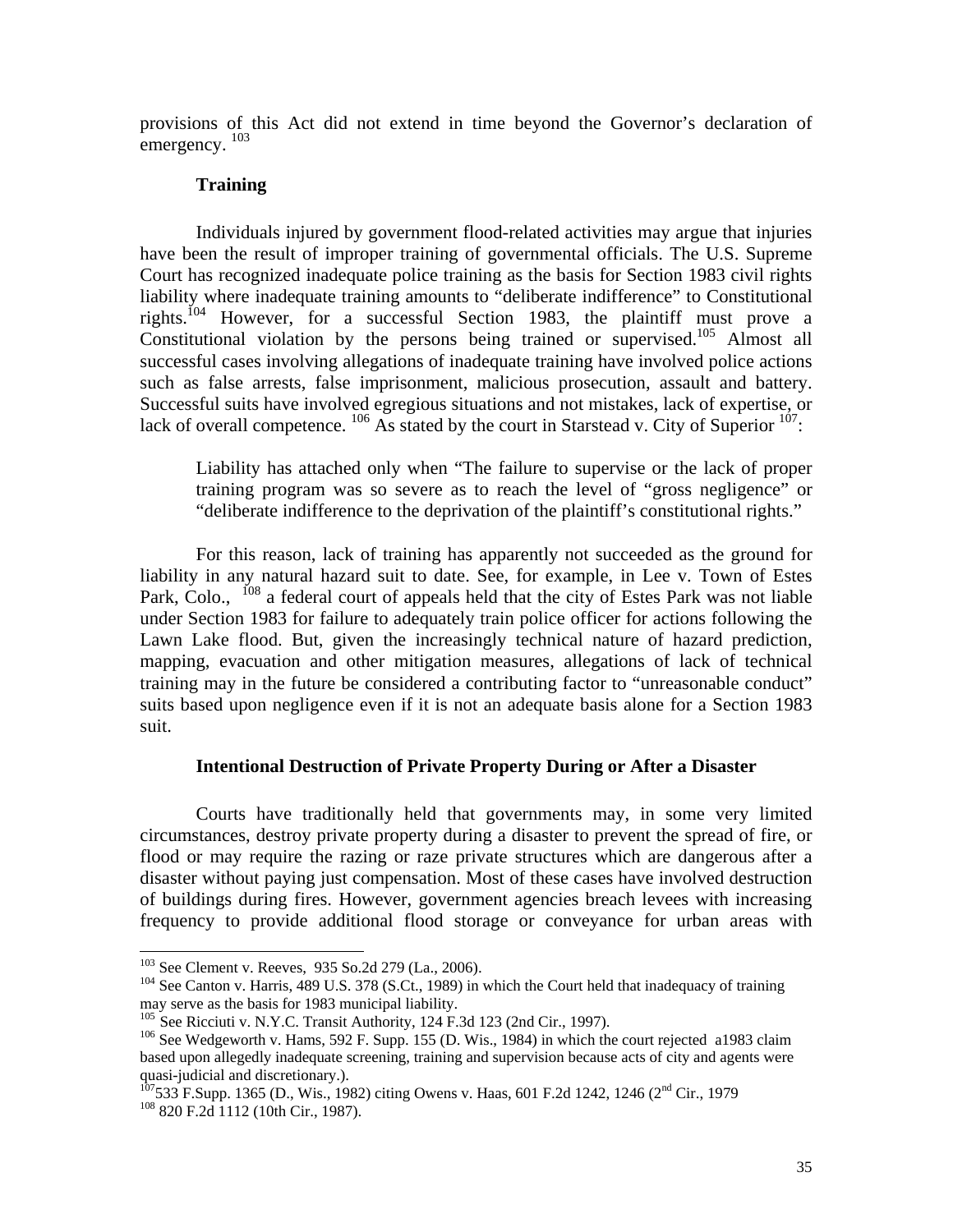resulting destruction of buildings and infrastructure. Such levee breaches may also result in law suits.

 Courts have been reluctant to allow destruction in an emergency without compensation unless there is a compelling and well-documented reason related to public health and safety. Courts have emphasized that governments must be able to prove that the structures are nuisances or pose a threat to safety. See, for example Boland v. City of Rapid City <sup>109</sup> a federal district court held the city of Rapid City had the power to destroy flood damaged private houses after the Rapid City Flood of 1972 to prevent a public disaster or abate a nuisance hazardous to the public health, safety or welfare but city had burden to prove that destruction was required. The city had not done this and was liable for a "taking".

 In Oswalt v. County of Ramsey 110 a Minnesota court held that a landowner was entitled to compensation when a county refused to permit repair of a flood-damaged house. The house was valid nonconforming use under ordinance but county had failed to consider "useful life" of proposed improvement for purpose of amortization and had instead, in effect, condemned the house by refusing to issue a building permit.

#### **Emergency Shelters**

 Governmental units often designate public or private buildings as emergency shelters (flood, hurricane, tornado, earthquake). Injuries could result if a building was unable to withstand a natural hazard event or injuries occurred in the shelter during or after a natural hazard event.

 No court has apparently held a government liable for the failure of an emergency shelter. In addition, a court would likely characterize designation of a structure as an emergency shelter as "discretionary", particularly if the government unit warned that it did not insure the safety of the structure and that the structures should only be used as a "last resort". However, "unreasonable" operation of the shelter might result in a successful negligence suit if not exempted from suit by a state emergency management act such as Cal. Civ. Code. #1714.5.

## **GOVERNMENT LIABILITY FOR REGULATING PRIVATE DEVELOPMENT**

## **"Taking" Without Payment of Just Compensation**

 Landowners in some instances claim that floodplain regulations violate their Fifth and Fourteen Amendments rights by taking their private property without payment of just compensation. They may raise the taking issue with hazard-related zoning, subdivision

<sup>&</sup>lt;sup>109</sup> 315 N.W.2d 496 (S.D., 1982). See also Rose v. City of Coalinga, 190 Cal. App. 3d 1627, 236 Cal. Rptr. 124 (Cal., 1987) (Court noted that governments have the power to damage or destroy private property in emergency situations (here after earthquake damage) but the power may be exercised only when such destruction is proven necessary.

<sup>110 371</sup> N.W. 2d 241 (Minn., 1985).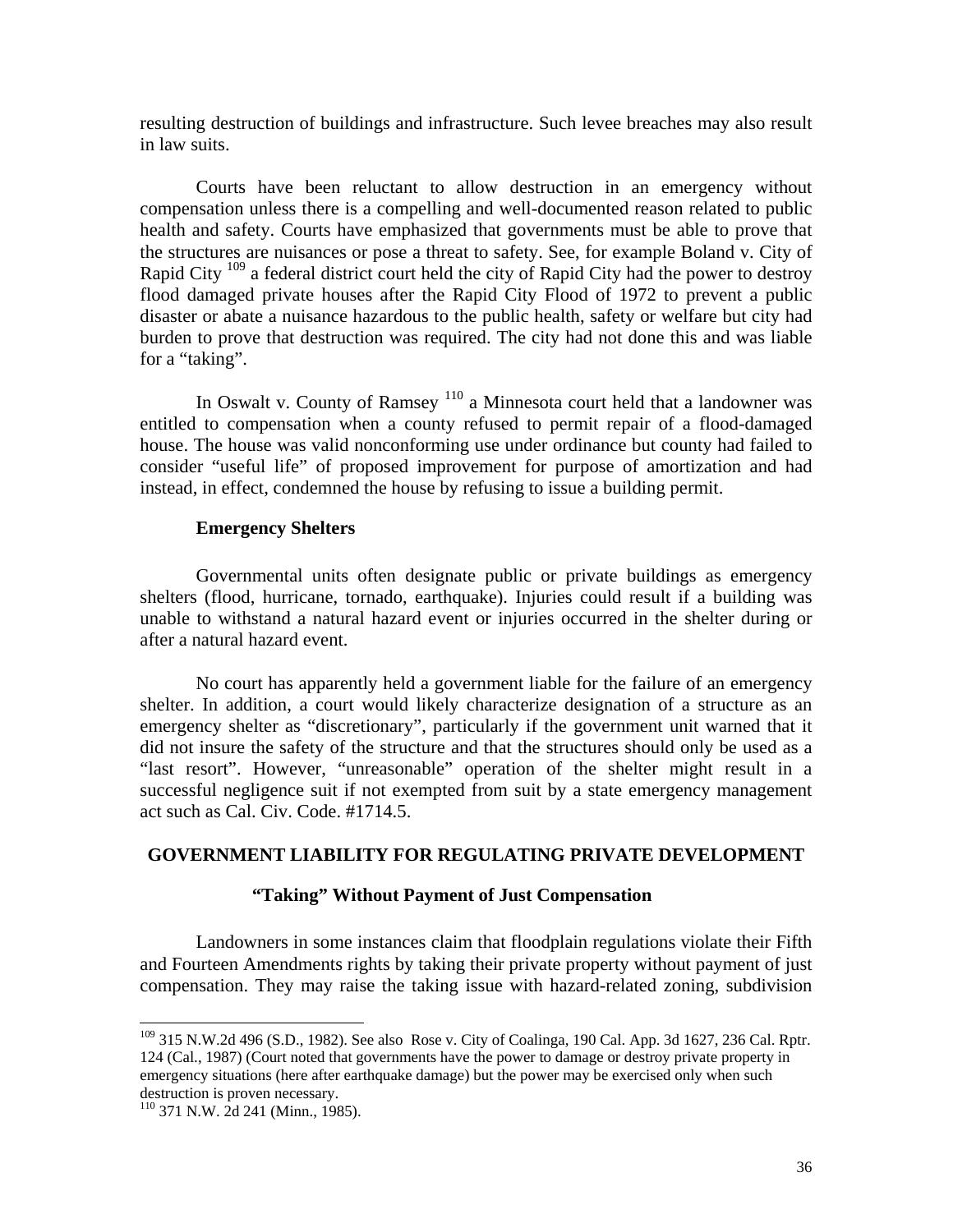controls, building and housing codes, special public safety codes and a variety of special permit requirements (e.g., erosion area, floodway, dune setbacks). Regulatory taking claims also overlap, somewhat, with tort negligence claims in regulatory permitting, enforcement, and inspections discussed in below.

 Landowners have succeeded in establishing an uncompensated "taking" in only a very small number of cases. An extensive discussion of the taking issue is beyond the scope of the paper. <sup>111</sup> Nevertheless, we will provide a brief summary.

## **Factors Considered Be the Courts; Tests for Taking**

In deciding whether an uncompensated taking has occurred, courts consider a number of factors and apply a series of tests. $112$ 

--Impact on the landowner. Courts typically focus first on the impact of the regulations on the landowner. They determine whether plaintiff in fact owns the property in question or otherwise has an adequate property interest to challenge the regulations. <sup>113</sup> They examine the nature of this ownership interest (i.e., Is it qualified by "public trust" or "nuisance" considerations?)<sup>114</sup> They determine whether there has been any "physical" taking of the landowner's property and therefore a "categorical" taking. <sup>115</sup> They determine the economic impact of the regulations on the property and the diminution in value. 116 They determine whether the regulations deny all economic use of lands. If so, they generally hold that there is a "categorical" taking (with some important exceptions). <sup>117</sup> Courts also determine the extent to which the regulations interfere with landowner distinct investment backed expectations.  $^{118}$ 

--Balancing public needs and private rights. Assuming that there is no categorical taking due to physical taking or due to denial of all economic uses, courts balance public rights/needs and private interests. 119 In this balancing, they take into account the impact on the property owner (see list of considerations above) and the "character of the government action". Principle factors considered by the courts in examining the character of the government action include the regulatory goals, the relationship between the goals and the regulations, whether there is any physical interference with private lands, the extent to which landowners are singled out, and other factors.

<sup>&</sup>lt;sup>111</sup> See generally Kusler and Thomas, No Adverse Impact Floodplain Management and the Courts http://www.floods.org/PDF/ASFPM\_NAI\_Legal\_Paper\_1107.pdf; Thomas and Medlock, Mitigating Misery: Land Use and Protection of Property Rights Before the Next Big Flood, Vermont J. Env. L. 155 (2008).

<sup>&</sup>lt;sup>112</sup> See Lingle v. Chevron U.S.A., Inc., 544 U.S. 528 (S.Ct., 2005) for a summary of tests.<br><sup>113</sup> See Phillips Petroleum Co. v. Mississippi, 484 U.S. 469 (S.Ct., 1988).<br><sup>114</sup> See, e.g., McQueen v. South Carolina Coastal

<sup>&</sup>lt;sup>119</sup> See Penn Central Transp. Co. v. New York City, 438 U.S. 104, 124 (S.Ct., 1978); Agins v. City of Tiburon, 447 U.S. 255 (S.Ct., 1980).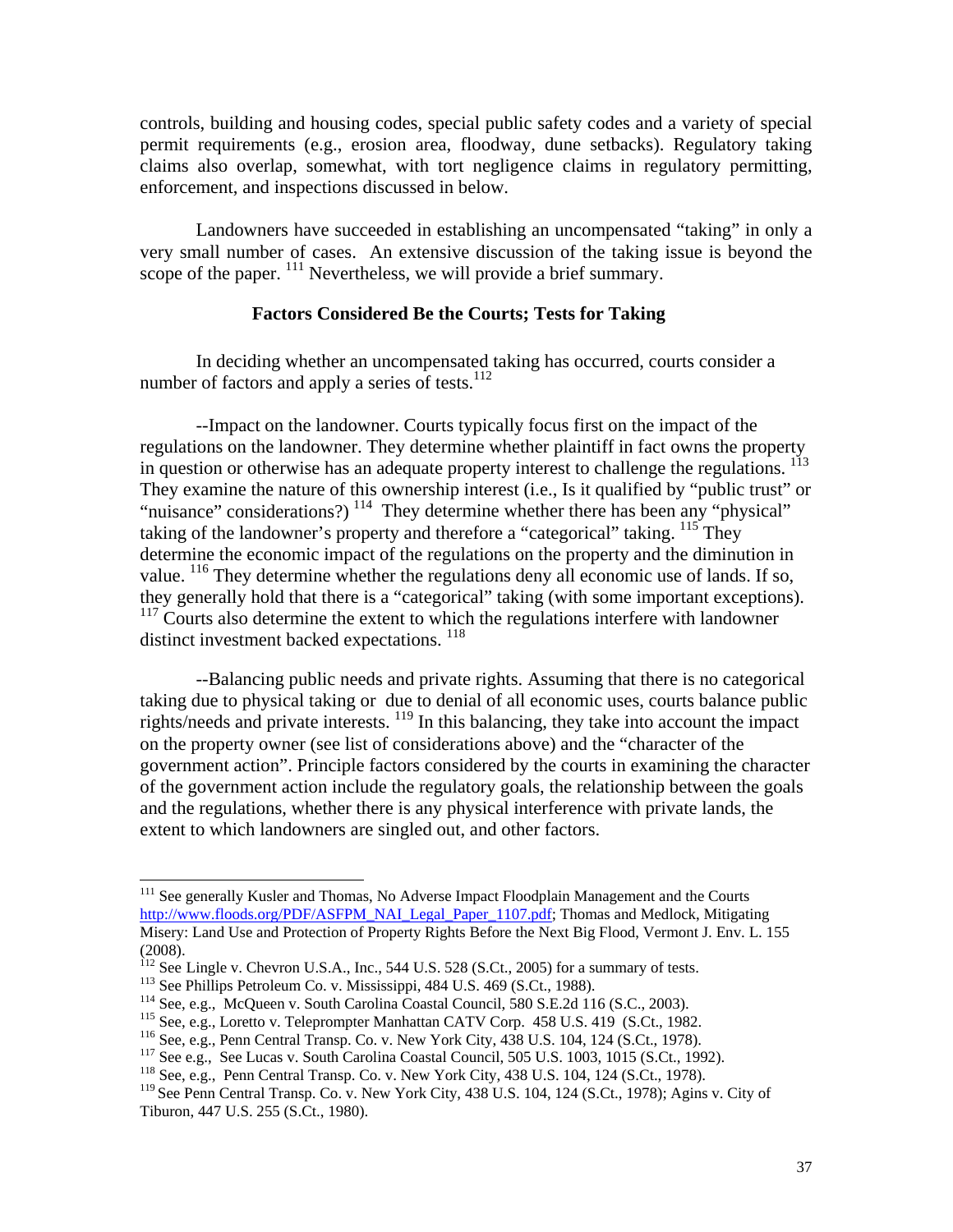Courts in a small number of older cases have held that hazard regulations were a taking based upon the impacts upon landowners alone because regulations denied all economic use or were a physical taking. 120

 As far as the author could determine, no court has held that hazard regulations are a taking in apply the balancing of public and private interests test for taking.

## **Regulatory Contexts**

 $\overline{a}$ 

 Courts have sustained floodplain regulations against takings challenges in a broad range of contexts:

1. Challenges to "performance standard" hazard regulations. Such challenges have uniformly failed  $121$  because performance standard regulations do not prohibit structures outright in hazard areas but require that landowners refrain from activities which will increase hazards on other lands (e.g., blockage of a floodway) and incorporate hazard-reduction measures in new buildings. Such regulations do not prevent all economic use of private land. At most, they limit the types of use that may be made of the land and affect the construction costs.

 2. Challenges to denials of permits pursuant to performance standard regulations. Courts have also broadly upheld denials of individual permits or variances or refusal to approve subdivisions against claims of taking. 122

 3. Challenges to conditions attached to the approval of permits for development in the floodplain including "in lieu fee" or dedication requirements. Courts have upheld the conditional approval of permits or subdivision plats against takings challenges, providing the conditions are reasonable.<sup>123</sup> Conditions may include installation of stormwater

<sup>&</sup>lt;sup>120</sup> See, e.g., Morris County Land Imp. Co. v. Parsippany-Troy Hills Tp., 193 A.2d 232 (N.J., 1963) (Court invalidated in total a wetland/floodplain conservancy district which permitted no economic uses where the district was primarily designed to preserve wildlife and flood storage.)

<sup>&</sup>lt;sup>121</sup> See, e.g., Responsible Citizens v. City of Asheville, 302 S.E.2d 204 (N.C., 1983) (Court upheld performance standard floodplain regulations as not a taking.); Rolleston v. State, 266 S.E.2d 800 (Ga., 1980) (Court held that Georgia's Shore Assistance Act requiring permits for altering the shore is valid and not on its face a taking.)

<sup>&</sup>lt;sup>122</sup> See, e.g., Smith v. Town of Mendon, 822 N.E.2d 1214 (N.Y., 2004)(Court of appeals held that no taking occurred when the town conditioned site plan approval upon the filing of conservation restrictions for floodplain and erosion areas included in an environmental protection overlay district.); Vartelas v. Water Resources Comm'n., 153 A.2d 822 (Conn., 1959) (Court held that denial of a single permit with a particular design and construction materials pursuant to a Connecticut state level floodway program was not a taking.); Creten v. Board of County Commissioners, 466 P.2d 263 (Kan., 1970) (Court sustained denial of county permit for mobile home park in an industrial area subject to odor nuisances and flooding.); Falcone v. Zoning Board of Appeals, 389 N.E.2d 1032 (Mass, 1979) (Court held that zoning board of appeals did not exceed its authority in denying subdivision application for failure to comply with floodplain ordinance.); Kraiser v. Zoning Hearing Board, 406 A.2d 577 (Pa., 1979) (Court upheld decision of zoning board of township denying a variance for a duplex residential dwelling in a 100-year floodplain conservation zone based upon substantial evidence of drainage and flooding problems and the possibility of increasing hazards to other buildings.)

<sup>&</sup>lt;sup>123</sup> See, e.g., Smith v. Town of Mendon, 822 N.E.2d 1214 (N.Y., 2004) (Court of appeals held that no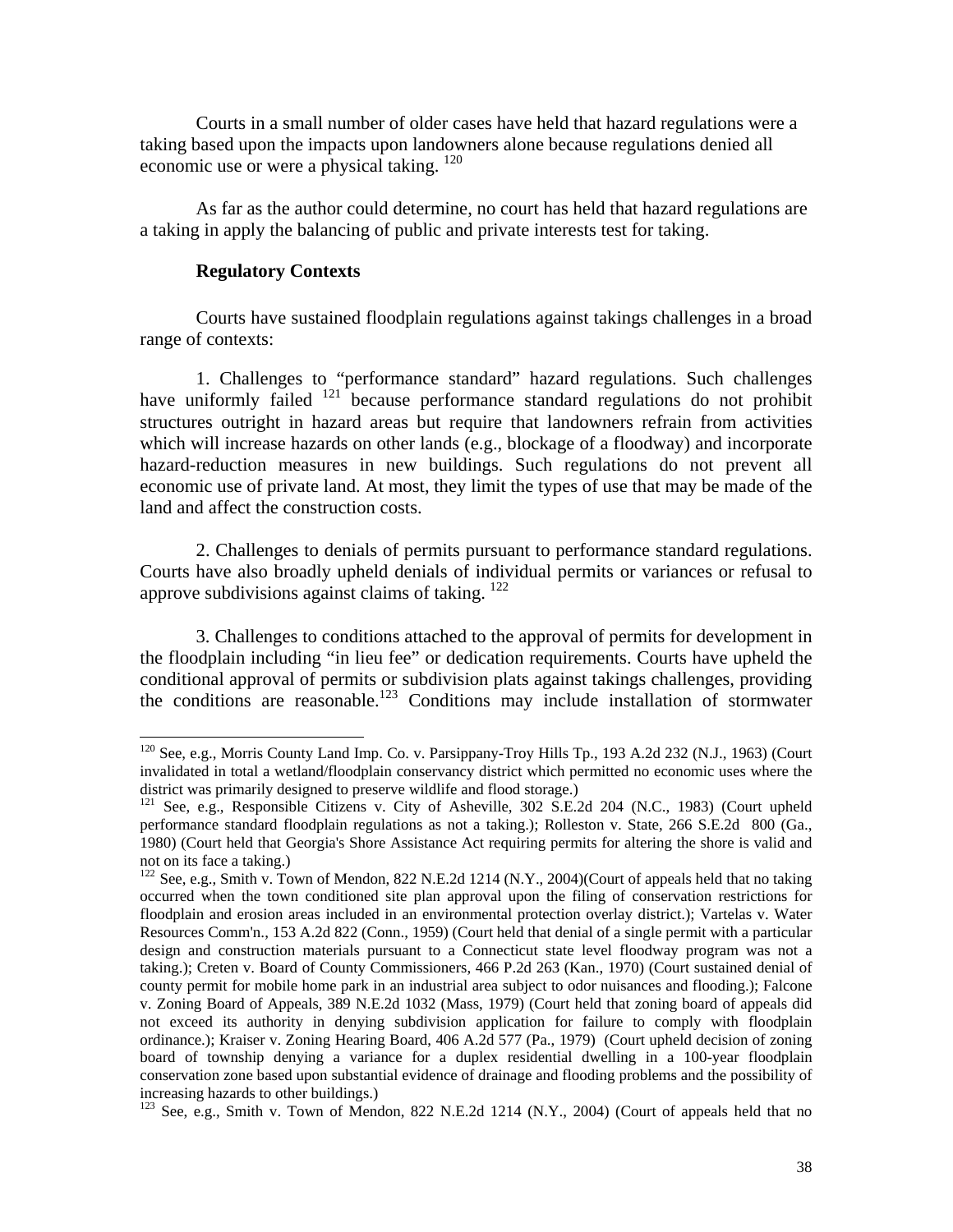drainage and detention facilities, protection of floodway conveyance capacity, and design and installation of roads designed to provide access during floods. Courts have also upheld open space reservation or dedication requirements although the Supreme Court in several cases has held invalid dedication requirements opening private lands to public use as not sufficiently related to or proportional to the impacts of the proposed activities.  $^{124}$ 

 On the other hand, courts have disapproved conditions as a violation of due process or, in some instances, as a taking where the statute or ordinance did not expressly authorize such conditions, the conditions were unreasonable (not related to the regulatory goals), or the condition was not proportional to and specifically related to the impact of the proposed use.  $^{125}$ 

 4. Challenges to delays in issuance of building permits, temporary moratoria on building or subdivision of lands in a hazard area, or moratoria on rebuilding after a disaster. Modest delays in issuing building permits in hazardous areas have consistently been held not to be a taking where the delays have been for good reasons and permit issuance not indefinitely prolonged. 126 Moratoria on development for specific periods of time have also been sustained in a variety of hazard contexts. <sup>127</sup>

taking occurred when the town conditioned site plan approval upon the filing of conservation restrictions for floodplain and erosion areas included in an environmental protection overlay district.); Longridge Estates v. City of Los Angeles, 6 Cal. Rptr. 900 (Calif., 1960) (Court held that city could reasonably charge subdivider for connection to use municipal storm drains and sewers where fees went exclusively for the construction of outlet sewers.); City of Buena Park v. Boyar, 8 Cal. Rptr. 674 (Calif., 1960) (Court upheld condition that \$50,000 be paid by developer to permit municipal construction of a drainage ditch to carry away surface waters from subdivision as a reasonable condition for subdivision plat approval.); County Council for Montgomery County v. Lee, 148 A.2d 568 (Md., 1959) (Court held that county could require that subdivider obtain drainage easements for construction of storm drainage outlet and file a performance bond to assure that the easements would be acquired.); Board of Supr's of Charlestown Tp., v. West Chestnut Realty Corp., 532 A.2d 942 (Pa., 1987) (Court held that denial of subdivision approval because a detailed stormwater plan was not provided was valid.)<br><sup>124</sup> See note 125, below.

<sup>&</sup>lt;sup>125</sup> The U.S. Supreme Court in Nollan v. California Coastal Commission, 483 U.S. 825 (S.Ct. 1987) held unconstitutional as a denial of due process and a taking the conditioning of a permit by the California Coastal Commission for expansion of a coastal residence upon dedication of an easement by the landowner to permit public use of the beach. The Court in this decision concluded that the conditions did not have a reasonable relationship to the goals of the regulation. See also Dolan v. City of Tigard, 512 U.S. 374 (S.Ct., 1994) in which the Supreme Court held that city regulations for the 100 year floodplain which required a property owner to donate a 15 foot bike path along the stream were not reasonably related to the flood loss reduction goals of the regulation and were, therefore, a taking. The Court stated that the municipality had to establish that the dedication requirement had "rough proportionality" to the burden on the public created by the proposed development. This case along with Nolan suggests that governmental units need to be particularly careful in imposing public access dedication requirements and make sure they are proportional to burdens.

<sup>&</sup>lt;sup>126</sup> See, e.g., C & D Partnership v. City of Gahanna, 474 N.E.2d 303 (Ohio, 1984) (Delay in processing subdivision permit due to potential flood problems not a taking.)

<sup>&</sup>lt;sup>127</sup> See, e.g., Tahoe-Sierra Preservation Council, Inc. v. Tahoe Regional Planning Agency, 535 U.S. 302 (S.Ct., 2002) (Court upheld Tahoe Regional Planning Agency temporary ordinances which had applied for 32 months to "high hazard" (steep slope) zones near Lake Tahoe against a claim that the ordinances were a taking of private property.); First English v. County of Los Angeles, 258 Cal. Rptr. 893 (1989) (On remand from the Supreme Court, the California court held that, as a matter of law, the Los Angeles County's interim floodplain regulation was not a taking.); Cappture Realty Corp. v. Board of Adjustment, 313 A.2d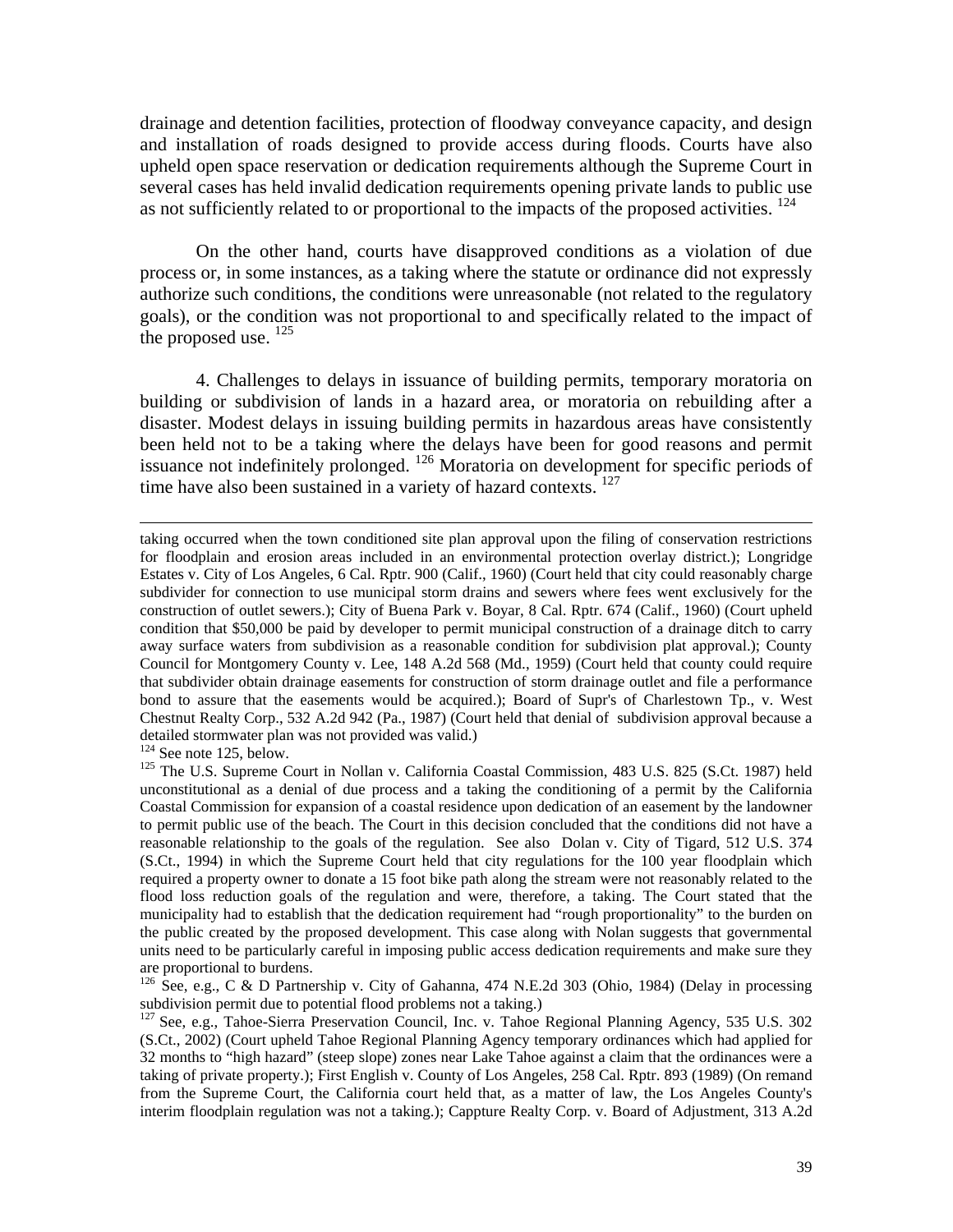5. Challenges to prohibition of construction in relatively narrow, high risk areas which often encompass only portions of lots. Courts have broadly upheld highly restrictive setbacks and other regulations for limited, high risk areas including floodways, erosion area setbacks, and dune regulations.<sup>128</sup>

 6. Challenges to highly restrictive regulations for broader hazard areas often encompassing whole properties. Courts have, with a few exceptions, sustained hazard regulations restricting larger areas to open space uses where they have found some economic use for lands. <sup>129</sup> Several older, contrary cases exist, however, but in these cases the courts found that no economic use existed for the regulated lands and there was no showing that proposed uses would cause safety threats or cause nuisances.<sup>130</sup>

 $\overline{a}$ 

<sup>129</sup> See, e.g., Gove v. Zoning Board of Appeals of Chatham, 831 N.E.2d 865 (Mass., 2005) (Court held that zoning board's denial of a residential building permit for a parcel of land located within a coastal conservancy district was not a taking because it did not deny the landowner all economically beneficial use of land and did not deprive her of distinct investment backed expectations.); Bonnie Briar Syndicate, Inc. v. Town of Mamaroneck, et. al. 721 N.E.2d 971 (N.Y., 1999) (Court rejected as a taking rezoning of 150 acre golf course property from residential to recreational use. A portion of this property was within the floodplain of the Sheldrake River and according to the court "the land helps control flooding by acting as a natural detention basin for rising water due to storms."); Turnpike Realty Co. v. Town of Dedham, 284 N.E.2d 891 (Mass., 1972), cert. denied, 409 U.S. 1108 (1973) (Court upheld zoning regulations essentially limiting the floodplain to open space uses despite testimony that the land was worth \$431,000 before regulations and \$53,000 after regulation.); Krahl v. Nine Mile Creek Watershed District, 283 N.W.2d 538 (Minn., 1979). (Court held that watershed district's floodplain encroachment regulations limiting fill to 20% of a floodplain property and affecting 2/3 of an 11 acre tract were not a unconstitutional taking.)

<sup>130</sup> See, for example, Morris County Land Imp. Co. v. Parsippany-Troy Hills Tp., 193 A.2d 232 (N.J., 1963) (Court invalidated in total a wetland conservancy district which permitted no economic uses where the district was primarily designed to preserve wildlife and flood storage.); Dooley v. Town Plan & Zoning Comm'n, 197 A.2d 770 (Conn., 1964) (Court held that open space floodplain zoning ordinance which denied all economic use of specific land was a taking.)

<sup>624 (</sup>N.J., 1973) (Court upheld interim zoning ordinance declaring a moratorium on construction in floodprone area until a flood control plan could be prepared unless special exception permits were obtained. The moratorium had been adopted in October 1971 and extended for yearly periods until November 1974.); Lindquist v. Omaha Realty, Inc., 247 N.W.2d 684 (S.D., 1976) (Court held that resolution of Rapid City Council which prohibited issuance of building permits for one block on either side of Rapid Creek after devastating flood of 1972 a valid exercise of police powers.)

<sup>&</sup>lt;sup>128</sup> See, e.g., Wyer v. Board of Environmental Protection, 747 A.2d 192 (Me. 2000). (Court held that denial of variance under sand dune laws not a taking because property could be used for parking, picnics, barbecues and other recreational uses.); Hall v. Board of Environmental Protection, 528 A.2d 453 (Me., 1987) (Court held that sand dune law was not a taking despite a prohibition of year-round structures since the owner could live in or rent out spaces for motorized campers connected to utilities.); Spiegle v. Beach Haven, 218 A.2d 129 (N.J., 1966) (Court sustained dune and fence ordinances for a beach area subject to severe storm damage where buildings had been destroyed in a 1962 storm. The regulation effectively prevented all building or rebuilding on several lots. The Court held that the plaintiff had not met his burden in proving a taking because the plaintiff had failed to prove "the existence of some present or potential beneficial use of which he has been deprived." Id. at 137.); Usdin v. State Dept. of Environmental Protection, 414 A.2d 280 (N.J., 1980); affirmed at 430 A.2 949 (N.J., 1981) (Court upheld against takings challenge state floodway regulations prohibiting structures for human occupancy, storage of materials, and depositing solid wastes because of threats to occupants of floodway lands and to occupants of other lands.); Maple Leaf Investors, Inc. v. The State Dept. of Ecology, 565 P.2d 1162 (Wash., 1977). (Court upheld denial of a permit for proposed houses in floodway of the Cedar River because there was danger to persons living in a floodway and to property downstream.)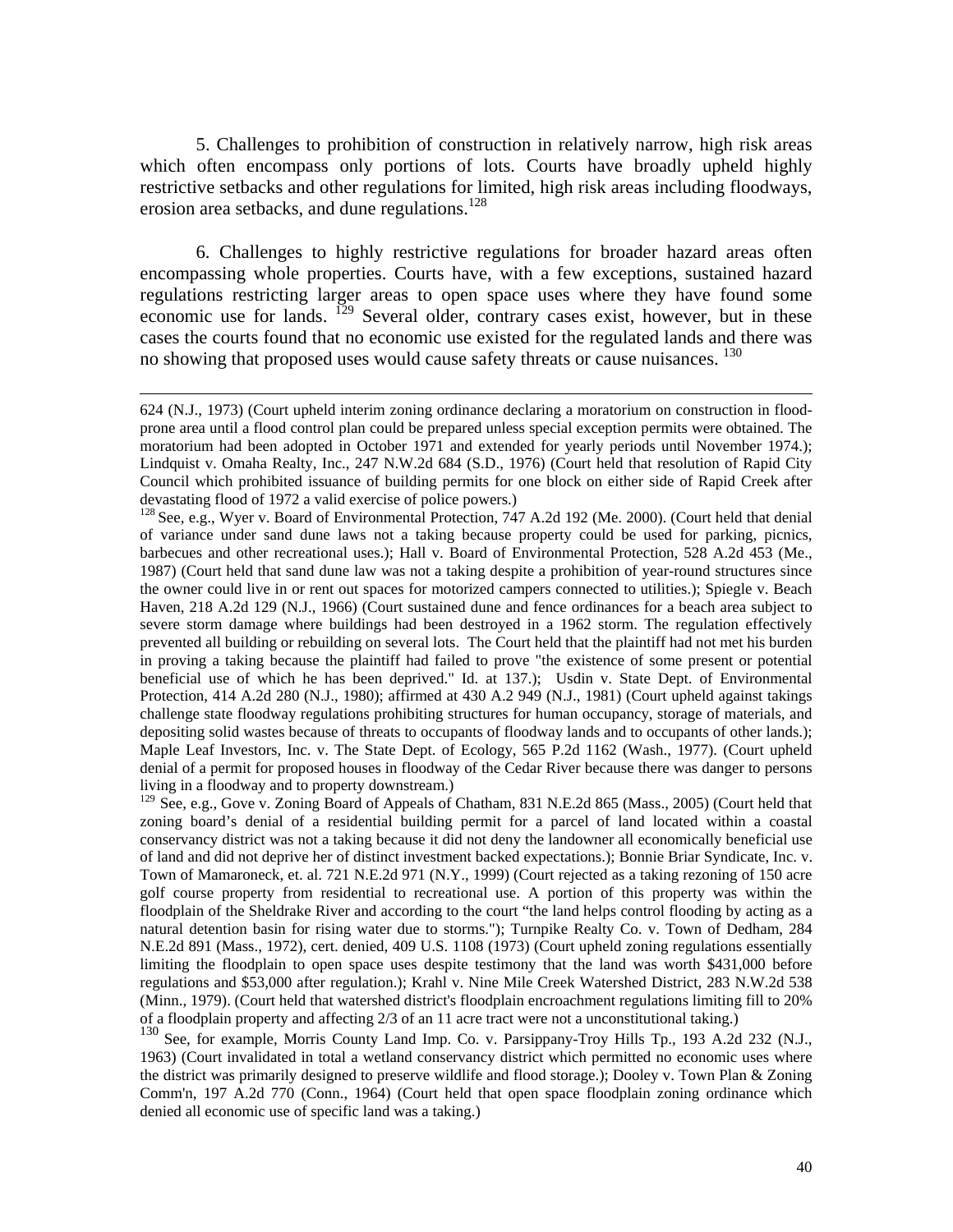# **TORT LIABILITY FOR FAILING TO ADEQUATELY REGULATE FLOOD PRONE AREAS**

 Landowners damaged by natural hazards caused by the failure of governmental units to adequately administer or enforce regulations sometimes sue governmental units for such inadequacies. Most but not all of these suits have failed.

## **Failing to Regulate**

 In general, governmental units have no duty to adopt regulations (absence a legislative mandate requiring adoption) and no liability results from failure to adopt a regulation. See, for example, Hinnigan v. Town of Jewett 131 in which a New York court held that State of New York was not liable for failing to assure the participation of towns in the National Flood Insurance Program and, similarly, that the town of Jewett was not liable for failing to meet the minimum federal standards of the NFIP thereby making flood insurance available in the town. The Court held that "no special relationship" existed between the state and landowner who had initiated the suit and that "…failure of the town to comply with Federal regulations was a mere withholding of a benefit."<sup>132</sup>

See also Carpenter v. Scherer-Mountain Ins. Agency  $133$  in which the court held that Lawrence County was entitled to a sovereign immunity defense in a suit by a landowner who had suffered flood damage and sued the country for negligence in failing to devise, implement, and enforce floodplain regulations programs in conformance with the National Flood Insurance Program (NFIP). The landowner argued that once the County agreed to join the National Flood Insurance Program it had a duty to implement that decision in a nonnegligent manner. Specifically, the landowner argued that county had failed to carry out two "mandatory" NFIP requirements: hiring a floodplain administrator and implementing a permit program to scrutinize development in the floodplain. But the court rejected these arguments and held that the sovereign immunity defense applied because the County's actions were "governmental" in nature.

On the other hand, a Georgia Court in Columbus, Ga. v. Smith,  $^{134}$  held that the Columbus was liable for failing to put limits on the increased amount of water which developers were allowed to run off into Bull Creek after complaints from landowners about periodic flooding and erosion of their properties. In addition, in another Georgia case, City of Columbus, Ga. v. Myszka<sup>135</sup> the court held the city of Columbus was liable for allowing uphill development approved and accepted by the city to increase the volume of water flowing through a stream and ditch with resulting flooding. This water included sewage. The court allowed punitive damages.

<sup>131 94</sup> A.D.2d 830 (N.Y., 1983).

<sup>&</sup>lt;sup>133</sup> 733 N.E.2d 1196 (Ohio, 1999). See also Central Nat. Ins. Co. v. City of Kansas City, Mo., 546 F. Supp. 1237 (Mo., 1982) (Court that the city had no liability for failing to regulate development which may have exacerbated flooding because regulation is a government function.).<br><sup>134</sup> 316 S.E.2d 761 (Ga., 1984).<br><sup>135</sup> 272 S.E.2d 302 (Ga., 1980).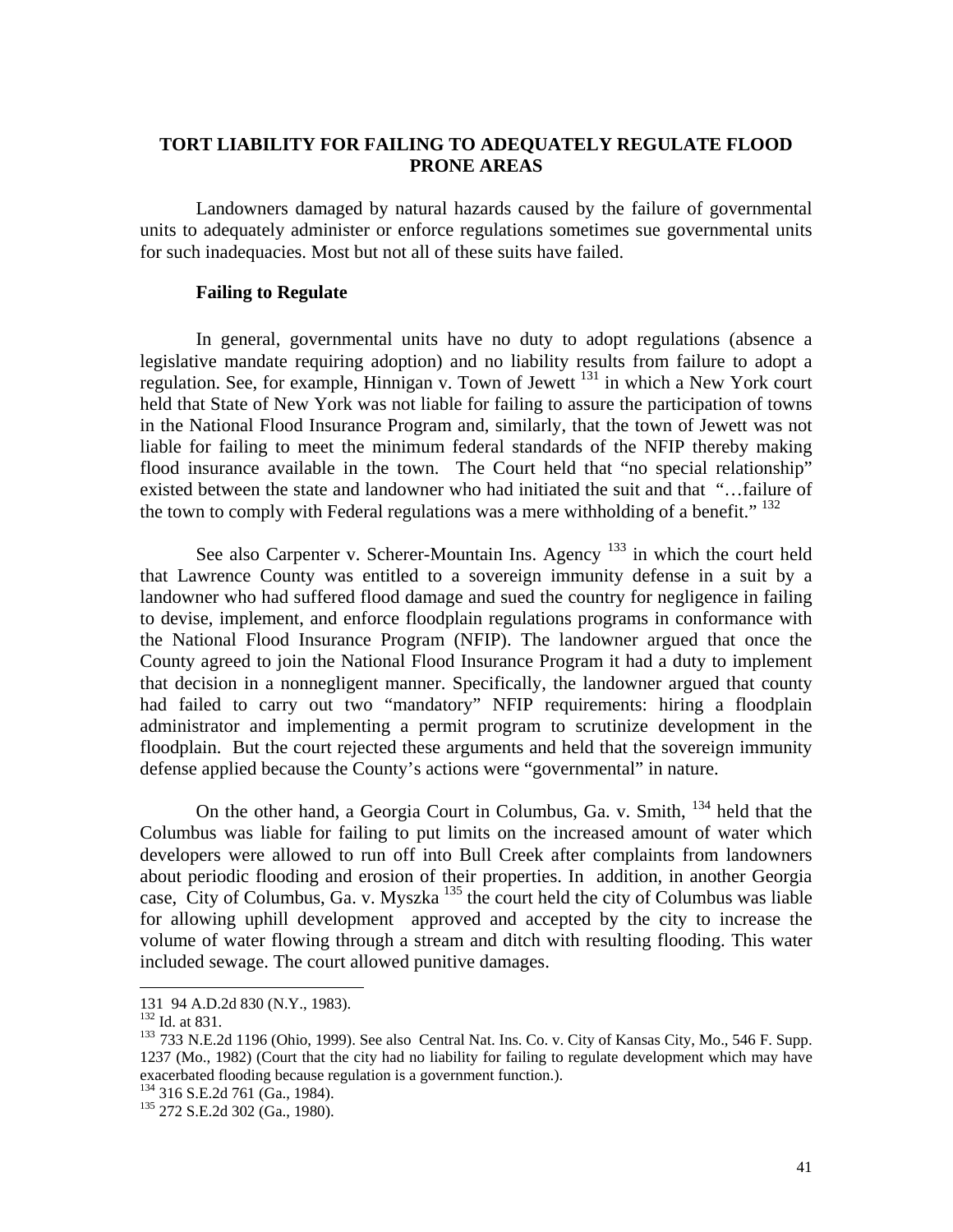The legislatures in some states like Minnesota have adopted statutes requiring local governments to adopt floodplain regulations.<sup>136</sup> These statutes create a duty to adopt regulations and might serve as the basis for suit if regulations were not then adopted and damages resulted. In NRCD v. NYSDEC  $^{137}$  a federal district court held the state of New York was liable for failing to adopt air pollution regulations as required by federal statute. However, the National Flood Insurance statute does not mandate community or state adoption of floodplain regulations and states or communities who enter the National Flood Insurance Program may drop out at any time.<sup>138</sup>

# **Failing to Adequately Consider Natural Hazards in Permitting**

 Many courts have held governmental units liable under negligence, trespass, water law theories for issuing permits or approving subdivisions where such approval results in substantial physical flood, erosion, or landslide hazard damage to other lands. The decisions turn upon a number of considerations: the water law rules in the state (e.g., common enemy, "reasonable use"), the degree of government involvement and control, and who owns the lands at the time of suit (e.g., government versus private). The decisions also turn upon statutory or regulatory provisions which may (or may not) create a regulatory duty to consider natural hazards in permitting and the precise language of the state tort claim act.

In Hurst v. U.S., <sup>139</sup>a federal district court held the Corps of Engineers liable for issuing a Section 404 permit for construction of jetties in the White River. The jetties were not constructed as called for in the permit and blocked flows in the river. As a result, a landowner was seriously flooded. The Corps knew that Hurst was violating the permit issued to him and the Corps violated its own regulations by failing to issue an order prohibiting any further work by Hurst on the project despite many requests by the landowner who was damaged. The district court initially held that the landowner could not sue the Corps pursuant to the Federal Tort Claims Act. On appeal the Eighth Circuit reversed the dismissal and remanded the case for findings on the claim that the Corps caused Hurst's damages by negligently failing to issue a prohibitory order. <sup>140</sup> On remand to the district court, the district court observed that "the Corps' regulations governing issuance of permits for projects in navigable waterways also indicates that the Corps should be concerned with minimizing the risks of flooding on surrounding property."<sup>141</sup>. The court found that:  $142$ 

Because the Hursts were included in the class of persons meant to be offered some protection from flooding under the federal regulations governing the Corps,

<sup>&</sup>lt;sup>136</sup> See, e.g., County of Ramsey v. Stevens, 283 N.W. 2d 918 (Minn., 1979).<br><sup>137</sup> 668 F. Supp. 848 (D. N.Y., 1987).<br><sup>138</sup> See United States v. St. Bernard Parish, 756 F.2d 1116 (5<sup>th</sup> Cir., 1985).

<sup>&</sup>lt;sup>139</sup> 739 F. Supp. 1377 (D., 1990).<br><sup>140</sup> See Hurst v. United States, 882 F.2d 306 (8<sup>th</sup> Cir., 1989).<br><sup>141</sup> 739 at 1380.<br><sup>142</sup> Id. at 1381, 1382).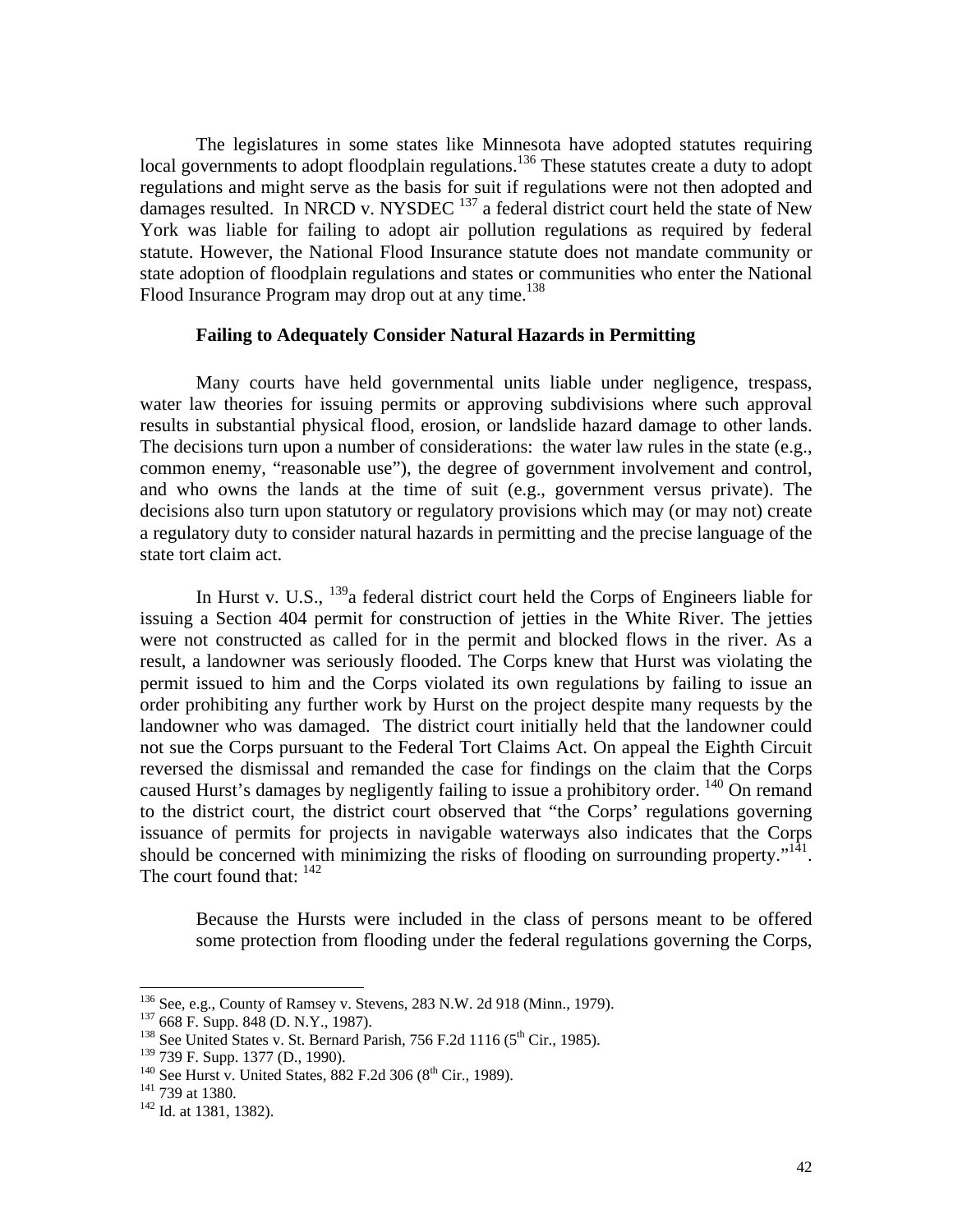the Corps' failure to enforce its own regulations amounts to negligence per se under South Dakota law.

 Courts in many other cases have held governmental units liable or potentially liable for issuing permits or approving subdivisions: <sup>143</sup>

 On the other hand, a comparable number of courts have held that governments not liable for flooding or other natural hazard damages caused by issuance or denial of building permits or subdivision approval because issuance is a discretionary or governmental function or because "permitting" was expressly exempted from liability by a state tort claim act.<sup>144</sup>

 $\overline{a}$ 

<sup>144</sup> See Annot., "Liability of Governmental Entity for Issuance of Permit for Construction Which Caused or Accelerated Flooding", 62 A.L.R.3d 514 (1975). This is no longer the majority rule but has been applied by courts in a fair number of cases. See Wilcox Associates v. Fairbanks North Star Borough, 603 P.2d 903

<sup>&</sup>lt;sup>143</sup> See, e.g., Eschete v. City of New Orleans, 245 So.2d 383 (La., 1971) (Court held that city could be held liable for approving subdivision which overtaxed drainage system and caused flooding.); Pennebaker v. Parish of Jefferson, 383 So.2d 484 (La., 1980) (Court held that parish could be held liable for increased flooding by allowing street improvements, building construction and street drainage without taking steps to prevent flooding.) ; Sheffet v. County of Los Angeles, 84 Cal. Rptr. 11 (Cal., 1970) ( Court held that county was liable when it approved subdivision and accepted dedication of road facilities which resulted in flood and erosion damages.) ; Frustuck v. City of Fairfax, 28 Cal. Rptr. 357 (Cal., 1963) (Court held that city was liable in inverse condemnation for having approved subdivisions and accepted drainage easements and having diverted increased waters onto private property.); Yue v. City of Auburn, 4 Cal. Rpts.2d 653 (Cal., 1992) ( Court held that city was potentially liable for approving subdivision which increased impervious surfaces without upgrading downstream stormwater facilities to convey increased flows.); City of Keller v. Wilson, 86 S.W.3d 693 (Tex., 2002) (City was liable for approving subdivisions based upon city's drainage plan but then failing to acquire 2.8 acres to implement the plan. This was partially reversed by City of Keller, 168 S.W.3d 802 (Tex., 2005); City Keller v. Wilson, 2-00-183-CV (Tex., App. 2007); Harris Cty. F. Con. V. Adam, 56 S.W.3d 665 (Tex., 2001) (Court held that Harris County Flood Control District was potentially liable for approval of a highway project (Beltway 8) which flooded private property.); Kite v. City of Westworth Village, 853 S.W.2d 200 (Tex., 1993) Court held that a "taking" without payment of just compensation potentially occurred where city approved a plat resulting in a diversion of water from its natural course and resulting damage.); County of Clark v. Powers, 611 P.2d 1072 (Nev., l980); (Court applied a 'reasonable use" rule for surface waters and held city liable for increased flooding due to urbanization and city's flood control activities); Columbus Ga. V. Smith, 316 S.E.2d 761 (Ga., 1984) (Court held the city liable for approving construction projects and other actions resulting in flooding of private property.);Pickle v. Board of County Comm'r of County of Platte, 764 P.2d 262 (Wyo., 1988) (Court held that county had duty to exercise reasonable care in reviewing subdivision plan and was potentially liable in negligence for flooding and problems with waste disposal because of a failure to use such care.); Peterson v. Oxford, 459 A.2d 100 (Conn., 1983) (Court held town liable for having accepted roads and drainage system including drainage easement in subdivision with resulting flooding.); Wilson v. Ramacher, 352 N.W.2d 389 (Minn. 1984) (Court held city potentially liable for inverse condemnation for increasing flooding by approval and acceptance of subdivision plats with associated drainage facilities although the city was not liable for permitting fill and approving and accepting plats as of plats under a negligence theory of action or pursuant to a "reasonable use" surface water law rule in Minnesota.); Myotte v. Mayfield, 375 N.E.2d 816 (Oh., 1977)( Court held city liable for flooding when it approved plans for storm sewers for an industrial park which increased the amount and acceleration of stormwater in a natural watercourse.); Docheff v. Broomfield, 632 P.2d 69 (Colo., 1980) (Court held city liable for flooding due to accepting streets and storm drains and approving subdivision and drainage plans. Court issued an injunction.); Hutcheson v. City of Keizer, 8 P.3d 1010 (Ore., 2000) (Court held that city could be held liable for city engineer's and public works director's inadequate review of drainage basin analysis and design plans for subdivision for conditions of subdivision approval and subsequent flooding and that such review was not discretionary.)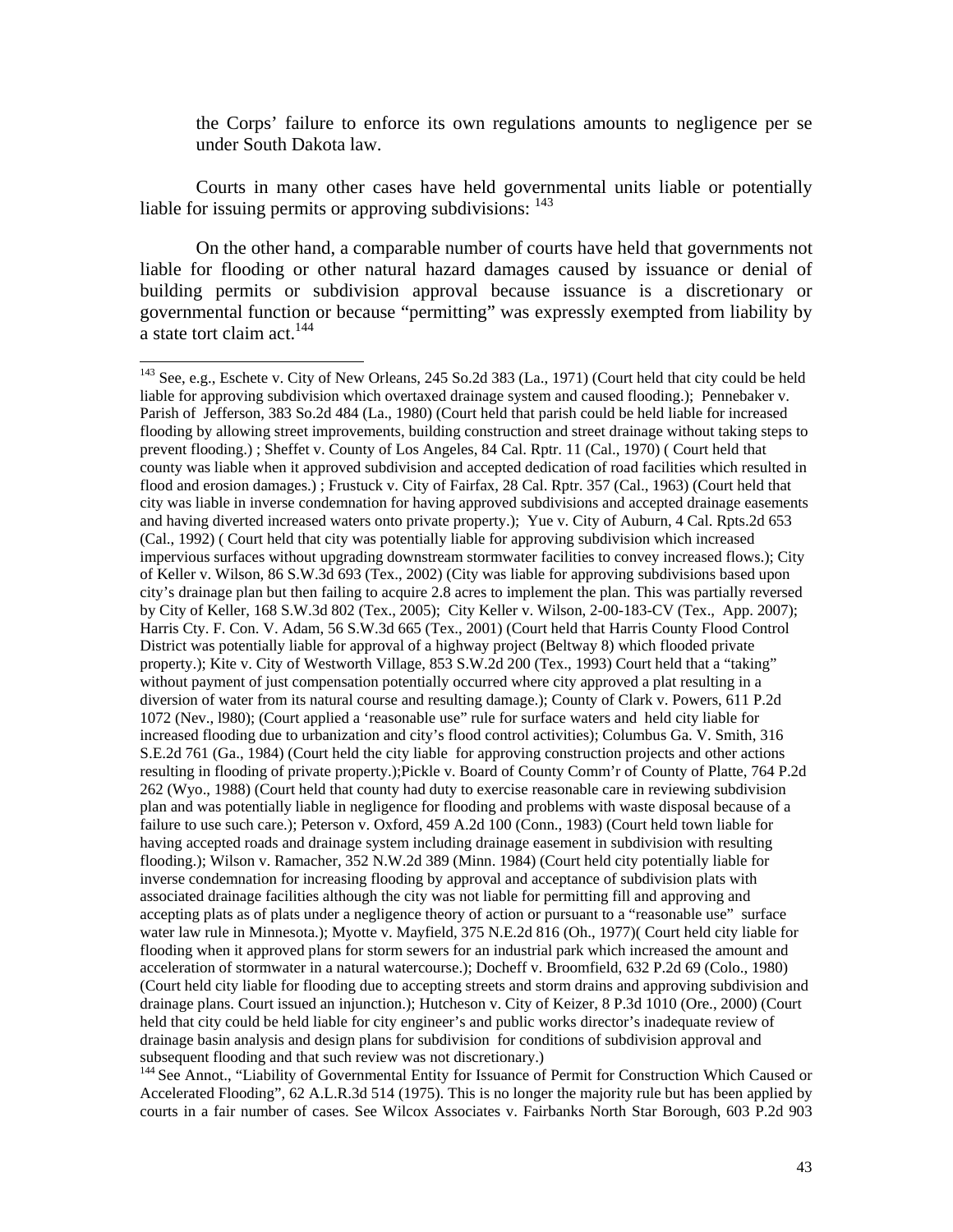It is to be noted that some of cases were decided based upon the "common enemy" or a comparable doctrine for surface waters.<sup>145</sup> This doctrine has been replaced by a "reasonable use" doctrine in most states and the outcome might well be different if the issues were litigated today.

 $\overline{a}$ 

(Alaska, 1979) and cases cited therein; Ferentchak v. Village of Frankfort, 475 N.E.2d 822 (Ill., 1985). An Illinois court in Ferentchak (supra) held that a village was not liable in regulating development for failing to establish adequate grade levels for residences to prevent flooding. The court (Id. at 827.) quoted from a Minnesota case in explaining its rationale (Citing Hoffert v. Owatonna Inn Towne Motel, Inc., 199 N.W.2d 158, 160 (Minn., 1972):

Building codes, the issuance of building permits, and building inspections are devices used by municipalities to make sure that construction within the corporate limits of the municipality meets the standards established. As such, they are designed to protect the public and are not meant to be an insurance policy by which the municipality guarantees that each building is built in compliance with the building codes and zoning codes. The charge for building permits is to offset expenses incurred by the city in promoting this public interest and in no way an insurance premium which makes the city liable for each item of defective construction in the premises.

For other cases see Cootey v. Sun Investment, Inc., 718 P.2d 1086 (Haw., 1986) (County not liable for having approved subdivision plans including drainage plans where flooding resulted. Court held that there was no breach of duty of care.); Okie v. Village of Hamburg, 609 N.Y.S.2d 986 (N.Y., 1994) (Village not liable for mistakenly issuing building permit and certificate of occupancy for structure in the floodplain because no special relationship existed between city and landowner and only a "public duty" existed between the village and the landowner.); Johnson v. County of Essex, 538 A.2d 448 (N.J., 1987) (No township liability for approving plats and building permits which increased flow of water under pipe due to statutory design immunity and discretionary immunity.); Darst v. Metropolitan St. Louis Sewer Dist., 757 S.W.2d 270 (Mo., 1988) (Sewer district not liable for allowing private filling of floodplain where this was permitted by the common enemy doctrine.); Patterson v. City of Bellevue, 681 P.2d 266 (Wash., 1984) (City not liable for increased flow due to urbanization despite adoption by city of a storm water ordinance.); Loveland v. Orem City Corp., 746 P.2d 763 (Utah, 1987) (City not liable for approval of subdivision plat without requiring fencing of canal where child subsequently drowned.); Ullery v. Contra Costa County, 248 Cal. Rptr. 727 (Cal., 1988) (Approval of permits and subdivision approval does not result in liability for landslide where local government refused dedication of natural creek as part of a drainage system. There was also insufficient evidence that erosion in creek had caused the slide.); Bargmann v. State, 600 N.W.2d 797 (Neb., 1999) (Court held that approval of plat and failure to enforce floodplain ordinance was not a regulatory taking. City had not been involved with the construction, development, or maintenance of subdivision.); Kemper v. Don Coleman, Jr. Builder, Inc., 726 So.2d 11 (La., 2000) (Court held that parish was not liable for approving a subdivision subject to flooding where subdivision was in compliance with floodplain regulations.); E.B. Metal & Rubber Industries, Inc., v. State, 444 NYS 2d 319 ALSO 84 Ad 2D 659 (N.Y., 1981); (Court held that there was no state liability for failing to enforce conditions on permit for dike.); Yox v. City of Whittier, 227 Cal.Rptr. 311 (Calif., 1086) (Court held that there was no city liability for surface runoff caused by private development where city had only issued permits and approved subdivision and construction on a private street was private.); Hibbs v. City of Riverdale, 478 S.E.2d 121, 122 (Ga., 1996) (Court observed that the sole act of approving a construction project which leads to an increase in surface water runoff cannot impose liability for creating or maintaining a nuisance. The court further observed however that:

(W)here a municipality negligently constructs or undertakes to maintain a sewer or drainage system which causes the repeated flooding of property, a continuing, abatable nuisance is established, for which the municipality is liable (quotation marks and citations omitted).

<sup>145</sup> See, e.g., Darst v. Metropolitan St. Louis Sewer Dist., 757 S.W.2d 270 (Mo., 1988).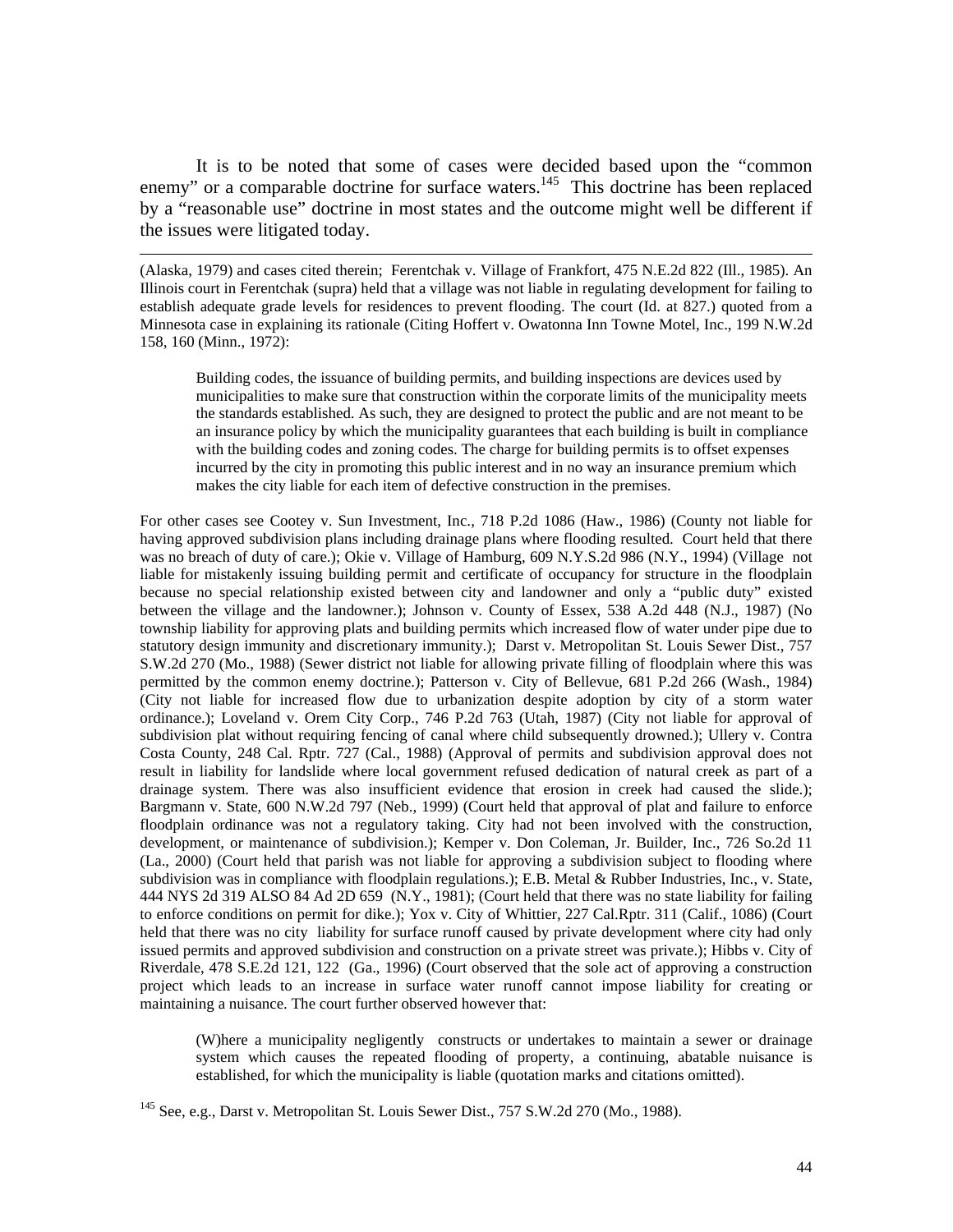Likely courts will increasingly hold governmental units liable for approving permits or subdivisions as more precise flood data becomes available for not only to major floods along main stem rivers and streams but smaller tributaries and stormwater systems. With such data available, communities can no longer argue that they are unaware of flood and erosion problems caused by development. In addition, computerized flood and erosion models now allow landowners damaged by increased flood or stormwater flows to calculate the effects specific structures, fills, and drainage works have on flood heights and velocities and erosion. This facilitates proof of damage and causation and avoids the sort of evidentiary problems illustrated by Provost v. Gwinnett County146 in which a Georgia court held that the county was not liable for approving upstream property development because the jury found insufficient connection between development of upstream property and damage to downstream property.

 Courts have also held governments liable in some cases to permittees for erroneous issuance of building permits inconsistent with ordinance standards. <sup>147</sup> See, for example, Radach v. Gunderson  $148$  in which a Washington court held a city liable for expense of moving house which did not meet zoning setback requirements constructed pursuant to a permit issued by city.

Some states such as Alaska, California, New Jersey and Utah have adopted statutes immunizing from liability permit issuance and inspections (including both failure to adequately inspect and for health and safety violations that may exist on property after inspections).149

## **Acceptance of Dedicated Storm Sewers, Street, Other Facilities**

 Most courts which have considering the issue have held governmental units responsible for flood damages due to government regulatory approval of privately constructed storm sewers, and other flood-related facilities which were then dedicated to governmental units by subdividers, accepted by the governmental units, and then operated by government units. See for example Phillips v. King County<sup>150</sup> in which the court held that county actions in regulating development and enforcing drainage restrictions alone do not give rise to liability but active public use and maintenance of drainage facilities may. See Blau v. City of Los Angeles<sup>151</sup> in which the court held the city potentially liable under a theory of inverse condemnation for approving and accepting dedication of subdivision improvements and subsequent maintenance of an

<sup>&</sup>lt;sup>146</sup> 405 S.E.2d 754 (Ga., 1991).<br><sup>147</sup> See cases cited in "Municipal Tort Liability for Erroneous Issuance of Building Permits: A National Survey," 58 Wash. L. Rev. 537 (1983).

<sup>148 695</sup> P. 2d 128 (Wash., 1985).

<sup>149</sup> See Alaska Stat. # 09.65.070; Cal. Govt. C. ## 818.4, 818.6; N.J.S.A. ## 59:2-5, 59.2-6; Ut. C ## 63- 30d-301. See, e.g., Pinkowski v. Town of Monclair, 691 A.2d 837 (N.J.., 1997) (Court held that town subdivision approval for lot with underground cement pipe or culvert created no liability because state tort claim act barred claims based on issuance of permits.)<br><sup>150</sup> 968 P.2d 871 (1998).<br><sup>151</sup> 107 Cal. Rptr. 727 (Calif., 1973)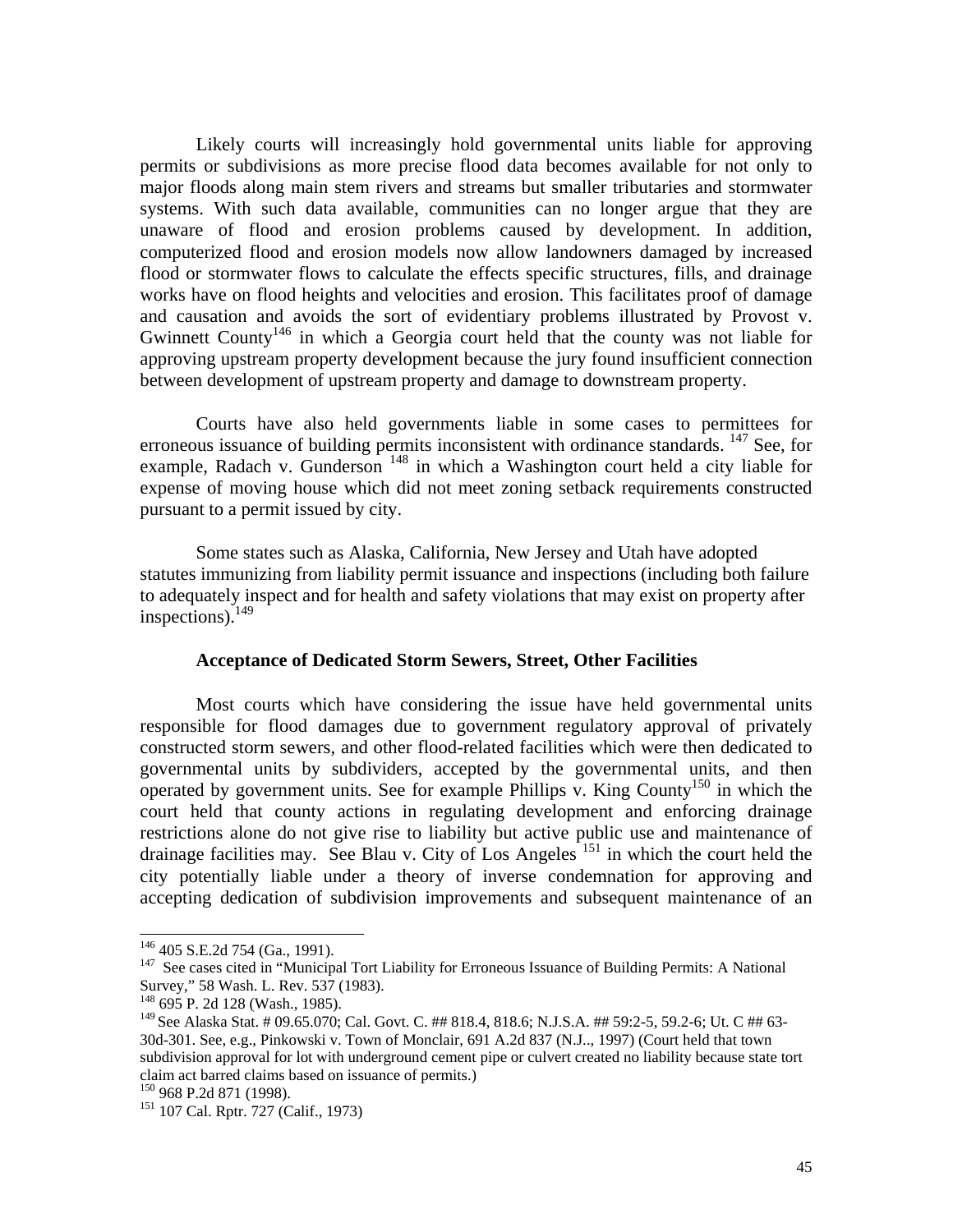area that resulted in landslide. See also City of Columbus v. Myszka 152 in which the court held that there was a continuing, abatable nuisance by city for approving and accepting uphill subdivision which caused flooding.<sup>153</sup>

However, a smaller number of courts have refused to find cities liable  $154$ .

# **Inadequate Inspections**

 Traditionally, failure of governments to carry out building inspections or negligence in such inspections was not subject to suit because inspections were either considered "governmental" or "discretionary" in nature or subject to the "public duty" doctrine. See, for example, Stemen v. Coffman <sup>155</sup> in which a Michigan court held city inspections and failure of city to require owners of multi-dwelling unit to abate alleged nuisance due to inadequate fire protection devices was discretionary; Pierce v. Spokane County  $^{156}$  in which a Washington court held that a city was not liable under the "public" duty" doctrine for negligent inspections; Dinsky v. Framingham <sup>157</sup> in which a Massachusetts court held that a city was not liable for negligent inspection where requirements pertaining to grading and proper drainage for flood area were not met. There was no special duty owed the landowner. In addition, many states such as Kansas, Alaska, California and Utah have adopted statutes specifically immunizing building inspection activities from suit. See, e.g., K.S.A. 75-6104.

<sup>&</sup>lt;sup>152</sup> 272 S.E.2d 302 (Ga., 1980).

<sup>&</sup>lt;sup>153</sup> See also Powell v. Village of Mt. Zion, 410 N.E.2d 525 (Ill., 1980) (Court held that once village approves and adopts sewer system constructed by subdivision developer, village may be held liable for damage caused by it.); City of Watauga v. Taylor, 752 S.W.2d 199 (Tex. 1988) (Court held that city was not liable for approving plat for subdivision which increased flooding but held that city could be liable for an improper construction or maintenance of drainageway donated to and accepted by the city.); Albers v. County of Los Angeles, 398 P.2d 129 (Cal., 1965) (Court held that county was liable for inverse condemnation judgments aggregating \$5,360,000 for landslide damage caused by public placement of fill and landowner could recover not only difference in fair market value before and after slide but cost of stopping slide.); ABC Builders, Inc. v. Phillips, 632 P.2d 925 (Wyo., 1981) (Evidence of city's failure to maintain a drainage ditch was sufficient to establish city's liability for resulting landslide.); Barnhouse v. City of Pinole, 183 Cal. Rptr. 881 (Calif.,1982) (City and state were potentially liable for nuisance for inadequate drainage system which was approved and accepted by city.).<br>
<sup>154</sup> See, e.g., Jennings v. Wessel Const. Co., Inc., 428 N.E.2d 646 (Ill., 1981) (City not liable for accepting

defective sewer system.); M.H. Siegfried Real Estate v. City of Independence, 649 S.W.2d 893 (Mo., 1983) (City cannot be required to construct culverts to facilitate the flow of surface water when it assumes maintenance of streets possibly built by others.): Martinovich v. City of Sugar Creek, Mo, 617 S.W.2d 515 (Mo., 1981) (City not responsible for sewer and catch basin constructed by private developer and never accepted by the city.); Hibbs v. City of Riverdale, 490 S.E.2d 536 (Ga., 1997) (City not responsible for flooding due to dedicated drainage system because city never exercised "dominion" and "control" over the system.); Sousa v. Siler Development Company, 210 Cal. Rptr.146 (Cal., 1985) (City not liable for accepting drainage systems because there was no evidence that system had increased flooding.)

<sup>155 285</sup> N.W.2d 305 (Mich., 1979).

<sup>156 730</sup> P.2d 82 (Wash., 1986). See also Stone, F.F. & A. Renker, Jr., "Government Liability for Negligent Inspections", 57 Tul. L. Rev. 328 (1982); "Annot. Liability of Municipal Corporation for Negligent Performance of Building Inspectors Duties", 41 A.L.R.3d 567 (1972). 157 438 N.E.2d 51 (Mass., 1982).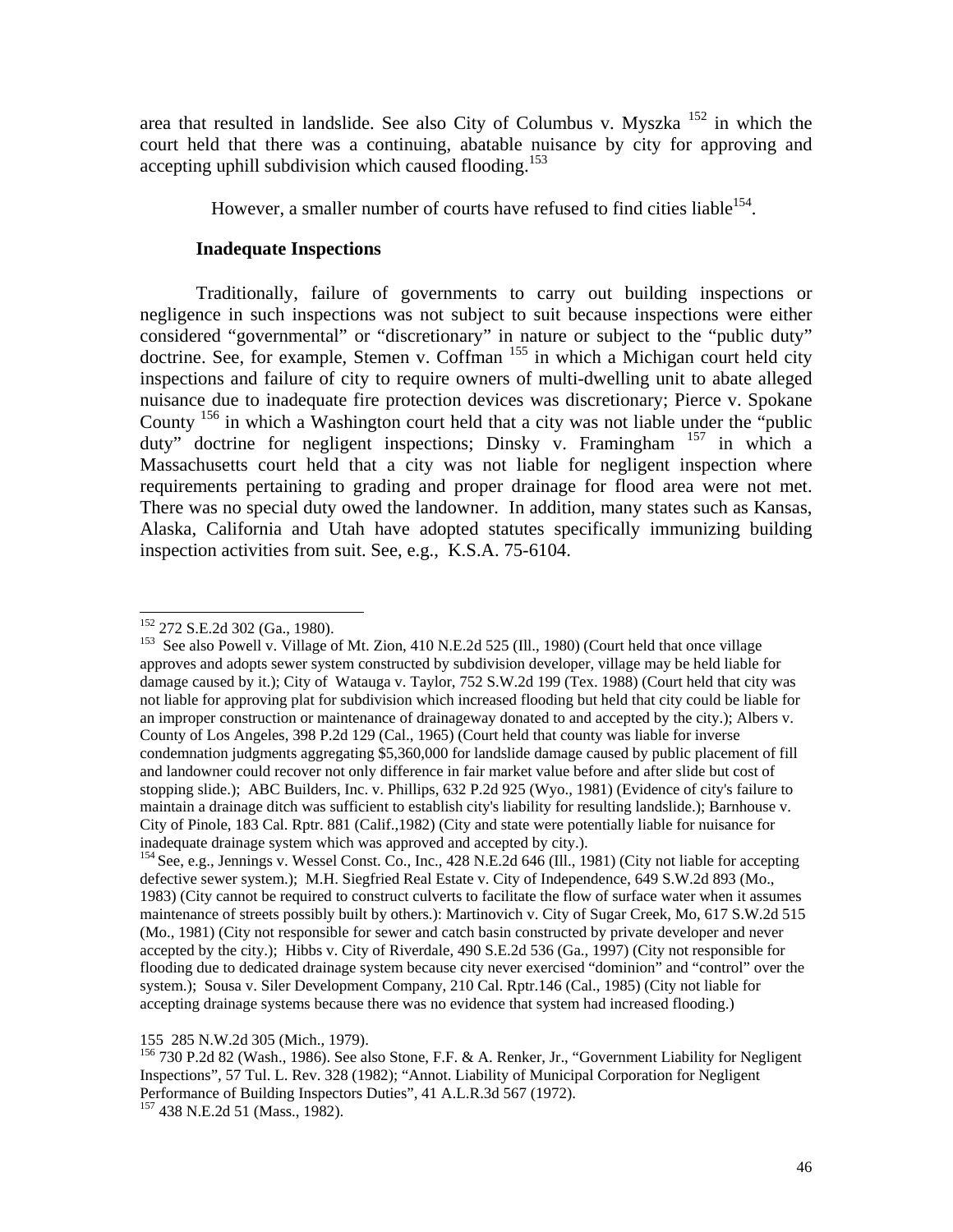But some courts have held governmental units responsible for inadequate inspections. See, for example, Tuffley v. City of Syracuse 158 in which a New York court held that a city was held liable based upon a theory of inverse condemnation for acts of city engineer in failing to adequately inspect building site and determine that culvert running under site was part of a city storm water drainage system. The court held that a "special relationship" existed here. See also Brown v. Syson <sup>159</sup> in which an Arizona court held that home purchaser's action against city for negligent inspection of home for violations of building codes was not barred by doctrine of sovereign immunity and public duty doctrine. See Brand v. Hartman <sup>160</sup> in which a Michigan court held that negligent performance of housing inspection pursuant to an ordinance requiring certificate of approval for which fee was charged by city was not a governmental function so as to render city immune from liability. See Trianon Park Condominium Ass'n, Inc. v. City of Hialeah  $161$  in which a Florida court held that a condominium association had cause of action against city for negligent inspections after roof of building which was subject to construction defects fell in after heavy rainstorm. Court held that inspections were nondiscretionary pursuant to tort claim act. The court observed that "(o)nce the City undertook to inspect, review and certify construction, it was obligated to do so reasonably and responsibly in accordance with acceptable standards of care."

## **Inadequate Enforcement of Regulations**

 As with permit issuance and inspections, courts have generally considered enforcement of regulations a discretionary function and not subject to suit.<sup>162</sup> However, as with negligent inspections, courts have held governmental units liable in a few instances. See, for example, Radach v. Gunderson<sup>163</sup> in which a Washington court held a city liable for expense of moving an ocean-front house which did not meet zoning setback and which was constructed pursuant to a permit issued by city. The city was aware of violation before construction. The court considered acts of city to be "ministerial." See also Hurst v. U.S., discussed above, in which the court held the Corps of Engineers liable for failing to enforce a Section 404 permit. 164

# **LIABILITY FOR MEASURES DESIGNED TO COMPENSATE INDIVIDUALS FOR HAZARD LOSSES**

 In some instances, individuals damaged by natural hazards have sued governmental units for failing to provide flood insurance payments, disaster assistance, or other disaster-related benefits provided generally by governments to individuals damaged by natural hazards.

 $\overline{a}$ 

 $^{163}_{163}$  695 P.2d 128 (Wash., 1985).<br><sup>164</sup> See notes 139-142 above.

<sup>158 442</sup> N.Y.S.2d 326 (N.Y., 1981)

<sup>159 663</sup> P.2d 251 (Ariz., 1983) .<br>
160 332 N.W.2d 479 (Mich., 1983).<br>
161 423 So. 2d 911, 913 (Fla., 1983).<br>
162 See, Dept. of Envtl. Protection v. Hardy, 907 So.2d 655 (Fla., 2005) (Identifying regulated wetlands and enforcing wetland regulations were discretionary functions and not subject to suit.)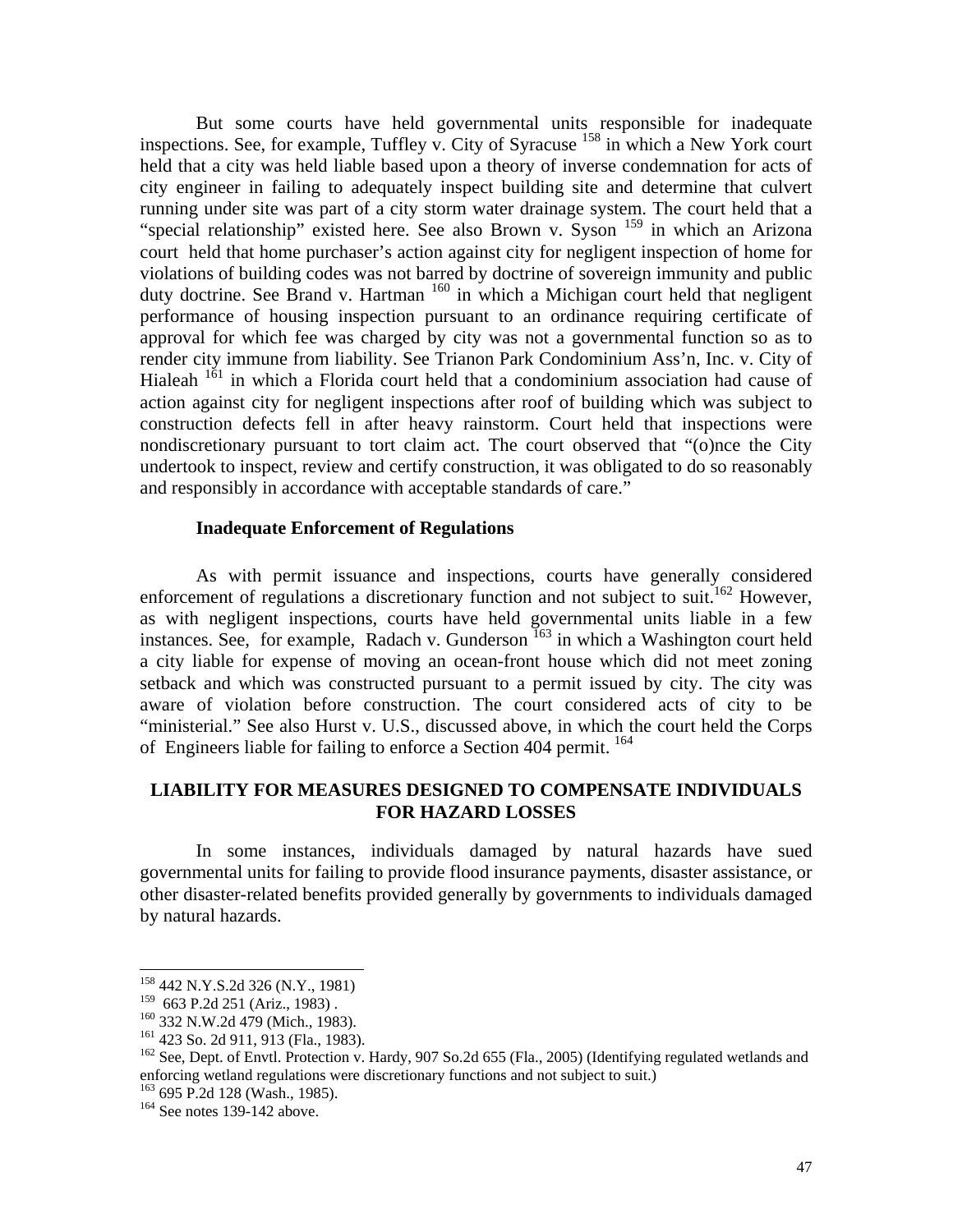## **Flood Insurance**

 The National Flood Insurance Program provides flood and erosion insurance to over 4.5 million properties throughout the Nation. Some property owners with National Flood Insurance policies and flood or erosion damage have sued the Program if they are not satisfied with the insurance payments or have not been paid. Court decisions have applied the overall rules of contract and insurance law and interpreted the terms of National Flood Insurance contract.<sup>165</sup> Discussion of the many National Flood Insurance Program cases is beyond the scope of this paper.

 However, some broader aspects of the program have been challenged in court and are of interest here. For example, in Texas Landowners Rights Associations v. Harris County<sup>166</sup> a federal court of appeals upheld the overall constitutionality of the National Flood Insurance Program and held that denial of federally subsidized flood insurance to certain landowners and the community was a denial of "benefits" rather than denial of any "property right". Because of this, the court further held that landowners and the community could not claim a "taking" if insurance (benefits) or disaster relief (benefits) were denied for failure to comply with National Flood Insurance Program standards.

In Adolph v. Federal Emergency Management Agency <sup>167</sup> a U.S. court of appeals upheld parish floodplain regulations adopted in Louisiana to qualify the parish for the National Flood Insurance Program against a claim that the regulations were a taking of private property. The court not only reaffirmed Texas Landowners, above, but held that parish regulations adopted to implement the program are not a taking because they do not deprive landowners of all beneficial use of their lands.

In Commonwealth of Pennsylvania v. National Association of Flood Insurance <sup>168</sup> a federal district court rejected a billion dollar claim against the Federal Insurance Administration (FIA) by the state of Pennsylvania after tropical storm Agnes caused extensive damage in 1972 and further flooding and mudslides occurred in 1973. Pennsylvania argued that FIA had not adequately publicized the NFIP as required by the NFIP enabling statute and, therefore, many properties in Pennsylvania were uninsured. The court denied the claim and held that FIA had distributed brochures and carried out other public information activities and that the precise nature of such activities was discretionary.

 The Federal Emergency Management Agency has sued some private landowners and governments under a "subrogation" theory for causing flood damages which were compensated through National Flood Insurance Program. In United States v. Parish of St. Bernard <sup>169</sup> a federal court of appeals held that the U.S. could sue the parish or private

<sup>&</sup>lt;sup>165</sup> See Annot., "National Flood Insurance Risks and Coverage", 81 A.L.R. Fed 416 (1987); Neubauer, E., Digest of Litigation on the National Flood Insurance Program, Third Edition, Federal Emergency

Management Agency, Washington, D.C. (1988).<br><sup>166</sup> 453 F. Supp. 1025 (D.D.C., 1978), aff'd 598 F.2d 311 (1979), cert. denied, 444 U.S. 927 (1979). 167 854 F. 2d 732 (5<sup>th</sup> Cir., 1988).<br><sup>168</sup> 520 F. 2d 11 (3<sup>rd</sup> Cir., 1975), on remand, 420 F. Supp. 221 (M.D. Pa., 1976).

 $169$  756 F.2d 1116 (5<sup>th</sup> Cir., 1985), cert. denied, 106 474 U.S. 1070 (S.Ct., 1986).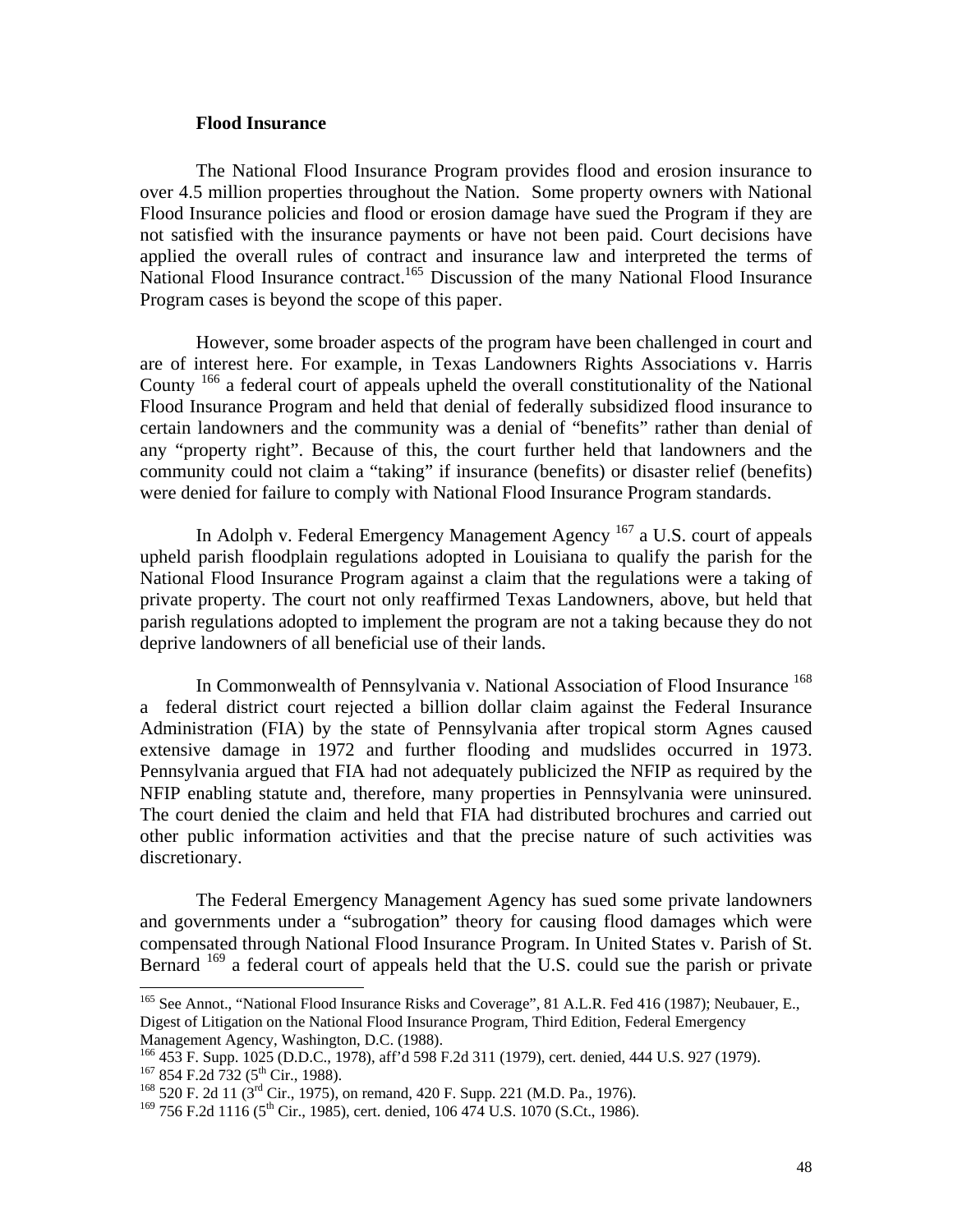landowners under the concept of subrogation for injuries caused by the parish or landowners resulting in claims paid by the National Flood Insurance Program under certain common law rights of recovery. The court held, however, that FIA (Federal Insurance Administration) could not enjoin parish violations nor could the FIA sue the parish under a theory that a contract existed between the community and FIA to comply with federal regulations.

## **Disaster Assistance**

 $\overline{a}$ 

 Federal disaster assistance programs provide several types of assistance to individuals damaged by natural hazards including disaster assistance grants and low interest loans. Individuals failing to receive such assistance have, in some instances, filed law suits in an attempt to gain assistance. Suits have usually failed based upon a "discretionary" action defense.<sup>170</sup>

 But a small number of courts have concluded funding is mandatory or that particular procedures should be followed.<sup>171</sup>

## **CONCLUSIONS**

Governments face the greatest risk of liability when they increase flood hazards and flood losses on private lands by filling, grading, ditching or constructing roads, bridges, dams, levees, sea walls, or stormwater systems. This is particularly true when governments fail to adequately maintain and operate flood control and stormwater structures. Courts hold governments liable like private landowners when governments own and manage government property (including flood control structures).

Courts are much less likely to hold governments held liable for the failure of nonstructural flood loss reduction measures such as warning systems, flood maps, emergency planning, and emergency operations because government ownership of land is

<sup>&</sup>lt;sup>170</sup> See, for example: Rosas v. Brock, 826 F.2d 1004 ( $11<sup>th</sup> Cir.$ , 1987) (Disaster payments are

discretionary.); U.S. v. Day, 857 F.2d 1184 ( $8<sup>th</sup>$  Cir., 1988) (SBA did not abuse its discretion in refusing to defer loan obligations.); Gettler v. Lyng, 857 F.2d 1195 ( $8<sup>th</sup>$  Cir., 1988) (Special disaster assistance program was discretionary and the rules adopted to implement it were not arbitrary, capricious or an abuse of discretion.); California-Nevada Meth. Homes v. Fed. Emergency Mangt Agency, 152 F. Supp.2d 1202 (D.Cal., 2001) (FEMA decisions regarding allocation of earthquake relief funds are not subject to judicial review.) United Power Association v. Federal Emergency Mangt. Agency, A2-99-180 (D., N.D., 2000) (Power Company did not a right to disaster assistance for damages due to flooding at Devil's Lake because this was discretionary. Court held that discretionary exemption to Tort Claim Act did not apply to due process claim.)

 $171$  Hall v. Lyng, 828 F.2d 428 (8th Cir., 1987) (Government could be compelled to provide mandatory disaster payments where wheat farmers were prevented from planting as a result of spring floods.); Graham v. Fed. Emergency Management Agency, 149 F.3d 997 (9th Cir., 1998) (FEMA does not have unlimited discretion to distribute funds under Individual and Family Grant Program.); McWaters v. Federal Emergency Management Agency, 05-5488, Section "K" (3) (D., Louis., 2006) (FEMA not liable for failure to provide disaster assistance but court mandated FEMA compliance with specific procedures.); Association of Community Org. For Reform Now v. FEMA, Civil Case No 06cy1521 (RJL) (D.C. 11-29- 2006) (Court issued injunctive relief requiring FEMA to provide adequate written notice for any decisions denying long term housing benefits to victims of Katrina.).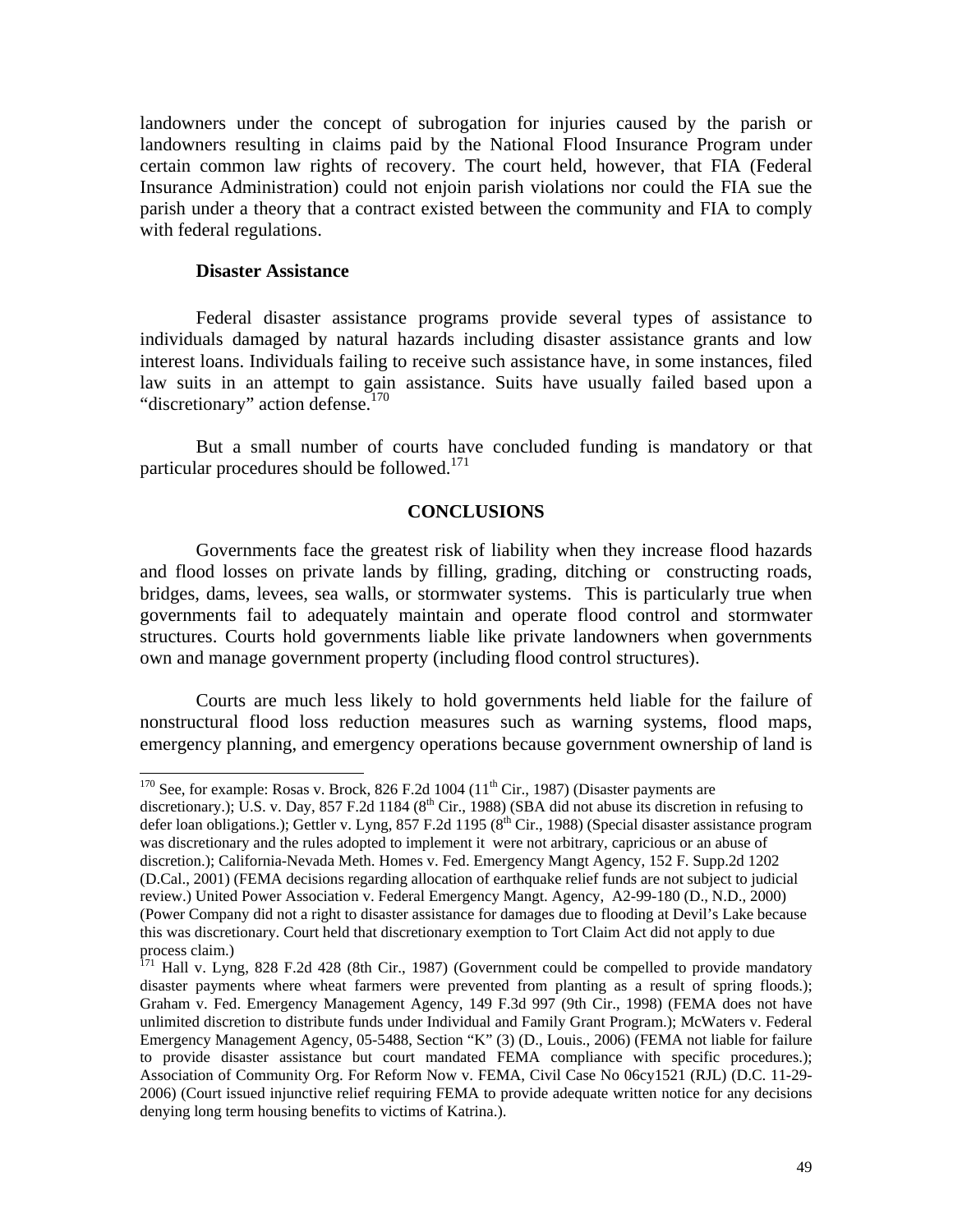not involved and these activities are highly discretionary. Courts are even less likely to hold governments liable for "taking" private property through the adoption of floodplain regulations. However, courts may hold governments liable for issuing building permits or approving subdivisions which increase flood or erosion problems on other properties. This is particularly true if governments accept dedications of inadequately designed roads, storm water facilities and other infrastructure.

Governments face particularly large damage awards from class action suits based upon the failure of state and local levees and dams because, nationally, many levees and dams are substandard and poorly maintained. Catastrophic losses may occur when levees or dams fail. Governments may be either held strictly liable or liable for negligence (unreasonable conduct) when such losses occur. Such losses must be reasonably anticipated.

Given the increasingly probability of successful suits due to scientific and engineering advances in proof of causation and standards for "reasonable" floodplain conduct, governments should anticipate damage awards in floodplain management decision-making. This is particularly true for levees and dams. As a matter of public policy, liability risks should be reflected in calculating benefit/cost ratios.

# **REDUCING POTENTIAL LIABILITY**

How may governmental units reduce potential liability for hazard loss reduction measures? Several recommendations may be made which apply to both structural and nonstructural measures:

- Stay out of flood hazard areas if possible including public buildings and construction of roads, sewer and water supply systems Apply a "no adverse impact" standard if you do need to occupy flood hazard areas as suggested by the Association of State Floodplain Managers.<sup>172</sup>
- Act "reasonably" if you act at all. Be prepared to defend the reasonableness of your conduct.
- Carry out a community flood liability audit and flood loss reduction plan: Map flood areas. Identify locations where public activities have increased flood hazards (e.g. bridges). Develop and implement hazard reduction and loss reduction plans for these and other areas.
- Do not increase flooding on other lands (depth of flooding, amount, velocity, erosion, point of discharge). Apply a no adverse impact standard in locating and constructing public works, and, in regulating private activities.
- Do not attempt to hide behind Act of God or "not knowing" defense. These defenses are increasingly unsuccessful. Acknowledge flood issues, evaluate hazards, and make positive decisions to address hazards.
- Encourage private landowners in flood hazard areas to purchase flood insurance. Landowners rarely sue if they are compensated by insurance.

 $172$  For a description of "no adverse impact" floodplain management including case study examples, a tool kit, and legal analysis see the Association of State Floodplain Manager's Web site, www.floods.org.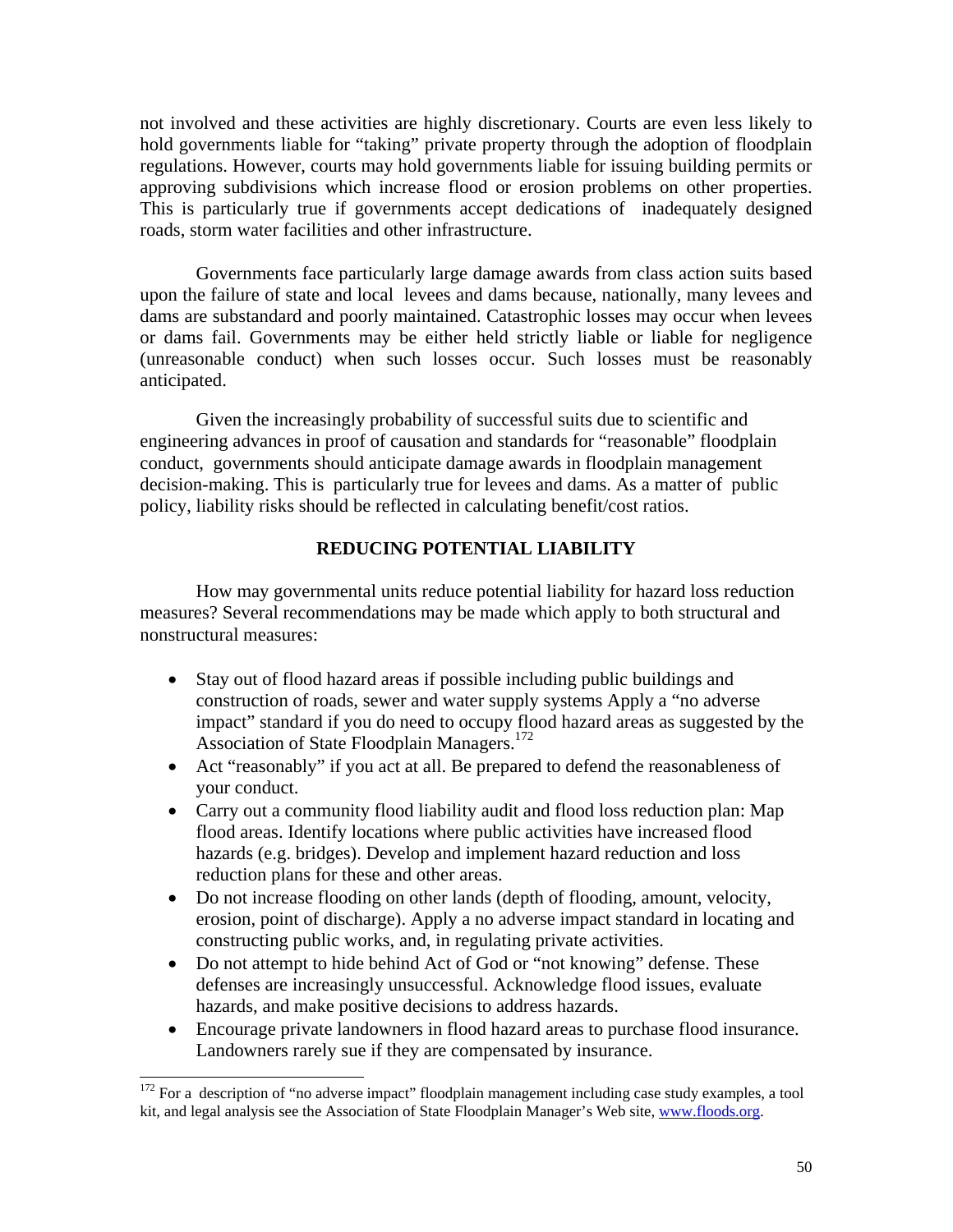Additional, more specific suggestions for reducing potential liability with **structural measures** (e.g., dikes, dams, levees, stormwater, groins, jetty's) include:

- Incorporate a wide safety factor in all designs. Apply a no adverse impact standard to ensure that structures do not shift flood impacts to other properties.
- Consider and publicize residual risks for dams, levees, other structures. Reflect residual risks in calculating benefit/cost ratios and in all phases of design and implementation. Reflect residual risk in flood insurance mapping and insurance rates.
- Approach the maintenance and operation of structural measures with particular care.
- Submit location, design frequency, overall design decisions to government policy makers so that costs, other factors are taken into account and these decisions become "discretionary" .
- Utilize "future conditions" for calculating flood flows so that structures are not overtopped by larger flows caused by increased runoff from development.

Additional, more specific suggestions for reducing potential liability for **nonstructural measures** (e.g., flood predictions, warnings, warning signs, evacuation plans, emergency shelters) include:

- Act "reasonably" in light of the evolving state of the art in flood loss reduction including evolving technologies.
- Relate the degree of care exercised to the degree of risk.
- Exceed minimums and the norms in designing, implementing, operating and maintaining measures.
- Subject design decisions to discretionary review by legislative bodies or policymakers in executive agencies taking into account cost, risks, other factors.
- Be particularly careful with "ministerial" activities such as dissemination of hazard information.

Additional, more specific suggestions for reducing potential liability with **regulations** include:

- Apply performance standard approaches.
- Consider impacts of permitting decisions on adjacent landowners including the cumulative impacts of such decisions. Apply a no adverse impact standard.
- Consider future conditions to calibrate flood levels so that permitted buildings and other structures are not damaged by future flood levels.
- Be fair and even-handed. In evaluating the appropriateness of a proposed activity, consider the impact on other properties as if all similarly situated properties were permitted to cause the same impact.
- Consider the cumulative impacts of development, subdivisions, fill and grading, stormwater systems.